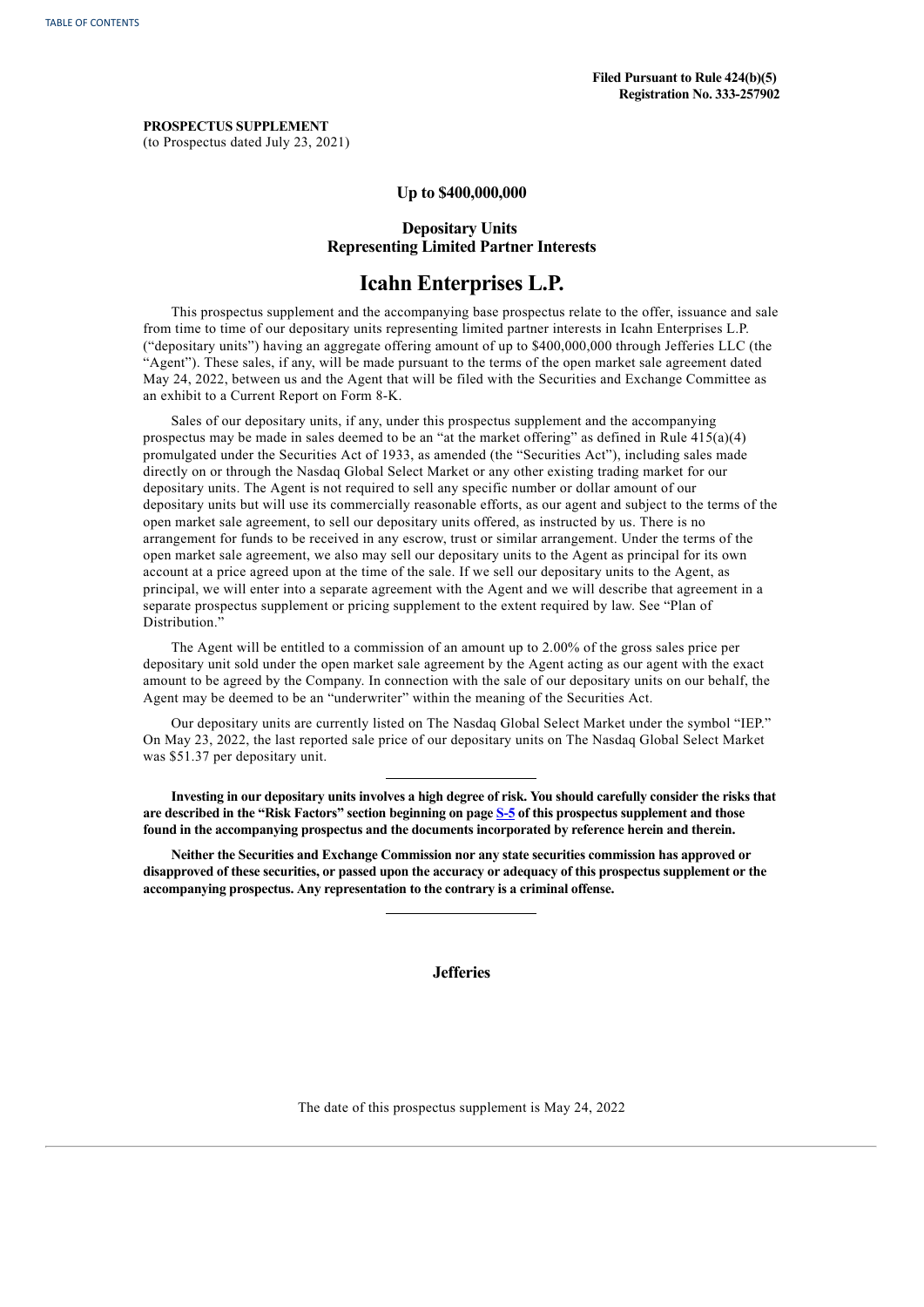# **TABLE OF CONTENTS**

# **Prospectus Supplement**

| <b>ABOUT THIS PROSPECTUS SUPPLEMENT</b>                  | $S-1$  |
|----------------------------------------------------------|--------|
| PROSPECTUS SUPPLEMENT SUMMARY                            | $S-2$  |
| <b>THE OFFERING</b>                                      | $S-4$  |
| <b>RISK FACTORS</b>                                      | $S-5$  |
| <b>SPECIAL NOTE REGARDING FORWARD-LOOKING STATEMENTS</b> | $S-6$  |
| <b>USE OF PROCEEDS</b>                                   | $S-7$  |
| MATERIAL U.S. FEDERAL INCOME TAX CONSIDERATIONS          | $S-8$  |
| <b>PLAN OF DISTRIBUTION</b>                              | $S-21$ |
| <b>LEGAL MATTERS</b>                                     | $S-23$ |
| <b>EXPERTS</b>                                           | $S-23$ |
| WHERE YOU CAN FIND MORE INFORMATION                      | $S-23$ |
| <b>INCORPORATION OF CERTAIN INFORMATION BY REFERENCE</b> | $S-24$ |

# **Prospectus**

|                                                                  | Page           |
|------------------------------------------------------------------|----------------|
| <b>ABOUT THIS PROSPECTUS</b>                                     |                |
| <b>INDUSTRY AND MARKET DATA</b>                                  |                |
| CAUTIONARY NOTE REGARDING FORWARD-LOOKING INFORMATION            |                |
| <b>OUR COMPANY</b>                                               | $\overline{3}$ |
| <b>RISK FACTORS</b>                                              | <u>4</u>       |
| <b>USE OF PROCEEDS</b>                                           | <u>5</u>       |
| DESCRIPTION OF DEPOSITARY UNITS                                  | <u>6</u>       |
| <b>DESCRIPTION OF PREFERRED UNITS</b>                            | $\overline{9}$ |
| OUR PARTNERSHIP AGREEMENT AND CERTAIN PROVISIONS OF DELAWARE LAW | 10             |
| <b>DESCRIPTION OF DEBT SECURITIES</b>                            | <u> 19</u>     |
| <b>DESCRIPTION OF WARRANTS</b>                                   | 27             |
| <b>DESCRIPTION OF RIGHTS</b>                                     | 29             |
| <b>DESCRIPTION OF UNITS</b>                                      | 30             |
| <b>PLAN OF DISTRIBUTION</b>                                      | <u>31</u>      |
| <b>LEGAL MATTERS</b>                                             | 33             |
| <b>EXPERTS</b>                                                   | 33             |
| WHERE YOU CAN FIND MORE INFORMATION                              | 33             |
| <b>INCORPORATION OF CERTAIN DOCUMENTS BY REFERENCE</b>           | 33             |

<span id="page-1-0"></span>S-i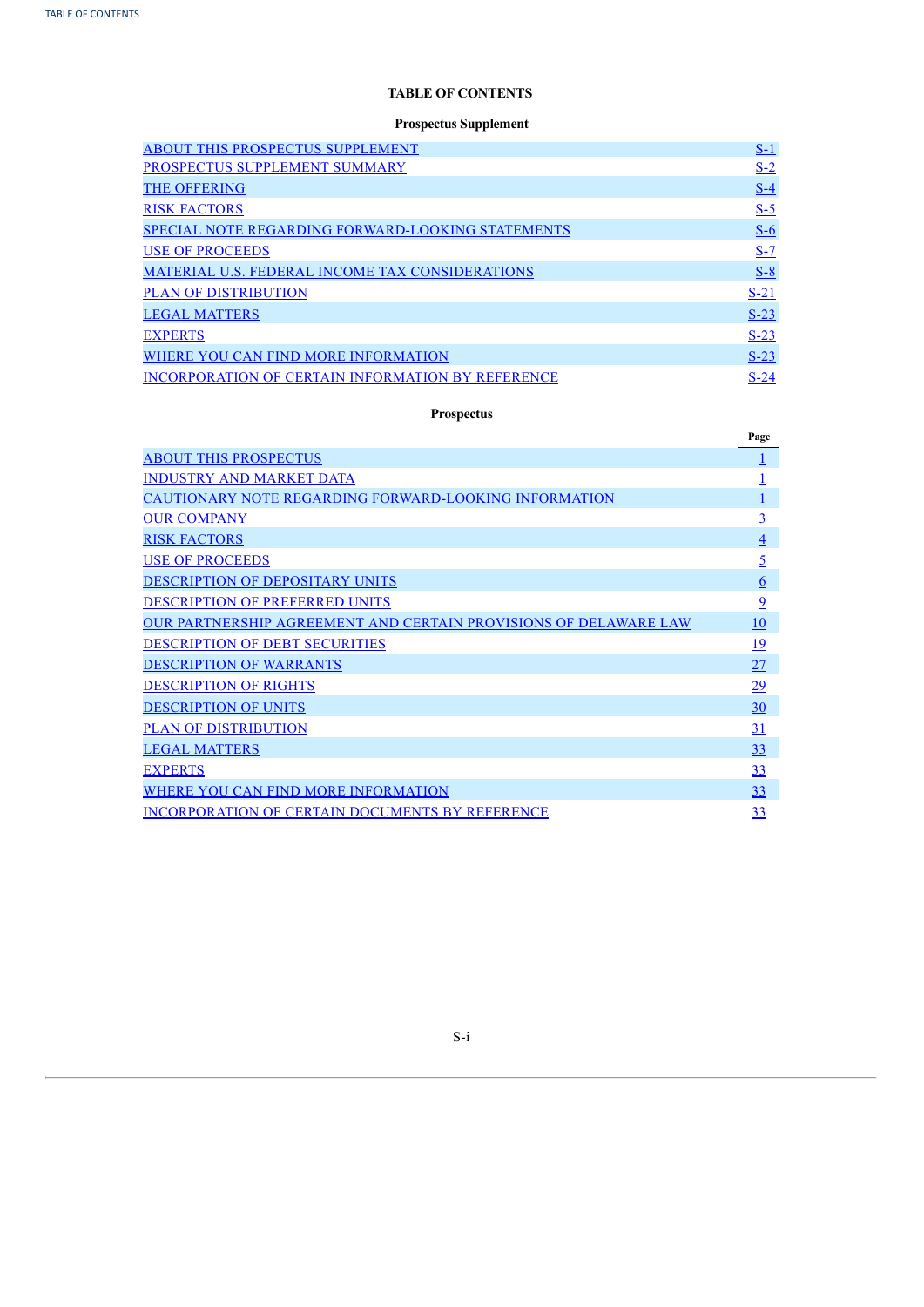# **ABOUT THIS PROSPECTUS SUPPLEMENT**

This prospectus supplement and the accompanying prospectus form part of a registration statement on Form S-3 that we filed with the Securities and Exchange Commission (the "SEC"), utilizing a "shelf" registration process. This document contains two parts. The first part consists of this prospectus supplement, which provides you with specific information about this offering. The second part, the accompanying prospectus, provides more general information, some of which may not apply to this offering. Generally, when we refer only to the "prospectus," we are referring to both parts combined. This prospectus supplement may add, update or change information contained in the accompanying prospectus. To the extent that any statement we make in this prospectus supplement is inconsistent with statements made in the accompanying prospectus or any documents incorporated by reference herein or therein as of the date of this prospectus supplement, the statements made in this prospectus supplement will be deemed to modify or supersede those made in the accompanying prospectus and such documents incorporated by reference herein and therein. You should carefully read this prospectus supplement and the accompanying prospectus, including the information incorporated by reference herein and therein, and any related free writing prospectus that we have authorized for use in connection with this offering.

**You should rely only on the information that we have included or incorporated by reference in this prospectus supplement, the accompanying prospectus and any related free writing prospectus that we may** authorize to be provided to you. Neither we nor the Agent have authorized any dealer, salesman or other person **to give you any information or to make any representation other than those contained or incorporated by reference in this prospectus supplement, the accompanying prospectus or any related free writing prospectus.** We and the Agent take no responsibility for, and provide no assurance as to the reliability of, any other **information that others may give you.**

**The information contained in this prospectus supplement, the accompanying prospectus and any related free writing prospectus is accurate only as of the date of this prospectus supplement, the accompanying prospectus and any related free writing prospectus, as applicable, and the information contained in any document incorporated by reference herein or therein is accurate only as of the date of such document incorporated by reference, regardless of the time of delivery of this prospectus supplement, the accompanying** prospectus or any related free writing prospectus or of any sale of our depositary units. Our business, financial **condition, results of operations and prospects may have changed since those dates.**

This prospectus supplement, the accompanying prospectus and any related free writing prospectus do not constitute an offer to sell or the solicitation of an offer to buy any securities in any jurisdiction or to any person to whom it is unlawful to make such offer or solicitation in such jurisdiction.

This prospectus supplement may contain or incorporate by reference summaries of certain provisions contained in some of the documents described herein, but reference is made to the actual documents for complete information. All of the summaries are qualified in their entirety by the actual documents. Copies of some of the documents referred to herein have been or will be filed or have been or will be incorporated by reference as exhibits to the registration statement of which this prospectus forms a part, and you may obtain copies of those documents as described in this prospectus supplement under the heading "Where You Can Find More Information."

The following information should help you understand some of the conventions used in this prospectus:

- Throughout this prospectus supplement, when we use the terms "we," "us," "our partnership," "Icahn Enterprises" or "Icahn Enterprises L.P.," we are referring either to Icahn Enterprises L.P., the registrant itself, or to Icahn Enterprises L.P. and our subsidiaries collectively, as the context requires.
- <span id="page-2-0"></span>• We are managed by Icahn Enterprises G.P. Inc., a Delaware corporation indirectly wholly owned by Mr. Carl C. Icahn, which is our general partner. Our general partner makes all determinations on behalf of our partnership, including determinations related to the conduct of our partnership's business and operations. As a result, the executive officers of our general partner, under the direction of the board of directors of our general partner, make all decisions on behalf of our partnership with respect to the conduct of our business. We refer to the board of directors of our general partner as the "board of directors."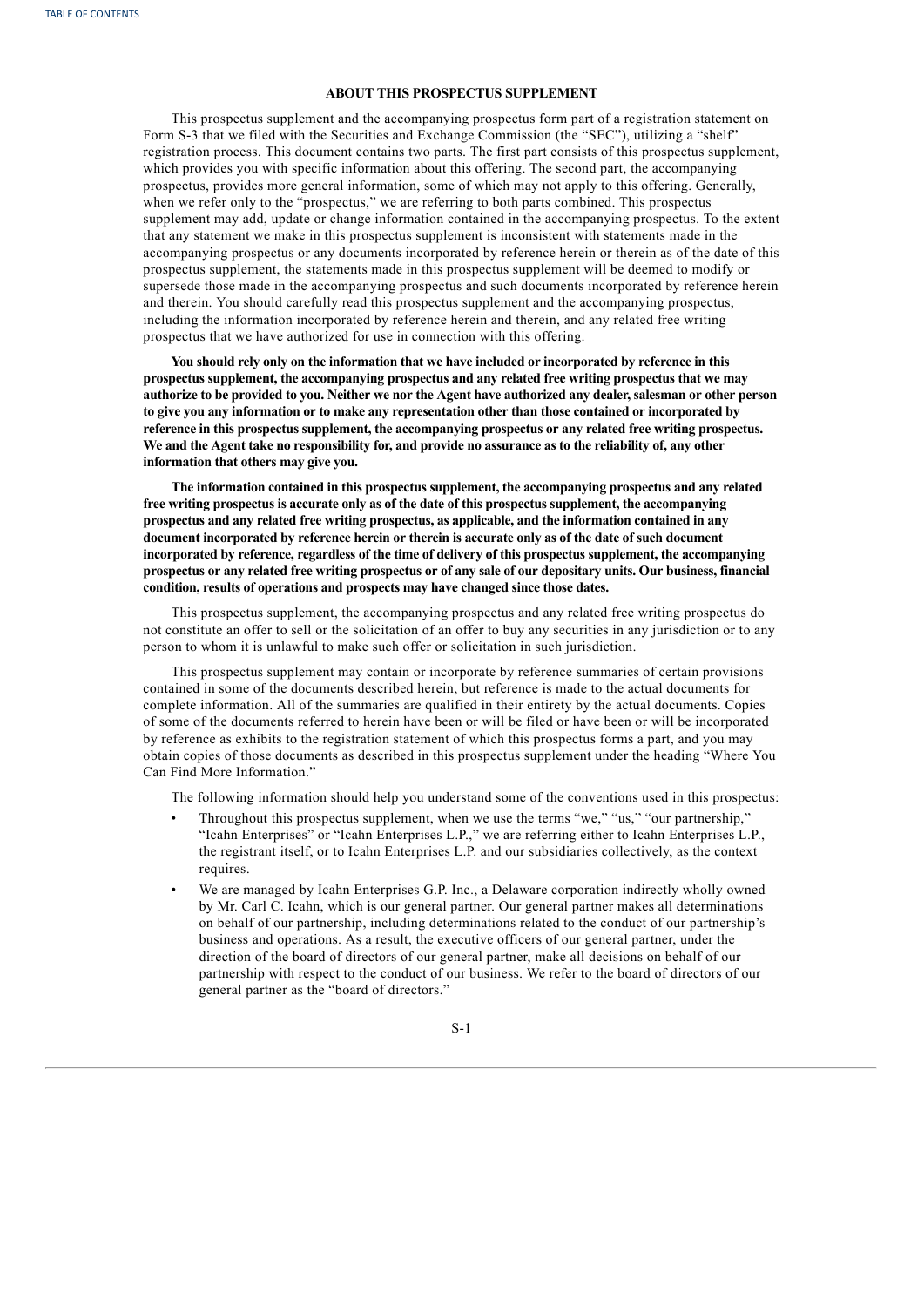# **PROSPECTUS SUPPLEMENT SUMMARY**

*This summary highlights information contained in other parts of this prospectus supplement. Because it* is only a summary, it does not contain all of the information that you should consider before investing in our depositary units and it is qualified in its entirety by, and should be read in conjunction with, the more *detailed information appearing elsewhere in this prospectus supplement, the accompanying prospectus, any applicable free writing prospectus and the documents incorporated by reference herein and therein. You should read all such documents carefully, especially the risk factors and our financial statements and the related notes included or incorporated by reference herein or therein, before deciding to buy our depositary units.*

#### **Overview**

Icahn Enterprises owns a 99% limited partner interest in Icahn Enterprises Holdings. Icahn Enterprises G.P. Inc. ("Icahn Enterprises GP"), which is owned and controlled by Mr. Carl C. Icahn, owns a 1% general partner interest in each of Icahn Enterprises and Icahn Enterprises Holdings as of March 31, 2022. Icahn Enterprises Holdings and its subsidiaries own substantially all of the assets and liabilities of Icahn Enterprises and conduct substantially all of its operations. In addition to the above, Mr. Icahn and his affiliates owned approximately 87% of Icahn Enterprises' outstanding depositary units as of March 31, 2022.

The following is a summary of our core holdings:

*Investment.* Our Investment segment is comprised of various private investment funds ("Investment Funds") in which we have general partner interests and through which we invest our proprietary capital. We and certain of Mr. Icahn's family members and affiliates are the sole investors in the Investment Funds. Interests in the Investment Funds are not offered to outside investors. As general partner, we provide investment advisory and certain administrative and back office services to the Investment Funds but do not provide such services to any other entities, individuals or accounts.

*Energy.* We conduct our Energy segment through our majority owned subsidiary, CVR Energy, Inc. ("CVR Energy"). CVR Energy is a diversified holding company primarily engaged in the petroleum refining and nitrogen fertilizer manufacturing businesses through its 100% ownership in CVR Refining, LP ("CVR Refining") and 37% ownership in CVR Partners, LP ("CVR Partners"), respectively. As of March 31, 2022, we owned approximately 71% of the total outstanding common stock of CVR Energy. CVR Refining is an independent petroleum refiner and marketer of high value transportation fuels. CVR Refining's midcontinent location provides access to significant quantities of crude oil from the continental United States and Western Canada. CVR Refining's strategic location of its refineries, combined with supporting logistics assets, provides significant flexibility to use the most profitable mix of crude oil. CVR Partners produces and markets nitrogen fertilizers in the form of urea ammonium nitrate and ammonia which are used by farmers to improve the yield and quality of their crops.

*Automotive.* We conduct our Automotive segment through our wholly owned subsidiary, Icahn Automotive Group LLC ("Icahn Automotive"). Our Automotive segment also includes our equity method investment in 767 Auto Leasing LLC, a joint venture created to purchase vehicles for lease. Icahn Automotive was formed by us to invest in and operate businesses involved in automotive repair and maintenance services as well as the distribution and sale of automotive aftermarket parts and accessories to end-user do-it-yourself customers, wholesale distributors, and professional auto mechanics. Icahn Automotive's aftermarket parts and automotive services businesses serve different customer channels and have distinct strategies, opportunities and requirements. As a result, the board of directors of Icahn Automotive has approved the separation of its aftermarket parts and automotive services businesses into two independent operating companies, each with its own chief executive officer and management teams, and both of which are supported by a central shared service group.

*Food Packaging.* We conduct our Food Packaging segment through our majority owned subsidiary, Viskase Companies, Inc. ("Viskase"). As of March 31, 2022, we owned approximately 89% of the total outstanding common stock of Viskase. Viskase is a producer of cellulosic, fibrous and plastic casings used to prepare and package processed meat products. Viskase's operations include ten manufacturing facilities throughout North America, Europe, South America and Asia. While developed markets remain a steady source of demand for Viskase's products, we believe that future growth will be driven significantly by the growing middle class in emerging markets.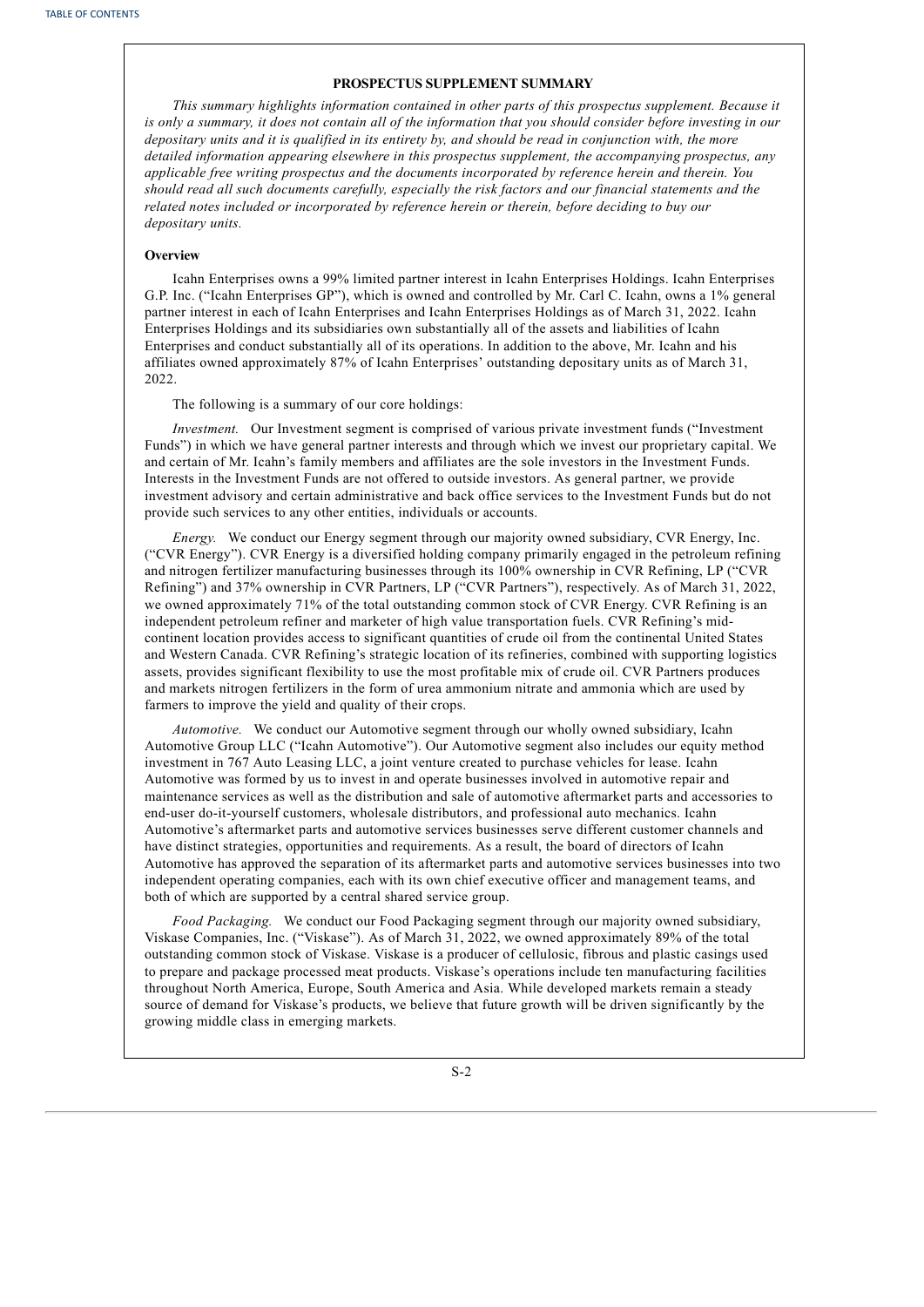*Real Estate.* Our Real Estate segment consists primarily of investment properties, the development and sale of single-family homes and the management of a country club. Our Real Estate segment also owns a hotel and timeshare resort in Aruba and a property in Atlantic City, New Jersey.

*Home Fashion.* We conduct our Home Fashion segment through our wholly owned subsidiary, WestPoint Home LLC ("WPH"). WPH's business consists of manufacturing, sourcing, marketing, distributing and selling home fashion consumer products.

*Pharma.* We conduct our Pharma segment through our wholly owned subsidiary, Vivus, Inc. ("Vivus"). Vivus is a specialty pharmaceutical company with two approved therapies and one product candidate in active clinical development.

# **Risk Factors**

Investment in our depositary units involves substantial risks. See "Risk Factors" starting on page [S-5](#page-5-0), and the risk factors included in our Annual Report on Form 10-K for the year ended [December](http://www.sec.gov/ix?doc=/Archives/edgar/data/813762/000155837022002150/tmb-20211231x10k.htm) 31, 2021 and in our Quarterly Reports on Form 10-Q (which are incorporated by reference herein), as well as other information included in this prospectus for a discussion of certain risks relating to an investment in our depositary units.

## **Corporate Information**

<span id="page-4-0"></span>Information concerning the Company is contained in the documents that we file with the SEC as a reporting company under the Exchange Act, which are accessible at *www.sec.gov*. Our website address is *www.ielp.com*. The information contained on, or that can be accessed through, our website is not a part of this prospectus. We have included our website address in this prospectus solely as an inactive textual reference. Our mailing address is 16690 Collins Avenue, PH-1, Sunny Isles Beach, Florida 33160. Our telephone number is (305) 422-4100.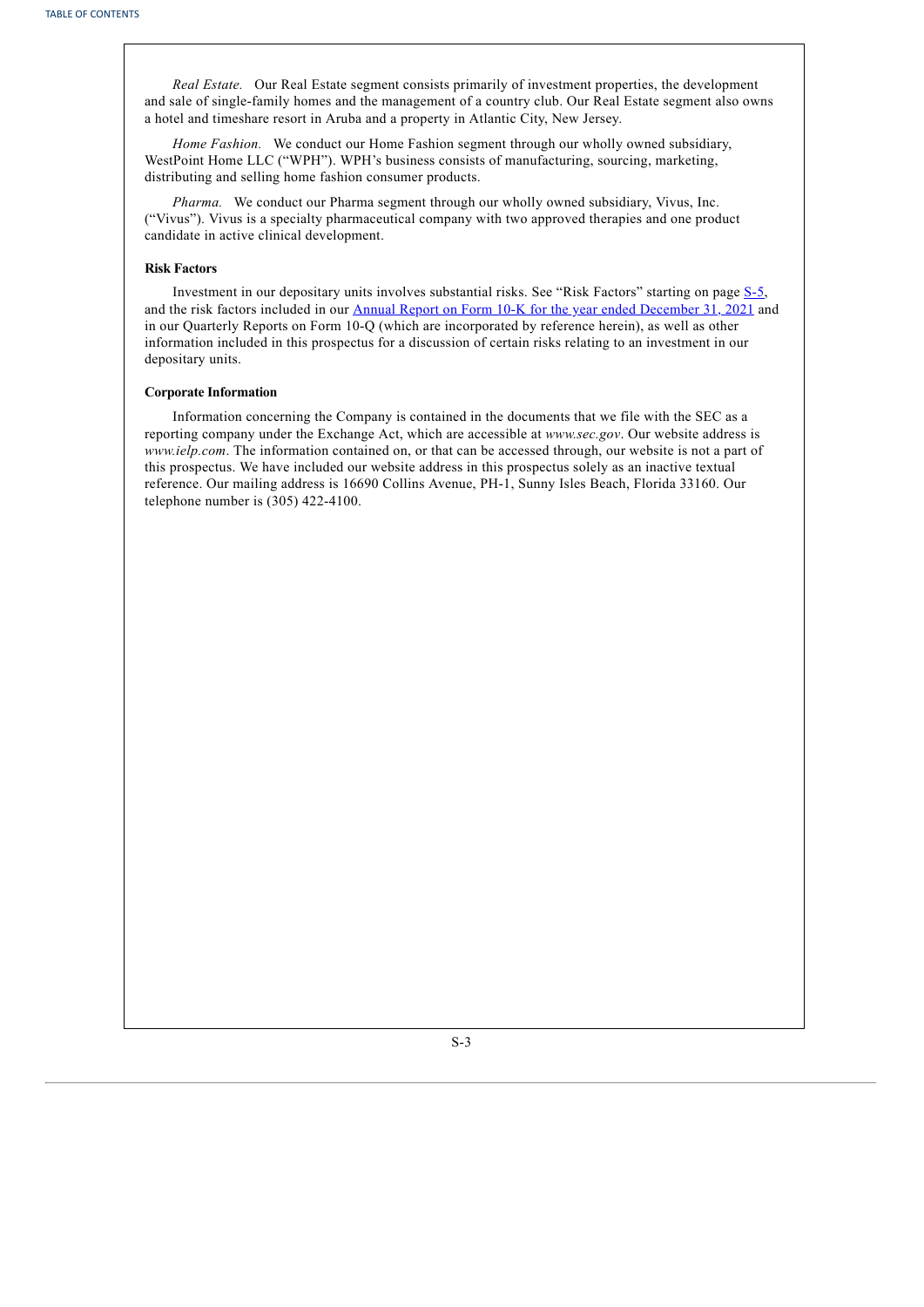<span id="page-5-0"></span>

|                                    | <b>THE OFFERING</b>                                                                                                                                                                                                                                                                                                                                                                                                                              |
|------------------------------------|--------------------------------------------------------------------------------------------------------------------------------------------------------------------------------------------------------------------------------------------------------------------------------------------------------------------------------------------------------------------------------------------------------------------------------------------------|
| Depositary units offered by us     | Depositary units having an aggregate offering amount of up<br>to \$400,000,000.                                                                                                                                                                                                                                                                                                                                                                  |
| Manner of offering                 | "At-the-market" offering that may be made from time to<br>time through our Agent, Jefferies LLC. See "Plan of<br>Distribution."                                                                                                                                                                                                                                                                                                                  |
| Use of proceeds                    | We intend to use the net proceeds from future sales of our<br>depositary units in this offering to fund potential<br>acquisitions and for general limited partnership purposes.<br>See "Use of Proceeds."                                                                                                                                                                                                                                        |
| Material U.S. federal income tax   |                                                                                                                                                                                                                                                                                                                                                                                                                                                  |
| considerations                     | For a discussion of material U.S. federal income tax<br>considerations that may be relevant to potential holders of<br>our depositary units, please read "Material U.S. Federal<br>Income Tax Considerations."                                                                                                                                                                                                                                   |
| Risk factors                       | Investing in our depositary units involves a high degree of<br>risk. See the information contained in or incorporated by<br>reference under the heading "Risk Factors" on page S-5 in<br>this prospectus supplement, in the accompanying<br>prospectus and in the documents incorporated by reference<br>into this prospectus supplement and any free writing<br>prospectus that we have authorized for use in connection<br>with this offering. |
| Nasdaq Global Select Market symbol | <b>IEP</b>                                                                                                                                                                                                                                                                                                                                                                                                                                       |
|                                    |                                                                                                                                                                                                                                                                                                                                                                                                                                                  |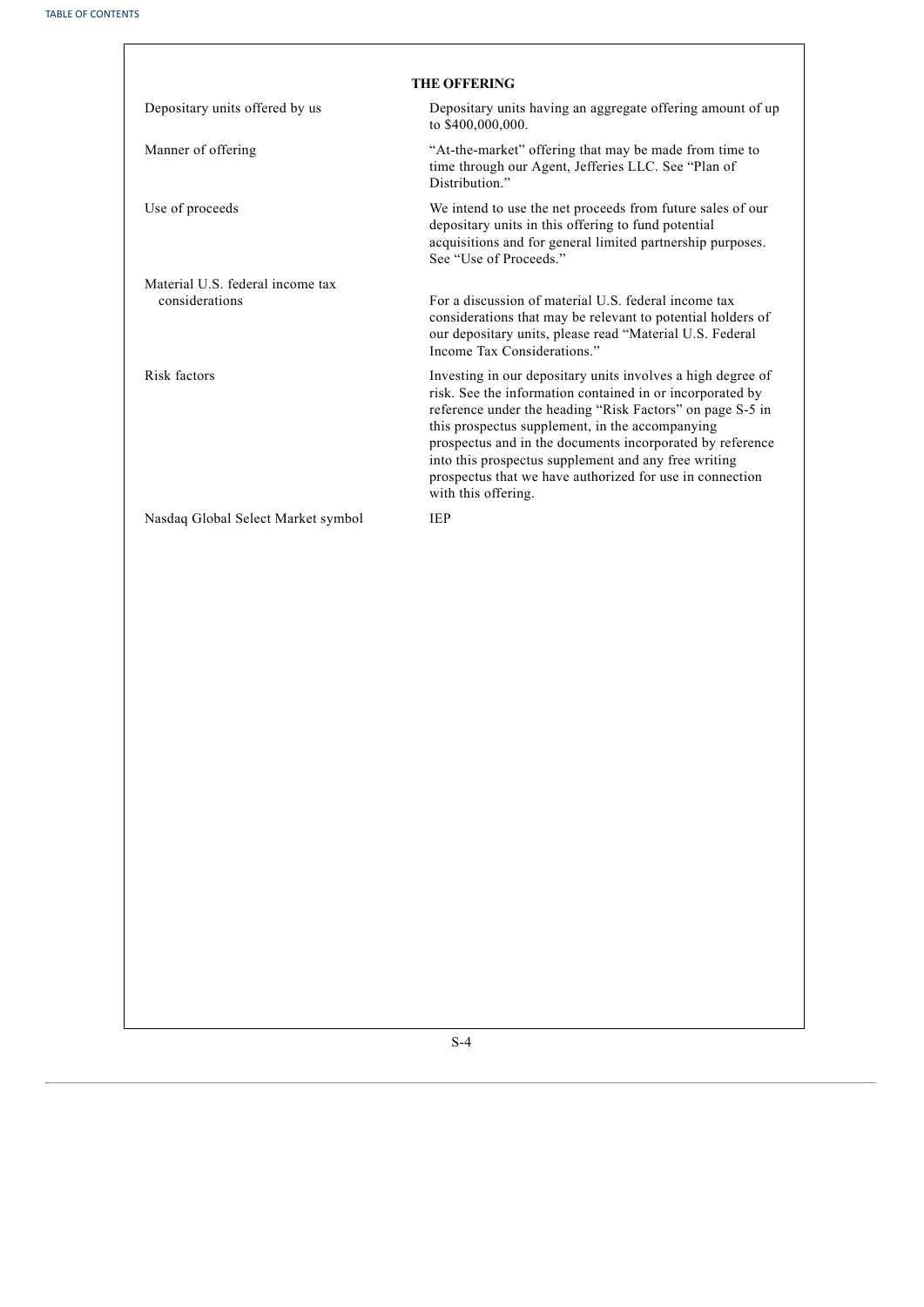# **RISK FACTORS**

An investment in our depositary units involves a high degree of risk. Before deciding whether to invest in our depositary units, you should carefully consider the risks described below and those discussed under the sections captioned "Risk Factors" contained in our Annual Report on Form 10-K for the year ended December 31, 2021, and our Quarterly Reports on Form 10-Q (which are [incorporated](http://www.sec.gov/ix?doc=/Archives/edgar/data/813762/000155837022002150/tmb-20211231x10k.htm) by reference in this prospectus supplement and the accompanying prospectus), together with other information in this prospectus supplement, the accompanying prospectus, the information and documents incorporated by reference herein and therein, and in any free writing prospectus that we have authorized for use in connection with this offering. You should also carefully consider the risks incorporated by reference herein by way of any amendment or update to our risk factors reflected in subsequent SEC filings. If any of these risks actually occurs, our business, financial condition, results of operations or cash flow could be seriously harmed. This could cause the trading price of our depositary units to decline, resulting in a loss of all or part of your investment.

## **Risks Related to This Offering and Our Depositary Units**

#### Issuances or sales of our depositary units may be dilutive or cause the market price of our depositary units to fall.

The issuance or sale of substantial amounts of our depositary units, the perception that such issuances or sales of our depositary units could occur or the availability for future issuance or sale of our depositary units could have a dilutive effect on our actual and expected earnings per depositary unit or could have the effect of depressing the market price of our depositary units. The actual amount of dilution or decline in market price cannot be determined at this time and would be dependent upon numerous factors which are not currently known to us.

# Management will have broad discretion as to the use of the proceeds from this offering, and we may not use the *proceeds ef ectively.*

Our management will have broad discretion with respect to the use of proceeds of this offering, including for any of the purposes described in the section of this prospectus supplement entitled "Use of Proceeds." You will be relying on the judgment of our management regarding the application of the proceeds of this offering. The results and effectiveness of the use of proceeds are uncertain, and we could spend the proceeds in ways that you do not agree with or that do not improve our results of operations or enhance the value of our depositary units.

## Our depositary units will be sold in "at-the-market" offerings, and investors who buy depositary units at different *times will likely pay dif erent prices.*

Investors who purchase depositary units in this offering at different times will likely pay different prices and may experience different outcomes in their investment results. We will have discretion, subject to market demand, to vary the timing, prices, and numbers of depositary units sold in this offering. Investors may experience a decline in the value of their depositary units. The trading price of our depositary units may be volatile and subject to wide fluctuations. Many factors could have an impact on our depositary unit price, including fluctuations in the performance of our Investment Funds or our overall performance.

## The actual number of depositary units we will issue under the open market sale agreement, at any one time or in *total, is uncertain.*

<span id="page-6-0"></span>Subject to certain limitations in the open market sale agreement and compliance with applicable law, we have the discretion to deliver an issuance notice to the Agent at any time throughout the term of the open market sale agreement. The number of depositary units that are sold by the Agent after delivering an issuance notice will fluctuate based on the market price of our depositary units during the selling period and limits we set with the Agent. It is not currently possible to predict the number of depositary units that will be ultimately issued.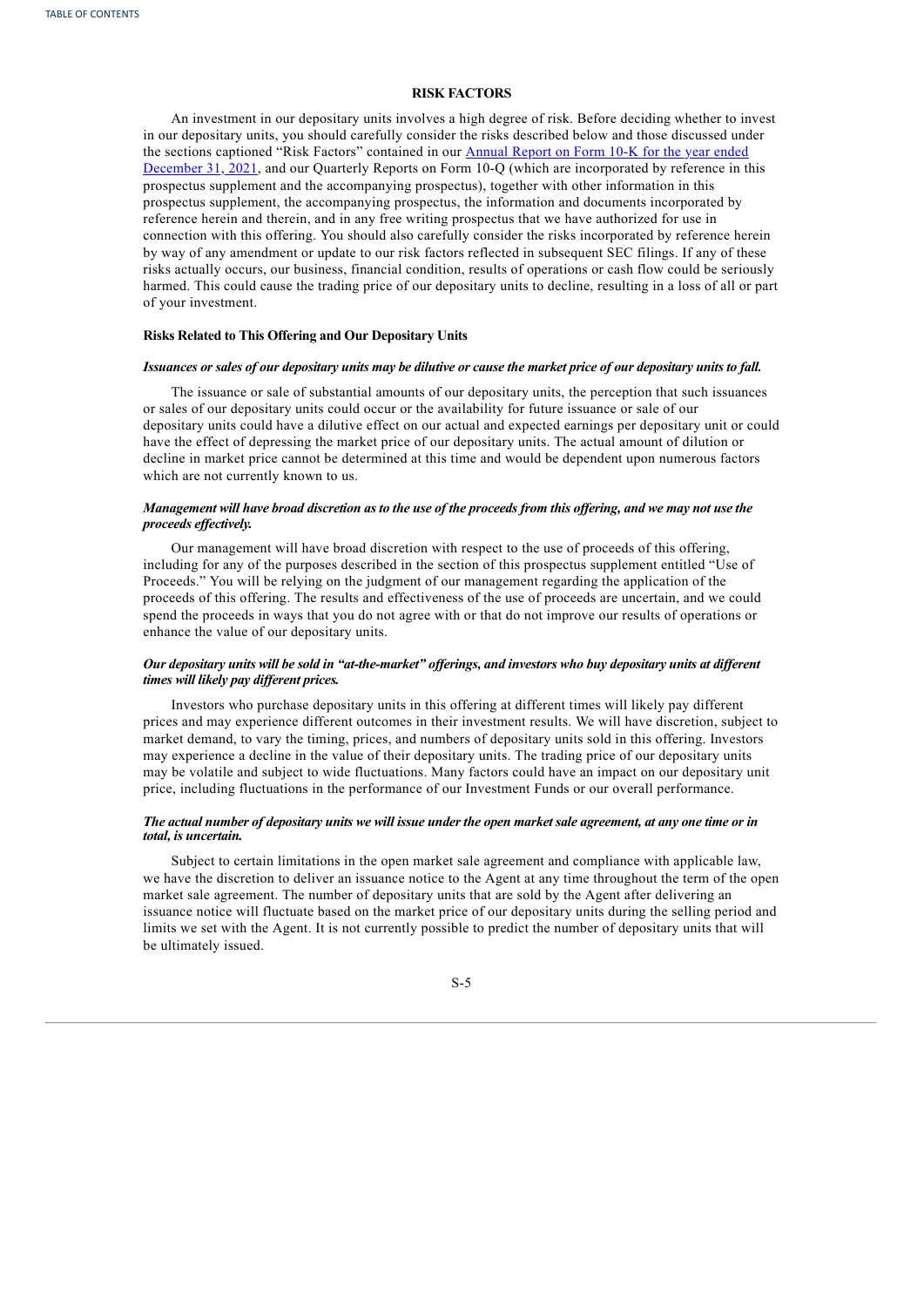# **SPECIAL NOTE REGARDING FORWARD-LOOKING STATEMENTS**

This prospectus supplement and the accompanying prospectus and the documents incorporated by reference herein and therein may contain "forward-looking statements" within the meaning of the Private Securities Litigation Reform Act of 1995, as amended, that involve substantial risks and uncertainties. Forward-looking statements are those that do not relate solely to historical fact. They include, but are not limited to, any statement that may predict, forecast, indicate or imply future results, performance, achievements or events. Forward-looking statements can generally be identified by phrases such as "believes," "expects," "potential," "continues," "may," "should," "seeks," "predicts," "anticipates," "intends," "projects," "estimates," "plans," "could," "designed," "should be" and other similar expressions that denote expectations of future or conditional events rather than statements of fact. Forward-looking statements also may relate to strategies, plans and objectives for, and potential results of, future operations, financial results, financial condition, business prospects, growth strategy and liquidity, and are based upon management's current plans and beliefs or current estimates of future results or trends.

These forward-looking statements reflect our current views with respect to future events and are based on assumptions and subject to risks and uncertainties that may cause actual results to differ materially from trends, plans or expectations set forth in the forward-looking statements. These risks and uncertainties may include the risks and uncertainties discussed under the sections captioned "Risk Factors" in our Annual Report on Form 10-K for the year ended December 31, 2021 and our Quarterly Reports on Form 10-Q, as well as those risk factors included under "Risk Factors" in this prospectus. In addition, those "Risk Factors" may be updated from time to time by our filings under the Exchange Act. Among these risks and uncertainties are: risks related to economic downturns, substantial competition and rising operating costs; risks related to the severity, magnitude and duration of the COVID-19 pandemic and its impact on the global economy, financial markets and industries in which our subsidiaries operate; the impacts from the Russia/Ukraine conflict, including economic volatility and the impacts of export controls and other economic sanctions; risks related to our investment activities, including the nature of the investments made by the Investment Funds in which we invest, declines in the fair value of our investments as a result of the COVID-19 pandemic, losses in the Investment Funds and loss of key employees; risks related to our ability to continue to conduct our activities in a manner so as not to be deemed an investment company under the Investment Company Act of 1940, as amended; risks related to our energy business, including the volatility and availability of crude oil, other feed stocks and refined products, declines in global demand for crude oil, refined products and liquid transportation fuels as a result of the COVID-19 pandemic, unfavorable refining margin (crack spread), interrupted access to pipelines, significant fluctuations in nitrogen fertilizer demand in the agricultural industry and seasonality of results; risks related to our automotive activities and exposure to adverse conditions in the automotive industry, including as a result of the COVID-19 pandemic; risks related to our food packaging activities, including competition from better capitalized competitors, inability of our suppliers to timely deliver raw materials and the failure to effectively respond to industry changes in casings technology; supply chain issues; inflation, including increased costs of raw materials and shipping, including as a result of the Russia/Ukraine conflict; labor shortages and workforce availability; risks related to our real estate activities, including the extent of any tenant bankruptcies and insolvencies; risks related to our home fashion operations, including changes in the availability and price of raw materials, and changes in transportation costs and delivery times; and other risks and uncertainties detailed from time to time in our filings with the SEC. Except as required by law, after the date of this prospectus supplement, we are under no duty to update or revise any of the forward-looking statements contained or incorporated by reference herein, whether as a result of new information, future events or otherwise.

<span id="page-7-0"></span>Given these risks and uncertainties, we urge you to read this prospectus supplement, the accompanying prospectus and the documents incorporated by reference herein or therein completely and with the understanding that actual future results may be materially different from what we plan or expect. All of the forward-looking statements made in this prospectus supplement, the accompanying prospectus and the documents incorporated by reference herein or therein are qualified by these cautionary statements and we cannot assure you that the actual results or developments anticipated by us will be realized or, even if substantially realized, that they will have the expected consequences to or effects on our business or operations. In addition, these forward-looking statements present our estimates and assumptions only as of the date of this prospectus supplement, the accompanying prospectus or the documents incorporated by reference herein or therein, as applicable.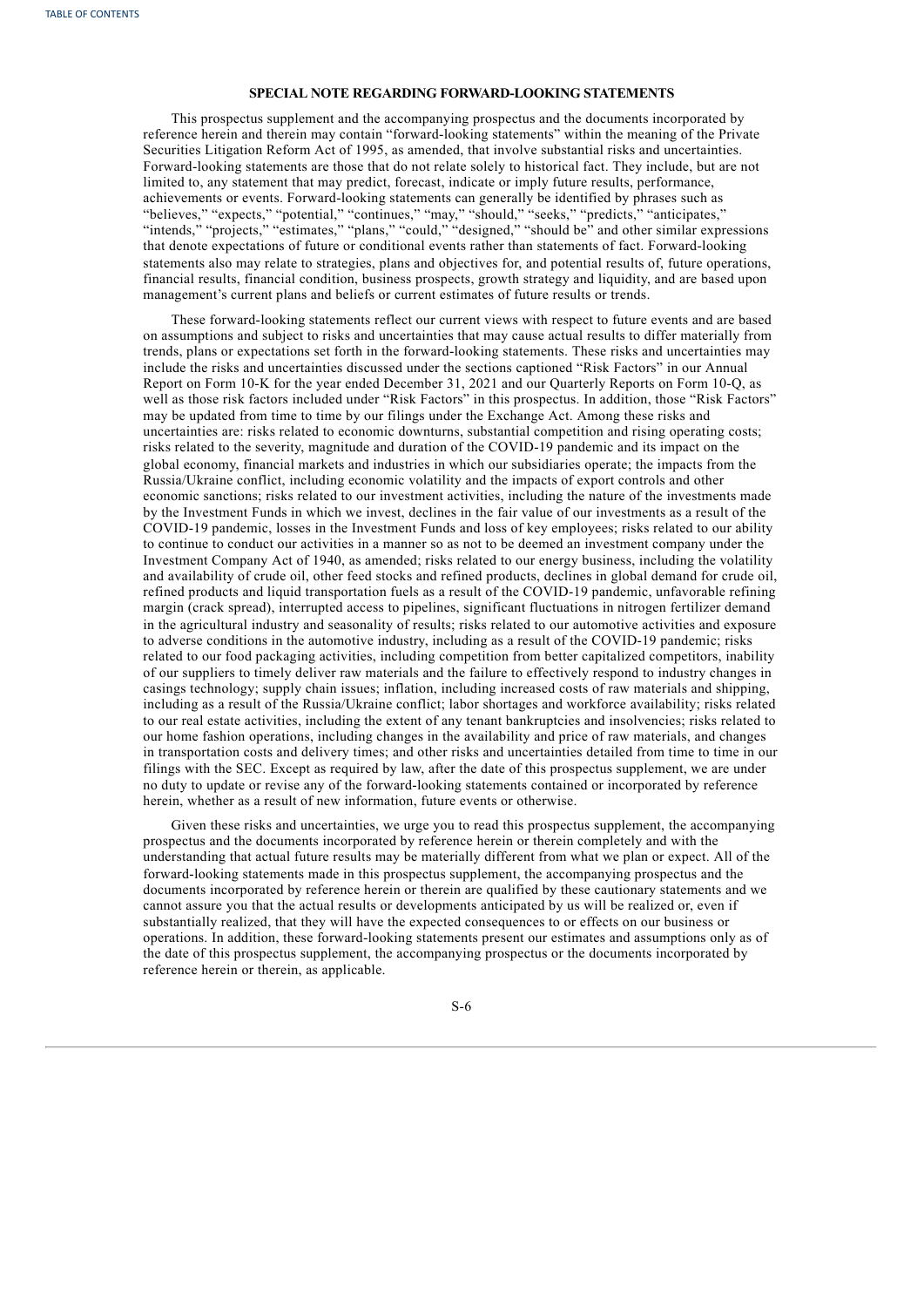# **USE OF PROCEEDS**

We intend to use the net proceeds from future sales of our depositary units in this offering to fund potential acquisitions and for general limited partnership purposes.

Our management will have broad discretion in allocating the net proceeds from this offering, and investors will be relying on the judgment of our management regarding the application of the net proceeds from this offering.

<span id="page-8-0"></span>These expected uses represent our intentions based upon our current plans and business conditions, which could change in the future as our plans and business conditions evolve. The amounts and timing of our actual expenditures may vary significantly depending on numerous factors.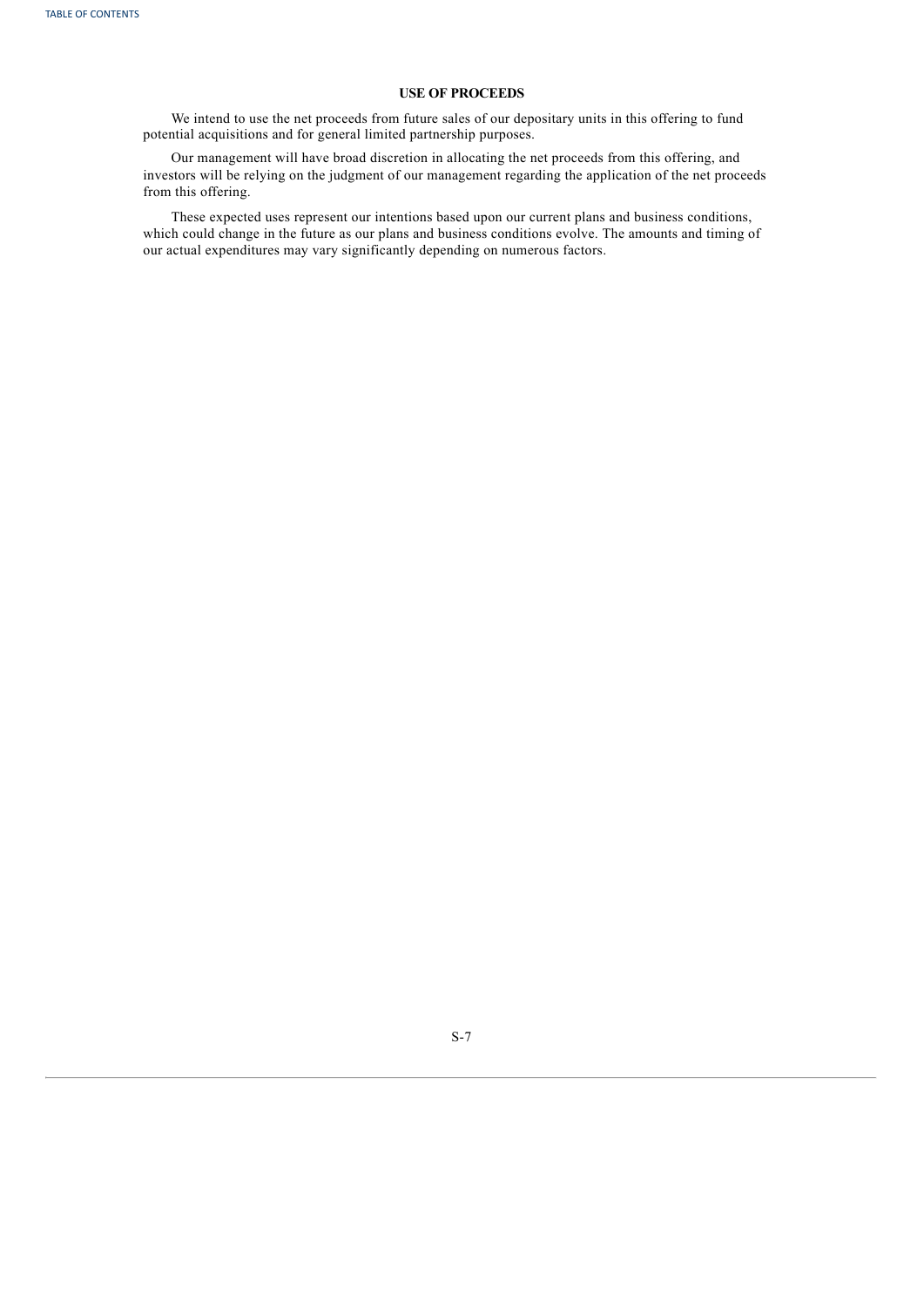# **MATERIAL U.S. FEDERAL INCOME TAX CONSIDERATIONS**

The following is a discussion of the material U.S. federal income tax consequences of this offering and the ownership of our depositary units, more generally. All statements as to matters of U.S. federal income tax law and legal conclusions with respect thereto, but not as to factual matters, contained in this section, unless otherwise noted, are the opinion of Proskauer Rose LLP and are based on the accuracy of the representations made by us. This discussion is based upon current provisions of the Internal Revenue Code of 1986, as amended (the "Code"), existing final and proposed Treasury regulations promulgated under the Code (the "Treasury Regulations"), administrative rulings and judicial decisions now in effect, all of which are subject to change, possibly with retroactive effect. Changes in these authorities may cause the tax consequences to vary substantially from the consequences described below. We have not sought a ruling from the Internal Revenue Service (the "IRS") with respect to any of the tax matters discussed below, and the IRS would not be precluded from taking positions contrary to those described herein. As a result, no assurance can be given that the IRS will agree with all of the tax characterizations and the tax consequences described below.

This discussion does not purport to be a complete description of all U.S. federal income tax consequences of this offering and the ownership of our depositary units, more generally. Moreover, this discussion focuses on our unitholders who are individual citizens or residents of the United States and has only limited application to corporations, estates, trusts, nonresident aliens, and other unitholders subject to specialized tax treatment, such as tax-exempt institutions, non-U.S. persons, unitholders who own 5% or more of our depositary units, individual retirement accounts ("IRAs"), real estate investment trusts ("REITs"), regulated investment companies ("RICs"), including mutual funds, dealers in securities or currencies, traders in securities that elect to mark-to-market, unitholders who acquired our units from us in exchange for property other than cash (and those who acquired their units from such unitholders other than by purchase through a national securities exchange), affiliates of our general partner, or persons who hold our depositary units as part of a hedge, straddle or conversion transaction. Also, this discussion assumes that our depositary units are held as capital assets (within the meaning of Section 1221 of the Code) at the time of this offering. Furthermore, except as specifically provided, this discussion does not address the tax considerations arising under the U.S. federal estate or gift tax laws or under the laws of any state, local, non-U.S. or other taxing jurisdiction or under any applicable treaty.

If a unitholder is an entity or arrangement classified as a partnership for U.S. federal income tax purposes, the tax treatment of each of the partners generally will depend upon the status of such partner and upon the activities of the partnership and, thus, the partners in such partnership should consult their own tax advisors.

As stated above, no ruling has been or will be requested from the IRS with respect to the tax consequences of this offering. Instead, we will rely on the opinions of Proskauer Rose LLP. Unlike a ruling, an opinion of counsel represents only that counsel's best legal judgment and does not bind the IRS or the courts. Some tax aspects of this offering are not certain and no assurance can be given that the opinions and statements made herein with respect to tax matters will be sustained by a court if contested by the IRS. Furthermore, the tax treatment of this offering may be significantly modified by future legislative, regulatory or administrative changes or court decisions. Any modifications may or may not be retroactively applied.

For the reasons described below, Proskauer Rose LLP has not rendered an opinion with respect to the following specific U.S. federal income tax issues:

- (a) the treatment of a unitholder whose units are loaned to a short seller to cover a short sale of units (please read "— Tax Treatment of Holders of Our Depositary Units — Treatment of Short Sales");
- (b) whether our monthly convention for allocating taxable income and losses is permitted by existing Treasury Regulations (please read "— Disposition of Depositary Units — Allocations Between Transferors and Transferees"); and
- (c) whether our method for depreciating Section 743 adjustments is sustainable in certain cases (please read "— Tax Consequences of Unit Ownership — Section 754 Election and Section 743 Adjustments").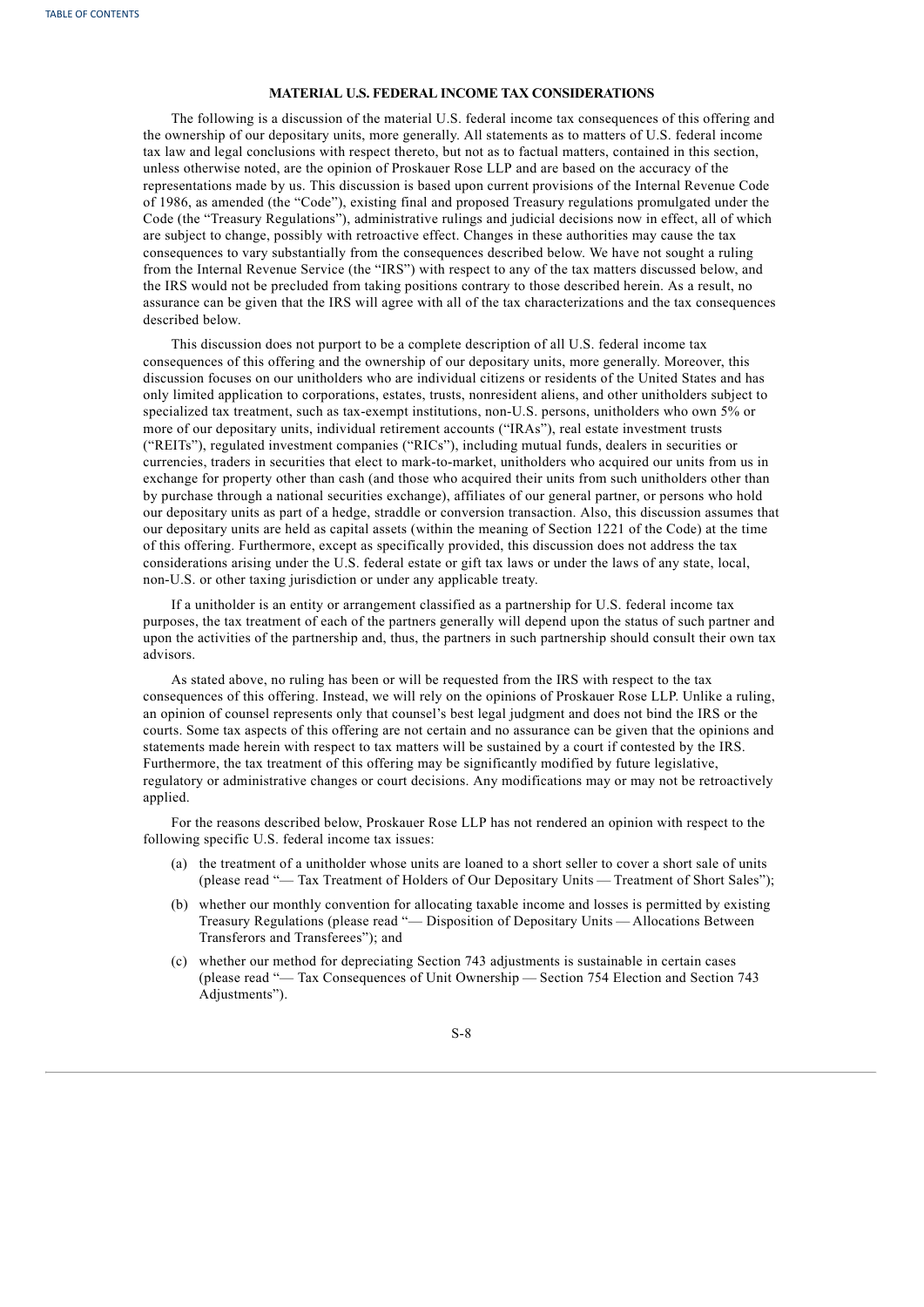Other than as described herein, no opinions are being given with respect to any other tax matters arising from this offering. Moreover, the discussion herein assumes that this offering is consummated in the manner described in this prospectus supplement.

# **THE FOLLOWING DISCUSSION IS FOR INFORMATIONAL PURPOSES ONLY AND IS NOT A SUBSTITUTE FOR CAREFUL TAX PLANNING AND ADVICE. YOU SHOULD CONSULT WITH, AND MUST RELY ON, YOUR OWN TAX ADVISORS IN ANALYZING THE U.S. FEDERAL, STATE, LOCAL AND NON-U.S. TAX CONSEQUENCES PARTICULAR TO YOU OF THIS OFFERING AND OWNERSHIP OF OUR DEPOSITARY UNITS, INCLUDING THE POSSIBLE EFFECTS OF CHANGES IN U.S. FEDERAL OR OTHER TAX LAWS.**

#### **Partnership Status**

A partnership is not a taxable entity and incurs no U.S. federal income tax liability. Instead, each partner of a partnership is required to take into account his or her share of items of income, gain, loss, and deduction of the partnership in computing his or her U.S. federal income tax liability, regardless of whether cash distributions are made to him or her by the partnership. Distributions by a partnership to a partner are generally not taxable to the partner unless the amount of cash distributed to the partner is in excess of the partner's adjusted basis in his or her partnership interest.

Section 7704 of the Code provides that publicly traded partnerships will, as a general rule, be taxed as corporations. However, an exception, referred to as the "Qualifying Income Exception," exists with respect to publicly traded partnerships of which 90% or more of the gross income for every taxable year consists of "qualifying income." Qualifying income includes interest (other than from a financial business), dividends, gains from the sale of real property and gains from the sale or other disposition of capital assets held for the production of income that otherwise constitutes qualifying income. Based upon and subject to estimates and factual representations made by us and our general partner and a review of the applicable legal authorities, Proskauer Rose LLP is of the opinion that at least 90% of our current gross income constitutes qualifying income. The portion of our income that is qualifying income may change from time to time.

No ruling has been or will be sought from the IRS, and the IRS has made no determination as to our status for U.S. federal income tax purposes. Instead, we will rely on the opinion of Proskauer Rose LLP on such matters. It is the opinion of Proskauer Rose LLP that, based upon the Code, Treasury Regulations, published IRS revenue rulings, and court decisions and the representations described below, we will be classified as a partnership.

In rendering its opinion, Proskauer Rose LLP has relied on factual representations made by us and our general partner. Certain of those representations made by us and our general partner upon which Proskauer Rose LLP has relied are as follows:

- (a) we have not at any time engaged in the business of writing insurance or annuity contracts or the reinsuring of risks underwritten by insurance companies, nor have we conducted any banking activities; and
- (b) for each taxable year, at least 90% of our gross income has been and will be income that Proskauer Rose LLP has opined or will opine is "qualifying income" within the meaning of Section 7704(d) of the Code.

We believe that these representations have been true in the past and expect that these representations will be true in the future.

If we fail to meet the Qualifying Income Exception, other than a failure that is determined by the IRS to be inadvertent and that is cured within a reasonable time after discovery (in which case the IRS may also require us to make adjustments with respect to our unitholders or pay other amounts), we will be treated as if we had transferred all of our assets, subject to liabilities, to a newly formed corporation, on the first day of the year in which we fail to meet the Qualifying Income Exception, in return for stock in that corporation, and then distributed that stock to the unitholders in liquidation of their interests in us. This deemed contribution and liquidation should be tax-free to unitholders and us so long as we, at that time, do not have liabilities in excess of the tax basis of our assets. Thereafter, we would be treated as a corporation for U.S. federal income tax purposes.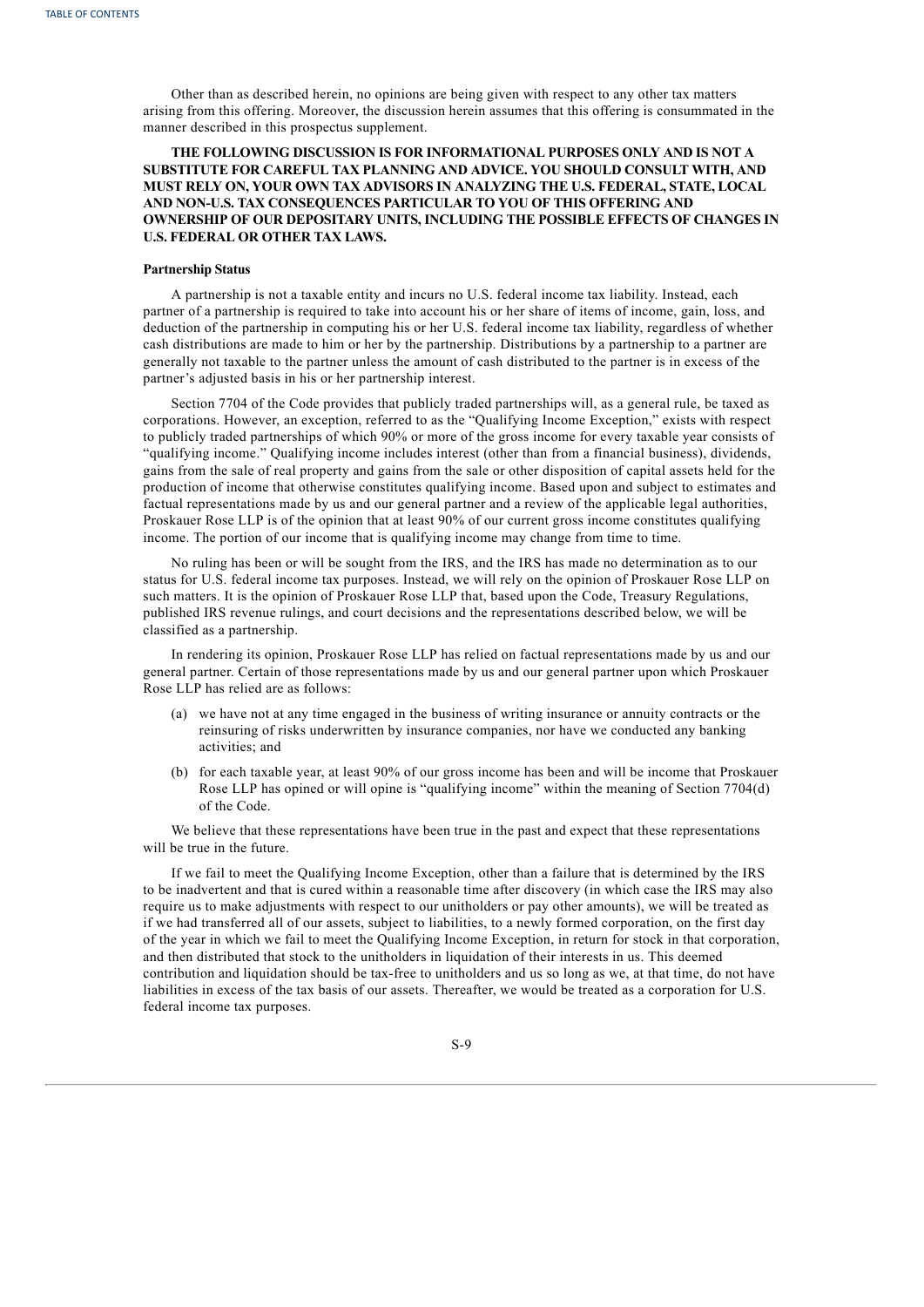If we were treated as an association taxable as a corporation in any taxable year, either as a result of a failure to meet the Qualifying Income Exception or otherwise, our items of income, gain, loss and deduction would be reflected only on our tax return rather than being passed through to our unitholders, and our net income would be taxed to us at corporate rates. In addition, any distribution made to a unitholder would be treated as either taxable dividend income, to the extent of our current or accumulated earnings and profits, or, in the absence of earnings and profits, a nontaxable return of capital, to the extent of the unitholder's tax basis in his or her units, or taxable capital gain, after the unitholder's tax basis in his or her units is reduced to zero. Accordingly, taxation as a corporation could result in a material reduction in a unitholder's cash flow and after-tax return and thus could likely result in a substantial reduction of the value of the units.

The discussion below is based on Proskauer Rose LLP's opinion that we will be classified as a partnership for U.S. federal income tax purposes.

#### **Tax Treatment of Holders of Our Depositary Units**

#### *Partner Status*

Holders of depositary units in Icahn Enterprises will be treated as partners of Icahn Enterprises for U.S. federal income tax purposes. Also, unitholders whose units are held in street name or by a nominee and who have the right to direct the nominee in the exercise of all substantive rights attendant to the ownership of their units will be treated as partners of Icahn Enterprises for U.S. federal income tax purposes.

A beneficial owner of units whose units have been transferred to a short seller to complete a short sale would appear to lose his or her status as a partner with respect to those units for U.S. federal income tax purposes. Please read "— Tax Treatment of Holders of Our Depositary Units — Treatment of Short Sales."

Income, gain, deductions, or losses would not appear to be reportable by a unitholder who is not a partner for U.S. federal income tax purposes, and any cash distributions received by a unitholder who is not a partner for U.S. federal income tax purposes would therefore appear to be fully taxable as ordinary income. These unitholders should consult their own tax advisors with respect to their tax consequences of holding units in Icahn Enterprises.

The references to "unitholders" in the discussion that follows are to persons who are treated as partners in Icahn Enterprises for U.S. federal income tax purposes.

## *Flow-Through of Taxable Income*

We do not pay any U.S. federal income tax. Instead, each unitholder will be required to report on his or her income tax return his or her share of our income, gains, losses, and deductions without regard to whether we make cash distributions to him or her. Consequently, we may allocate income to a unitholder even if he has not received a cash distribution. Each unitholder will be required to include in income his or her allocable share of our income, gains, losses and deductions for our taxable year ending with or within his or her taxable year. Our taxable year ends on December 31.

# *Treatment of Distributions*

Distributions by us to a unitholder generally will not be taxable to the unitholder for U.S. federal income tax purposes. If the amount of any cash distribution exceeds your tax basis in your units immediately before the distribution, the amount of that excess generally will be considered to be gain from the sale or exchange of the units, taxable in accordance with the rules described under "— Disposition of Depositary Units" below. Any reduction in a unitholder's share of our liabilities for which no partner, including the general partner, bears the economic risk of loss, known as "nonrecourse liabilities," will be treated as a distribution by us of cash to that unitholder. To the extent our distributions cause a unitholder's "at-risk" amount to be less than zero at the end of any taxable year, he or she must recapture any losses deducted in previous years. Please read "— Limitations on Deductibility of Losses."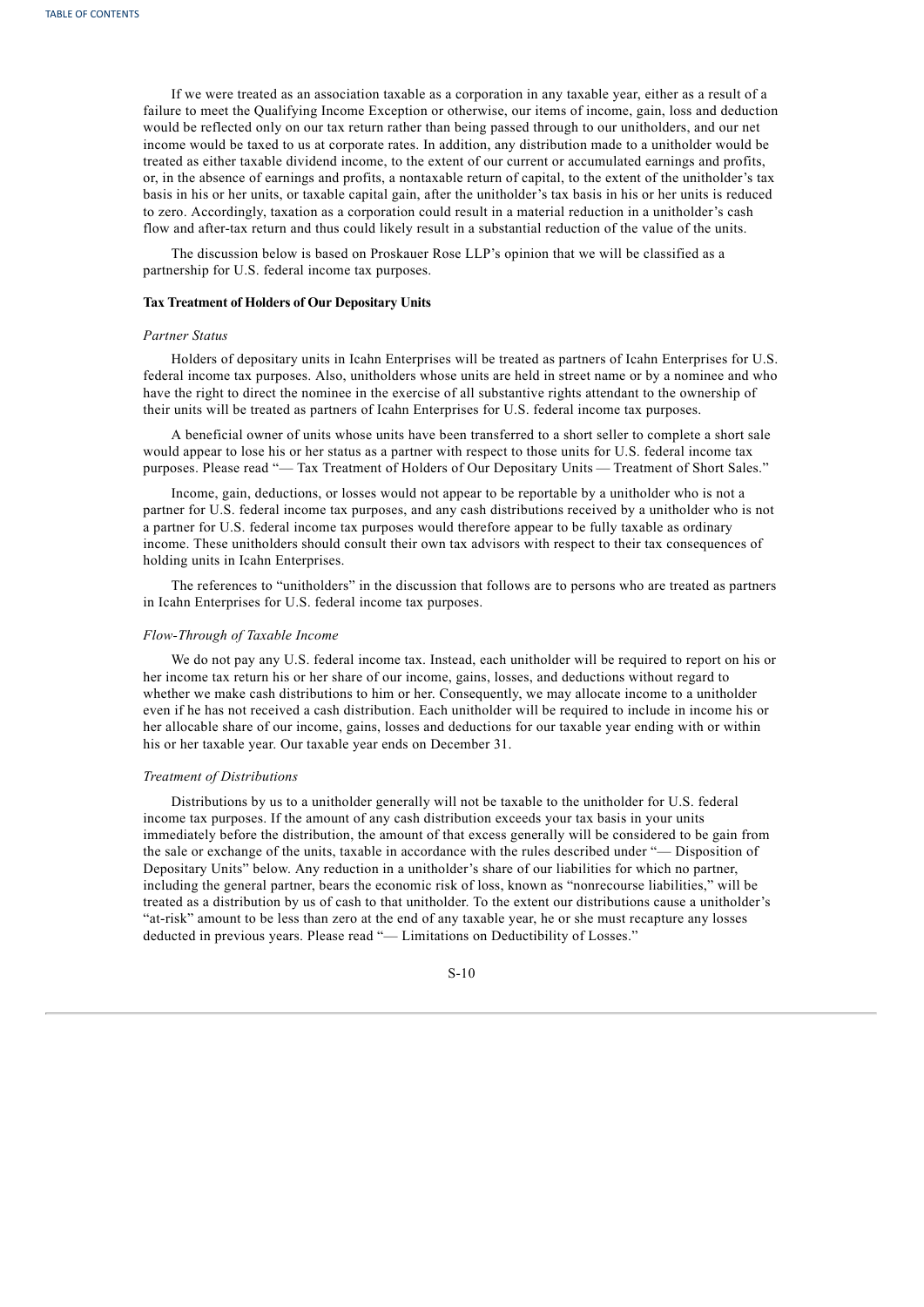# *Basis of Depositary Units*

A unitholder's initial tax basis for his or her units will be the amount he or she paid for the units plus his or her share of our nonrecourse liabilities. That basis will be increased by his or her share of our income and by any increases in his or her share of our nonrecourse liabilities. That basis will be decreased, but not below zero, by distributions from us, by the unitholder's share of our losses, by any decreases in his or her share of our nonrecourse liabilities and by his or her share of our expenditures that are not deductible in computing taxable income and are not required to be capitalized. A unitholder will have no share of our debt that is recourse to our general partner, but will have a share, generally based on his or her share of profits, of our nonrecourse liabilities. Please read "— Disposition of Depositary Units — Recognition of Gain or Loss."

# *Limitations on Deductibility of Losses*

The deduction by a unitholder of his or her share of our losses will be limited to the tax basis in his or her units and, in the case of an individual unitholder, estate, trust, or corporate unitholder that is a closelyheld corporation, to the amount for which the unitholder is considered to be "at risk" with respect to our activities, if that is less than his or her tax basis. A unitholder subject to these limitations must recapture losses deducted in previous years to the extent that distributions cause his or her at-risk amount to be less than zero at the end of any taxable year. Losses disallowed to a unitholder or recaptured as a result of these limitations will carry forward and will be allowable as a deduction to the extent that his or her at-risk amount is subsequently increased, provided such losses do not exceed such unitholder's tax basis in his or her units. Upon the taxable disposition of a unit, any gain recognized by a unitholder can be offset by losses that were previously suspended by the at-risk limitation but may not be offset by losses suspended by the basis limitation. Any loss previously suspended by the at-risk limitation in excess of that gain would no longer be utilizable.

In general, a unitholder will be at risk to the extent of the tax basis of his or her units, excluding any portion of that basis attributable to his or her share of our nonrecourse liabilities, reduced by (a) any portion of that basis representing amounts otherwise protected against loss because of a guarantee, stop loss agreement or other similar arrangement and (b) any amount of money he borrows to acquire or hold his or her units, if the lender of those borrowed funds owns an interest in us, is related to the unitholder or can look only to the units for repayment. A unitholder's at-risk amount will increase or decrease as the tax basis of the unitholder's units increases or decreases, other than tax basis increases or decreases attributable to increases or decreases in his or her share of our nonrecourse liabilities.

In addition to the basis and at-risk limitations on the deductibility of losses, the passive loss limitation generally provides that individuals, estates, trusts, and some closely-held corporations and personal service corporations can deduct losses from passive activities, which are generally trade or business activities in which the taxpayer does not materially participate, only to the extent of the taxpayer's income from those passive activities. The passive loss limitation is applied separately with respect to each publicly traded partnership. Consequently, any passive losses we generate will be available to offset only our passive income generated in the future and will not be available to offset income from other passive activities or investments (including our investments or a unitholder's investments in other publicly traded partnerships), or a unitholder's salary or active business income. Passive losses that are not deductible because they exceed a unitholder's share of income we generate may be deducted in full when he or she disposes of his or her entire investment in us in a fully taxable transaction with an unrelated party. Individual unitholders, who hold directly or through a partnership or other pass-through entity, may also be subject to additional limitations on deductibility of certain "excess business losses." The passive loss limitations are applied after other applicable limitations on deductions, including the at-risk rules and the basis limitation, but before the "excess business loss" limitations.

A unitholder's share of our net income may be offset by the unitholder's share of our suspended passive losses, but it may not be offset by any other current or carryover losses of the unitholder from other passive activities, including those attributable to other publicly traded partnerships. Unitholders should consult with their tax advisors regarding their limitation on the deductibility of losses under applicable sections of the Code.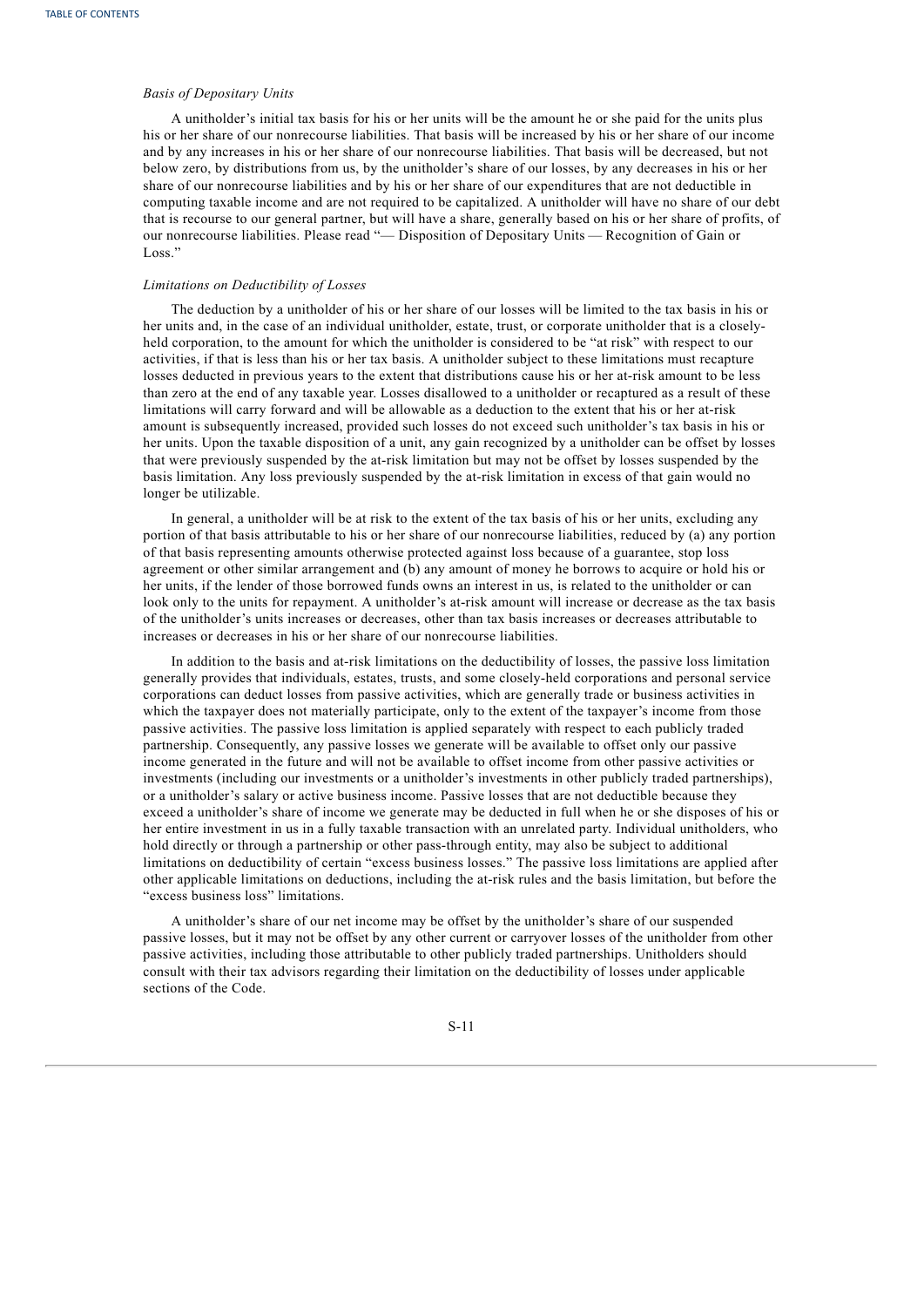# *Limitations on Interest Deductions*

The deductibility of a non-corporate taxpayer's "investment interest expense" is generally limited to the amount of that taxpayer's "net investment income." Investment interest expense includes:

- interest on indebtedness properly allocable to property held for investment;
- our interest expense attributed to portfolio income; and
- the portion of interest expense incurred to purchase or carry an interest in a passive activity to the extent attributable to portfolio income. The computation of a unitholder's investment interest expense will take into account interest on any margin account borrowing or other loan incurred to purchase or carry a unit.

Net investment income includes gross income from property held for investment and amounts treated as portfolio income under the passive loss rules, less deductible expenses, other than interest, directly connected with the production of investment income, but generally does not include gains attributable to the disposition of property held for investment or qualified dividend income. The IRS has indicated that the net passive income earned by a publicly traded partnership will be treated as investment income to its unitholders for purposes of the investment interest deduction limitation. In addition, the unitholder's share of our portfolio income will be treated as investment income.

Moreover, Section  $163(j)$  of the Code generally limits the deductibility of "business interest" by a taxpayer to the "business interest income" of the taxpayer plus 30% of the taxpayer's "adjusted taxable income". In the case of a taxpayer that is a partnership, this limitation is generally determined at the partnership level. Special carryforward rules apply to partnerships and their partners. The rules governing Section 163(j) of the Code are particularly complex as applied to partnerships and their partners. We expect that substantially all of our interest will not be "business interest" as such term is used in Section 163(j) of the Code and thus would not be subject to the limitations described in this paragraph. Prospective unitholders should consult with their tax advisors as to the application of the limitation on deductibility of "business interest" under Section 163(j) of the Code.

#### *Entity-Level Collections*

If we or our general partner are required or elect under applicable law to pay any U.S. federal, state, local or foreign income tax on behalf of any unitholder or any former unitholder, we are authorized to pay those taxes from our funds. That payment, if made, will be treated as a distribution of cash to the unitholder on whose behalf the payment was made. If the payment is made on behalf of a person whose identity cannot be determined, we are authorized to treat the payment as a distribution to all current unitholders. Payments by us as described above could give rise to an overpayment of tax on behalf of an individual unitholder, in which event the unitholder would be required to file a claim in order to obtain a credit or refund.

# *Allocation of Partnership Income, Gain, Loss and Deduction*

For U.S. federal income tax purposes, your allocable share of our items of income, gain, loss, deduction or credit will be governed by the limited partnership agreement for our partnership if such allocations have "substantial economic effect" or are determined to be in accordance with your interest in our partnership. We allocate items of income, gain, loss and deduction generally in accordance with the relative percentage interests of the unitholders, subject to Section 704(c) of the Code. We believe that for U.S. federal income tax purposes, with the exception of the issues described in "— Section 754 Election and Section 743 Adjustments" and "— Disposition of Depositary Units — Allocations Between Transferors and Transferees," such allocations will have substantial economic effect or be in accordance with your interest in our partnership. If the IRS successfully challenges the allocations made pursuant to the limited partnership agreement, the resulting allocations for U.S. federal income tax purposes might be less favorable than the allocations set forth in the limited partnership agreement.

Specified items of our income, gain, loss and deduction will be allocated under Section 704(c) of the Code to account for any difference between the tax basis and fair market value of any property contributed to us that exists at the time of such contribution. The effect of these allocations, referred to as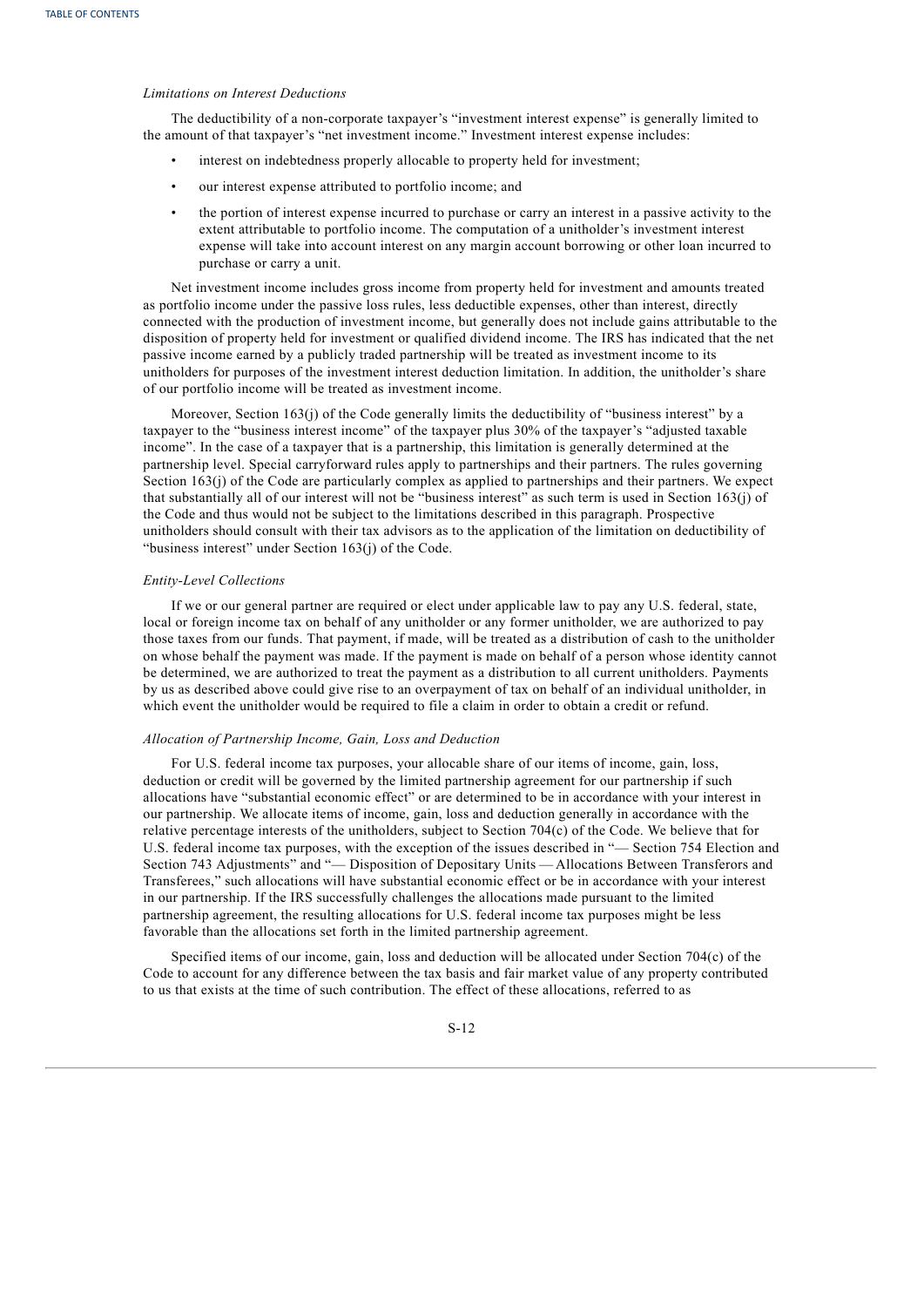"Section 704(c) Allocations," to a unitholder purchasing common units from us in an offering will be essentially the same as if the tax bases of our assets were equal to their fair market value at the time of such offering. We will also make "Reverse Section 704(c) Allocations," similar to the Section 704(c) Allocations described above, to all of our unitholders immediately prior to this offering, and prior to any future issuance of units, whether pursuant to this prospectus supplement or otherwise, or certain other future transactions to account for the difference between the "book" basis for purposes of maintaining capital accounts and the fair market value of all property held by us at the time of such issuance or future transaction.

## *Treatment of Short Sales*

A unitholder whose units are loaned to a "short seller" to cover a short sale of units may be considered as having disposed of those units. If so, he would no longer be treated for tax purposes as a partner with respect to those units during the period of the loan and may recognize gain or loss from the disposition. As a result, during this period:

- any of our income, gain, loss, or deduction with respect to those units would not be reportable by the unitholder;
- any cash distributions received by the unitholder as to those units would be fully taxable; and
- all of these distributions would appear to be ordinary income.

Proskauer Rose LLP has not rendered an opinion regarding the tax treatment of a unitholder whose units are loaned to a short seller to cover a short sale of units; therefore, unitholders desiring to assure their status as partners and avoid the risk of gain recognition from a loan to a short seller are urged to modify any applicable brokerage account agreements to prohibit their brokers from borrowing and loaning their units. Please also read "— Disposition of Depositary Units — Recognition of Gain or Loss."

#### *Alternative Minimum Tax*

Each individual unitholder will be required to take into account his or her distributive share of any items of our income, gain, loss, or deduction for purposes of the alternative minimum tax. Prospective unitholders should consult with their tax advisors as to the impact of an investment in units on their liability for the alternative minimum tax.

## *Tax Rates*

Under current law, the highest marginal U.S. federal income tax rate applicable to ordinary income of individuals is 37% and the highest marginal U.S. federal income tax rate applicable to long-term capital gains (generally, capital gains on certain assets held for more than 12 months) of individuals is 20%. These rates are subject to change by new legislation at any time.

A 3.8% tax is imposed on certain net investment income earned by individuals, estates and trusts. For these purposes, net investment income generally includes the allocable share of our income of a unitholder, as well as a unitholder's gain realized from a sale of units. In the case of an individual, the tax will be imposed on the lesser of (i) net investment income or (ii) the amount by which modified adjusted gross income exceeds \$250,000 (if the taxpayer is married and filing jointly or a surviving spouse), \$125,000 (if the taxpayer is married and filing separately) or \$200,000 (in any other case). In the case of an estate or trust, the tax will be imposed on the lesser of (i) undistributed net investment income or (ii) the excess adjusted gross income over the dollar amount at which the highest income tax bracket applicable to an estate or trust begins.

# *Section 754 Election and Section 743 Adjustments*

We have made the election permitted by Section 754 of the Code. That election is irrevocable without the consent of the IRS. The election will generally permit us to adjust a unit purchaser's tax basis in our assets under Section 743(b) of the Code to reflect his or her purchase price (such adjustment, a "Section 743(b) adjustment"). The Section 743(b) adjustment does not apply to a person who purchases units directly from us, and it belongs only to the purchaser and not to other unitholders.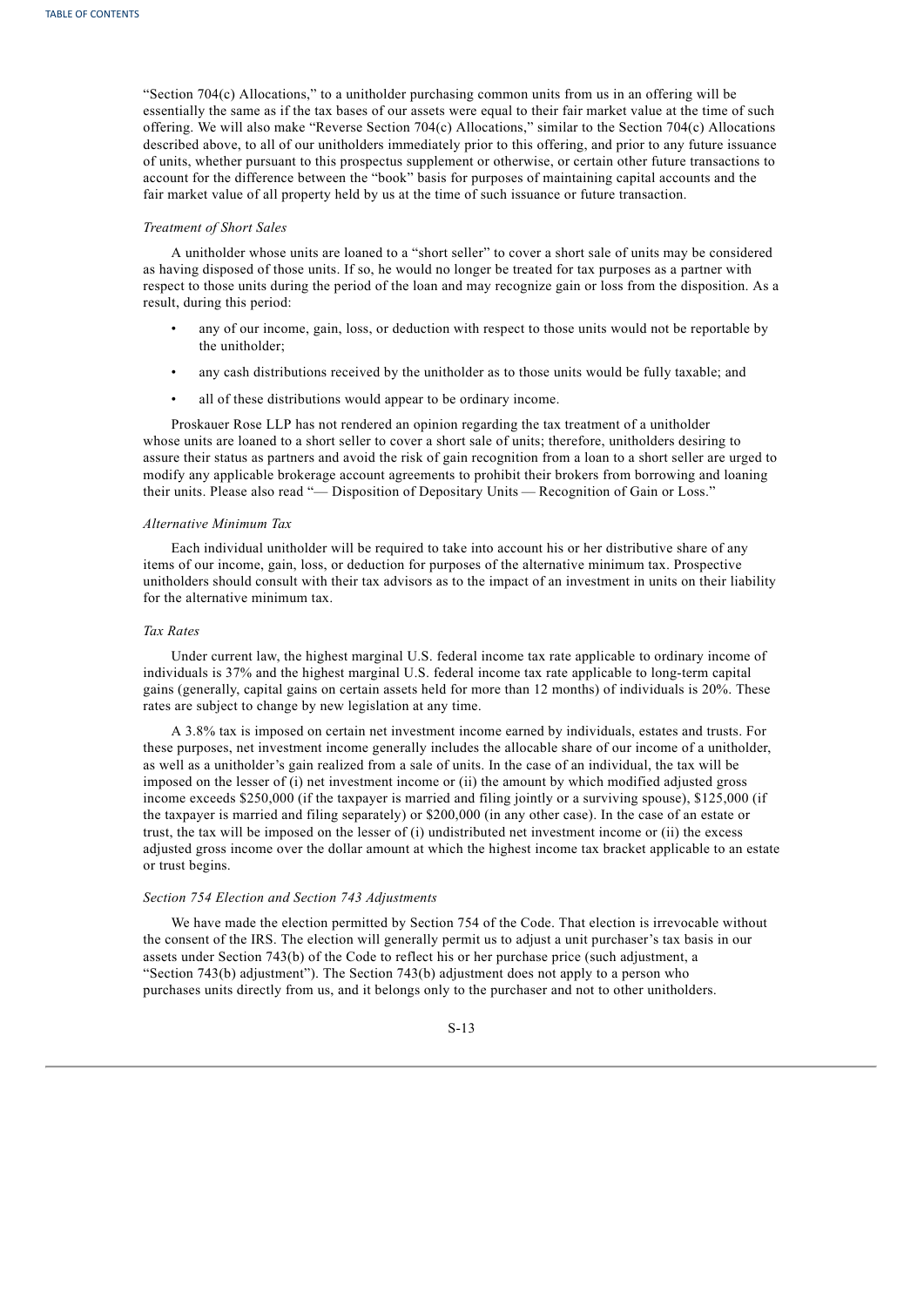The calculations involved in the Section 754 election are complex, particularly as they related to publicly traded partnerships, and will be made on the basis of certain simplifying assumptions as to the purchase price paid for particular units and other matters. Moreover, we intend to depreciate the portion of a Section 743(b) adjustment attributable to unrealized appreciation in the value of any property contributed to us consistent with the methods employed by other publicly traded partnerships and the Treasury Regulations under Section 743, but this method is arguably inconsistent with Treasury Regulation Section 1.167 $(c)$ -1(a) (6), which is not expected to directly apply to a material portion of our assets. Due to these simplifying assumptions and the particular methods we have chosen, the IRS could seek to reallocate some or all of any Section 743(b) adjustments we make to the basis of certain assets. Should the IRS require a different basis adjustment to be made, and should, in our opinion, the expense of compliance exceed the benefit of the election, we may seek permission from the IRS to revoke our Section 754 election. If permission is granted, a subsequent purchaser of units may be allocated more income than he or she would have been allocated had the election not been revoked. Proskauer Rose LLP has not rendered an opinion regarding our method of depreciating Section 743(b) adjustments.

#### **Tax Treatment of Operations**

#### *Accounting Method and Taxable Year*

We use the year ending December 31 as our taxable year and the accrual method of accounting for U.S. federal income tax purposes. Each unitholder will be required to include in income his or her share of our income, gain, loss and deduction for our taxable year ending within or with his or her taxable year. In addition, a unitholder who has a taxable year ending on a date other than December 31 and who disposes of all of his or her units following the close of our taxable year but before the close of his or her taxable year must include his or her share of our income, gain, loss, and deduction in income for his or her taxable year, with the result that such unitholder will be required to include as taxable income for his or her taxable year the unitholder's share of more than twelve months of our income, gain, loss, and deduction. Please read "— Disposition of Depositary Units — Allocations Between Transferors and Transferees."

# *Organizational and Syndication Expenses*

The costs incurred in selling our units (called "syndication expenses") must be capitalized and cannot be deducted currently, ratably, or upon our termination. There are uncertainties regarding the classification of costs as organization expenses, which may be amortized by us, and as syndication expenses, which may not be amortized by us. The underwriting discounts and commissions we incur will be treated as syndication expenses.

## *Deduction for Certain Qualified Business Income*

Individual taxpayers may be allowed a deduction of 20% of certain domestic business income (excluding capital gains, dividend income, and certain types of compensation) received from publicly traded partnerships. We expect that a substantial amount of our income may not be eligible for the deduction.

#### **Disposition of Depositary Units**

# *Recognition of Gain or Loss*

Gain or loss will be recognized on a sale of units equal to the difference between the amount realized and the unitholder's tax basis for the units sold. A unitholder's amount realized will be measured by the sum of the cash or the fair market value of other property received by him or her, plus his or her share of our nonrecourse liabilities. Because the amount realized includes a unitholder's share of our nonrecourse liabilities, the gain recognized on the sale of units could result in a tax liability in excess of any cash received from the sale.

Prior distributions from us in excess of cumulative net taxable income for a unit that decreased a unitholder's tax basis in that unit will, in effect, become taxable income if the unit is sold at a price greater than the unitholder's tax basis in that unit, even if the price received is less than his or her original cost.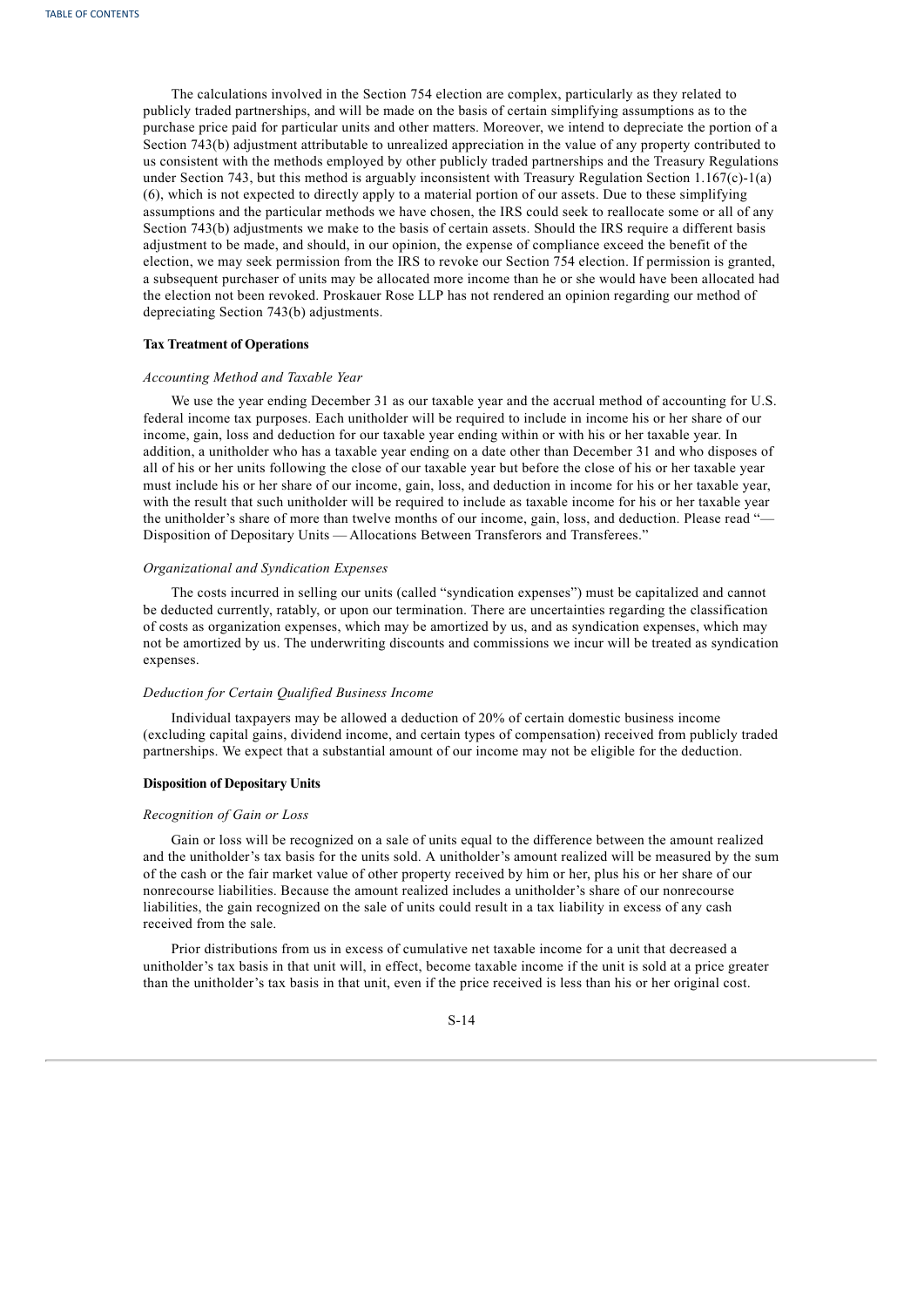Except as noted below, gain or loss recognized by a unitholder on the sale or exchange of a unit will generally be taxable as capital gain or loss. Capital gain recognized by an individual on the sale of units held for more than twelve months will generally be taxed at a maximum U.S. federal income tax rate of 20%. In addition, all or a portion of the gain realized by a non-corporate unitholder on the sale or exchange of a unit, regardless of whether the unit was held for more than twelve months, will generally be subject to a 3.8% Medicare tax if the non-corporate unitholder meets certain minimum income thresholds. Please read "— Tax Treatment of Holders of Our Depositary Units — Tax Rates." Certain gain attributable to "unrealized receivables" or "inventory items" would be characterized as ordinary income rather than capital gain. For example, if we hold debt acquired at a market discount, accrued market discount on such debt would be treated as "unrealized receivables". The deductibility of capital losses is subject to limitations.

If you acquire units in separate transactions, you must combine the basis of those units and maintain a single adjusted tax basis for all those units. Upon sale or other disposition of less than all of the units, a portion of that tax basis must be allocated to the units sold using an "equitable apportionment" method, which generally means that the tax basis allocated to the interest sold equals an amount that bears the same relation to the partner's tax basis in his or her entire interest in the partnership as the value of the interest sold bears to the value of the partner's entire interest in the partnership. A selling unitholder who can identify units transferred with an ascertainable holding period may elect to use the actual holding period of the units transferred. A unitholder electing to use the actual holding period of units transferred must consistently use that identification method for all subsequent sales or exchanges of units. A unitholder considering the purchase of additional units or a sale of units purchased in separate transactions should consult his or her tax advisor as to the possible consequences of the application of these rules.

Specific provisions of the Code affect the taxation of some financial products and securities, including partnership interests, by treating a taxpayer as having sold an "appreciated" partnership interest, one in which gain would be recognized if it were sold, assigned or terminated at its fair market value, if the taxpayer or related persons enter(s) into:

- a short sale;
- an offsetting notional principal contract; or
- a futures or forward contract with respect to the partnership interest or substantially identical property.

Moreover, if a taxpayer has previously entered into a short sale, an offsetting notional principal contract, or a futures or forward contract with respect to the partnership interest, the taxpayer will be treated as having sold that position if the taxpayer or a related person then acquires the partnership interest or substantially identical property. The Secretary of the Treasury is also authorized to issue regulations that treat a taxpayer that enters into transactions or positions that have substantially the same effect as the preceding transactions as having constructively sold the financial position.

#### *Allocations Between Transferors and Transferees*

We prorate our items of income, gain, loss and deduction between transferors and transferees of our units based upon the ownership of our units on the first business day of each month, instead of on the basis of the date a particular unit is transferred. The U.S. Treasury Department adopted final Treasury Regulations that provide that publicly traded partnerships may use a similar monthly simplifying convention to allocate tax items among transferor and transferee unitholders. Nonetheless, the final regulations do not specifically authorize the use of the proration method we have adopted. Accordingly, Proskauer Rose LLP has not rendered an opinion on the validity of our method of allocating income and deductions between transferor and transferee unitholders. If the IRS were to challenge this method or new Treasury Regulations were issued, we may be required to change the allocation of items of income, gain, loss and deduction among our unitholders.

# *Notification Requirements*

A unitholder who sells any of his or her units and a purchaser of units from another unitholder is generally required to comply with certain notification requirements. However, these reporting requirements may not apply to a sale by an individual who is a citizen of the United States and who effects the sale or exchange through a broker who will satisfy such requirements.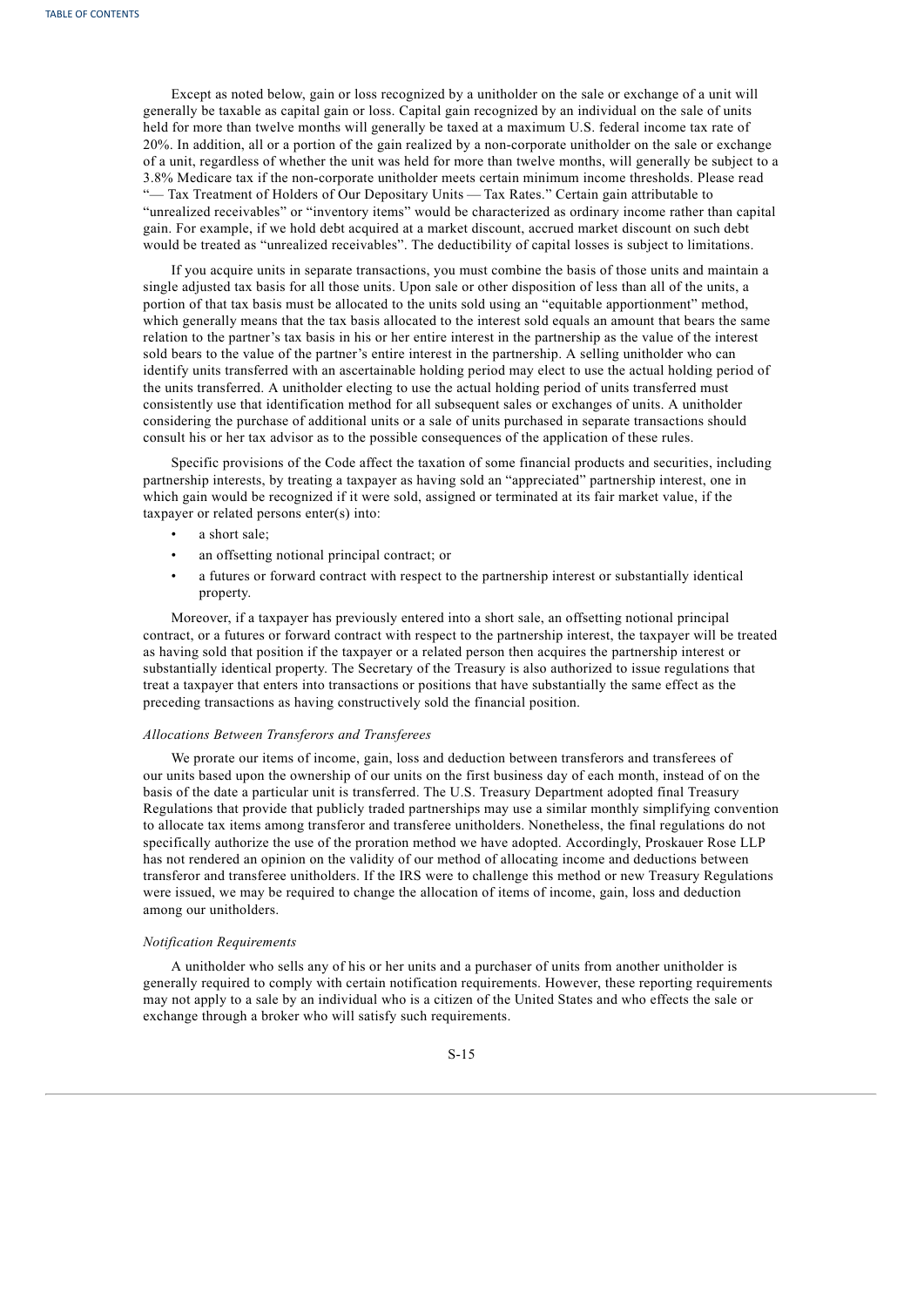# **Tax-Exempt Organizations and Certain Other Investors**

Ownership of units by employee benefit plans, other tax-exempt organizations, non-resident aliens, foreign corporations, and other foreign persons raises issues unique to those investors and, as described below, may have adverse tax consequences to them. If you are a tax-exempt entity or a non-U.S. person, you should consult your tax advisor before investing in our units. Employee benefit plans and most other organizations exempt from U.S. federal income tax, including individual retirement accounts and other retirement plans, are subject to U.S. federal income tax on "unrelated business taxable income". Unrelated business taxable income consists of income derived from the conduct of an unrelated trade or business regularly carried on by a tax-exempt entity, or income derived from "debt financed" property. Generally, dividends, interest and gains from the sale or exchange of capital assets are not unrelated business taxable income when the acquisition of the investment giving rise to such income has not been financed through borrowed funds. Under the Code, in computing its unrelated business taxable income, a tax-exempt organization is required to include its share of income of any entity of which it is a member and which is treated as a partnership for U.S. federal income tax purposes, to the extent such income would be unrelated business taxable income if earned directly by such tax-exempt organization. Some of our income allocated to a unitholder that is a tax-exempt organization may be unrelated business taxable income, in which case it would be taxable to such unitholder.

Non-resident aliens and foreign corporations, trusts, or estates that own units may be considered to be engaged in a trade or business in the United States because of the ownership of units. If considered to be engaged in trade or business in the United States, they will be required to file U.S. federal tax returns to report their share of our income, gain, loss, or deduction and pay U.S. federal income tax at regular rates on their share of our net income or gain. The failure by a non-U.S. person that owns units to file any required U.S. federal income tax returns on a timely basis will result in the disallowance of otherwise allowable deductions and credits that are effectively connected with the conduct of such trade or business in the United States. Moreover, under rules applicable to publicly traded partnerships, we will withhold at the highest applicable effective tax rate from cash distributions made quarterly to foreign unitholders. Withholding may apply regardless of whether we make distributions of cash or units, in which case a non-U.S. person may have additional amounts due. Each foreign unitholder must obtain a taxpayer identification number from the IRS and submit that number to our transfer agent on an IRS Form W-8BEN or W-8BEN-E or applicable substitute form in order to obtain credit for these withholding taxes. A change in applicable law may require us to change these procedures.

If we are treated as being engaged in a trade or business in the United States, any gain recognized by a non-U.S. unitholder on the sale or exchange of depositary units that is attributable to assets that if sold would produce income that would be effectively connected with such trade or business in the United States will be treated for U.S. federal income tax purposes as income that is effective connected with a United States trade or business ("ECI"), and hence, such unitholders would be subject to U.S. federal income tax on the sale or exchange of such depositary units. Moreover, unless an applicable non-foreign affidavit is furnished to the appropriate party or another exception applies, a 10% withholding tax generally will apply to any amount realized by a unitholder on the sale, exchange or disposition of depositary units to the extent that such amount would be treated as ECI under the rules described above. The requirement to withhold on amounts realized in connection with the sale, exchange, or disposition of certain interests in a publicly traded partnership (including by brokers) is suspended for transfers that occurred before January 1, 2022. Final Treasury Regulations, originally effective on January 1, 2022, end the suspension of withholding on the sale, exchange, or disposition of certain interests in a publicly traded partnership, and place the primary responsibility for such withholding obligations for transfers effected through brokers on the broker, and not the publicly traded partnership. On August 24, 2021, the IRS issued Notice 2021-51, which states the IRS' intent to amend the regulations to defer the applicability date to January 1, 2023 and further permits taxpayers to rely upon the Notice until such amendments are issued. We may be liable for any underwithholding by a broker that relies on a qualified notice for which we failed to make a reasonable estimate of the amounts required for determining the applicability of the "ten percent exception." The "ten percent exception" applies if, either (1) the publicly traded partnership was not engaged in a U.S. trade or business during a specified time period, or, (2) upon a hypothetical sale of the publicly traded partnership's assets at fair market value, (i) the amount of net gain that would have been ECI would be less than 10 percent of the total net gain, or (ii) no net gain would have been ECI.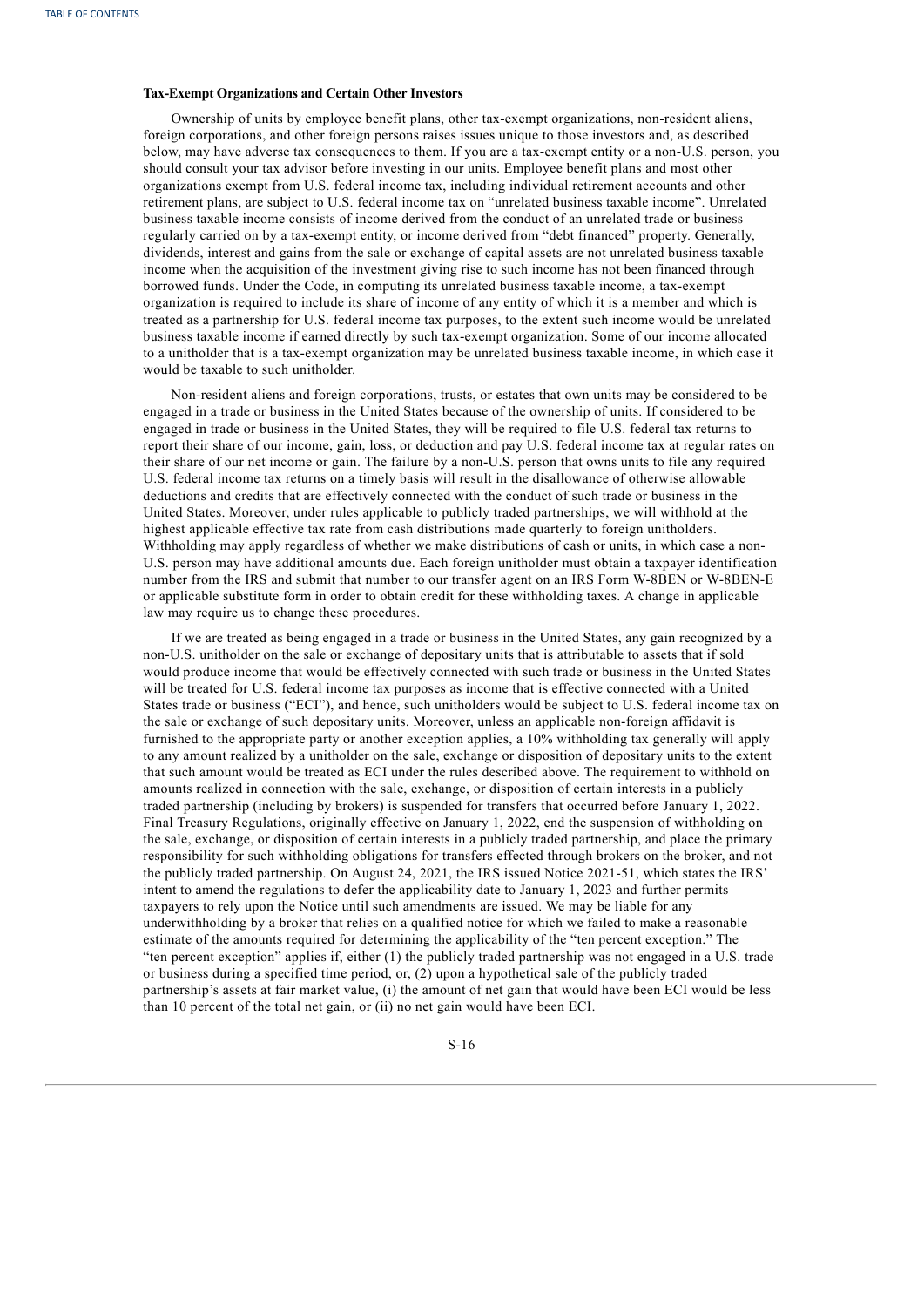In addition, a foreign corporation that owns units and is treated as engaged in a United States trade or business will be subject to the United States branch profits tax at a rate of 30%, in addition to regular U.S. federal income tax, on its share of our income and gain, as adjusted for changes in the foreign corporation's "U.S. net equity," which is effectively connected with the conduct of a United States trade or business. That tax may be reduced or eliminated by an income tax treaty between the United States and the country in which the foreign corporate unitholder is a "qualified resident." In addition, this type of unitholder is subject to special information reporting requirements under Section 6038C of the Code.

# **Administrative Matters**

#### *Information Returns and Audit Procedures*

We intend to furnish to each unitholder, within 90 days after the close of each calendar year, specific tax information, including a Schedule K-1, which describes his or her share of our income, gain, loss and deduction for our preceding taxable year. In preparing this information, which will not be reviewed by counsel, we will take various accounting and reporting positions, some of which have been mentioned earlier, to determine each unitholder's share of income, gain, loss and deduction. We cannot assure you that those positions will yield a result that conforms to the requirements of the Code, Treasury Regulations, or administrative interpretations of the IRS. Neither we nor Proskauer Rose LLP can assure prospective unitholders that the IRS will not successfully contend in court that those positions are impermissible. Any challenge by the IRS could negatively affect the value of the units.

The IRS may audit our U.S. federal income tax information returns. Adjustments resulting from an IRS audit may require each unitholder to adjust a prior year's tax liability, and possibly may result in an audit of his or her return. Any audit of a unitholder's return could result in adjustments not related to our returns as well as those related to our returns.

Partnerships generally are treated as separate entities for purposes of U.S. federal tax audits, judicial review of administrative adjustments by the IRS and tax settlement proceedings. The tax treatment of partnership items of income, gain, loss and deduction are determined in a partnership proceeding rather than in separate proceedings with the partners. With respect to tax years beginning on or before December 31, 2017, the Code requires that one partner be designated as the "Tax Matters Partner" for these purposes. Our partnership agreement names our general partner as our Tax Matters Partner. The Tax Matters Partner has made and will make some elections on our behalf and on behalf of unitholders.

With respect to tax years beginning after December 31, 2017, if the IRS makes audit adjustments to our income tax returns, it (and some states) may assess and collect any taxes (including any applicable penalties and interest) resulting from such audit adjustment directly from us. Generally, we expect to elect to have our unitholders take such audit adjustment into account in accordance with their interests in us during the tax year under audit, but there can be no assurance that we will be able to do so (or will choose to do so) under all circumstances, or that we will be able to (or choose to) effect corresponding shifts in state income or similar tax liability resulting from the IRS adjustment in states in which we do business in the year under audit or in the adjustment year. If we are unable to have our unitholders take such audit adjustment into account in accordance with their interests in us during the tax year under audit, our current unitholders may bear some or all of the tax liability resulting from such audit adjustment, even if such unitholders did not own units in us during the tax year under audit. If, as a result of any such audit adjustment, we are required to make payments of taxes, penalties, and interest, our cash available to service debt or pay distributions to our unitholders could be substantially reduced.

Additionally, with respect to tax years beginning after December 31, 2017, our general partner (or such other affiliate as may be designated by the general partner) is our "partnership representative" and has the sole authority to act on our behalf for purposes of, among other things, U.S. federal income tax audits and judicial review of administrative adjustments by the IRS. Further, any actions taken by us or by the partnership representative on our behalf with respect to, among other things, U.S. federal income tax audits and judicial review of administrative adjustments by the IRS, will be binding on us and all of our unitholders. These rules are not applicable to us with respect to tax years beginning on or prior to December 31, 2017 and are subject to further guidance.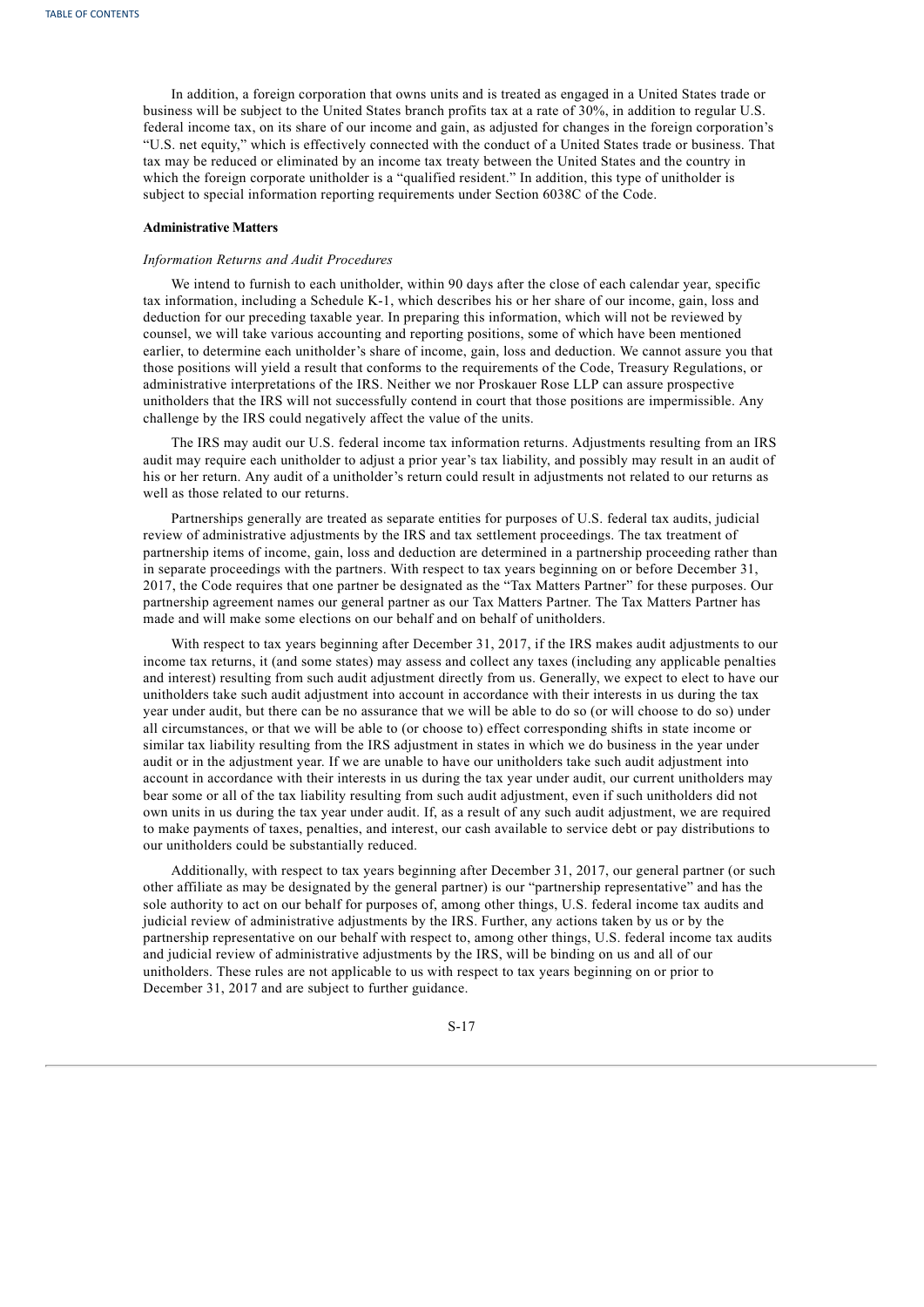A unitholder must file a statement with the IRS identifying the treatment of any item on his or her U.S. federal income tax return that is not consistent with the treatment of the item on our return. Intentional or negligent disregard of this consistency requirement may subject a unitholder to substantial penalties.

# *Additional Withholding Requirements*

Withholding taxes may apply to certain types of payments made to "foreign financial institutions" (as specially defined in the Code) and certain other non-U.S. entities. Specifically, a 30% withholding tax may be imposed on interest, dividends and other fixed or determinable annual or periodical gains, profits and income from sources within the United States ("FDAP Income") paid to a foreign financial institution or to a "non-financial foreign entity" (as specially defined in the Code), unless (i) the foreign financial institution undertakes certain diligence and reporting, (ii) the non-financial foreign entity either certifies it does not have any substantial U.S. owners or furnishes identifying information regarding each substantial U.S. owner or (iii) the foreign financial institution or non-financial foreign entity otherwise qualifies for an exemption from these rules. If the payee is a foreign financial institution and is subject to the diligence and reporting requirements in clause (i) above, it must enter into an agreement with the U.S. Treasury Department requiring, among other things, that it undertake to identify accounts held by certain U.S. persons or U.S. owned foreign entities, annually report certain information about such accounts, and withhold 30% on payments to noncompliant foreign financial institutions and certain other account holders. An intergovernmental agreement between the United States and an applicable foreign country, or future Treasury Regulations, may modify these requirements. These rules generally apply to payments of FDAP Income currently. Thus, to the extent we have FDAP Income that are not treated as effectively connected with a trade or business in the United States (please read "— Tax-Exempt Organizations and Certain Other Investors"), unitholders who are foreign financial institutions or certain other non-U.S. entities may be subject to withholding on distributions they receive from us, or their distributive share of our income, pursuant to the rules described above.

Under the finalized Treasury Regulations and as deferred by Notice 2021-51, for distributions made after January 1, 2023, a publicly traded partnership must post on its primary public website (and keep accessible for ten years), and deliver to any registered holder that is a nominee, a qualified notice that states the amount of a distribution that is attributable to each type of income group specified in the Treasury Regulations. If the qualified notice is incorrect such that it causes a broker to underwithhold with respect to an amount in excess of cumulative net income, the publicly traded partnership is liable for any underwithholding on such amount.

You should consult your own tax advisors regarding the potential application of these withholding provisions to you.

## *Nominee Reporting*

Persons who hold an interest in us as a nominee for another person are required to furnish to us:

- (a) the name, address, and taxpayer identification number of the beneficial owner and the nominee;
- (b) whether the beneficial owner is:
	- 1. a person that is not a United States person;
	- 2. a foreign government, an international organization, or any wholly owned agency or instrumentality of either of the foregoing; or
	- 3. a tax-exempt entity;
- (c) the amount and description of units held, acquired, or transferred for the beneficial owner; and
- (d) specific information including the dates of acquisitions and transfers, means of acquisitions and transfers, and acquisition cost for purchases, as well as the amount of net proceeds from sales. Brokers and financial institutions are required to furnish additional information, including whether they are United States persons and specific information on units they acquire, hold, or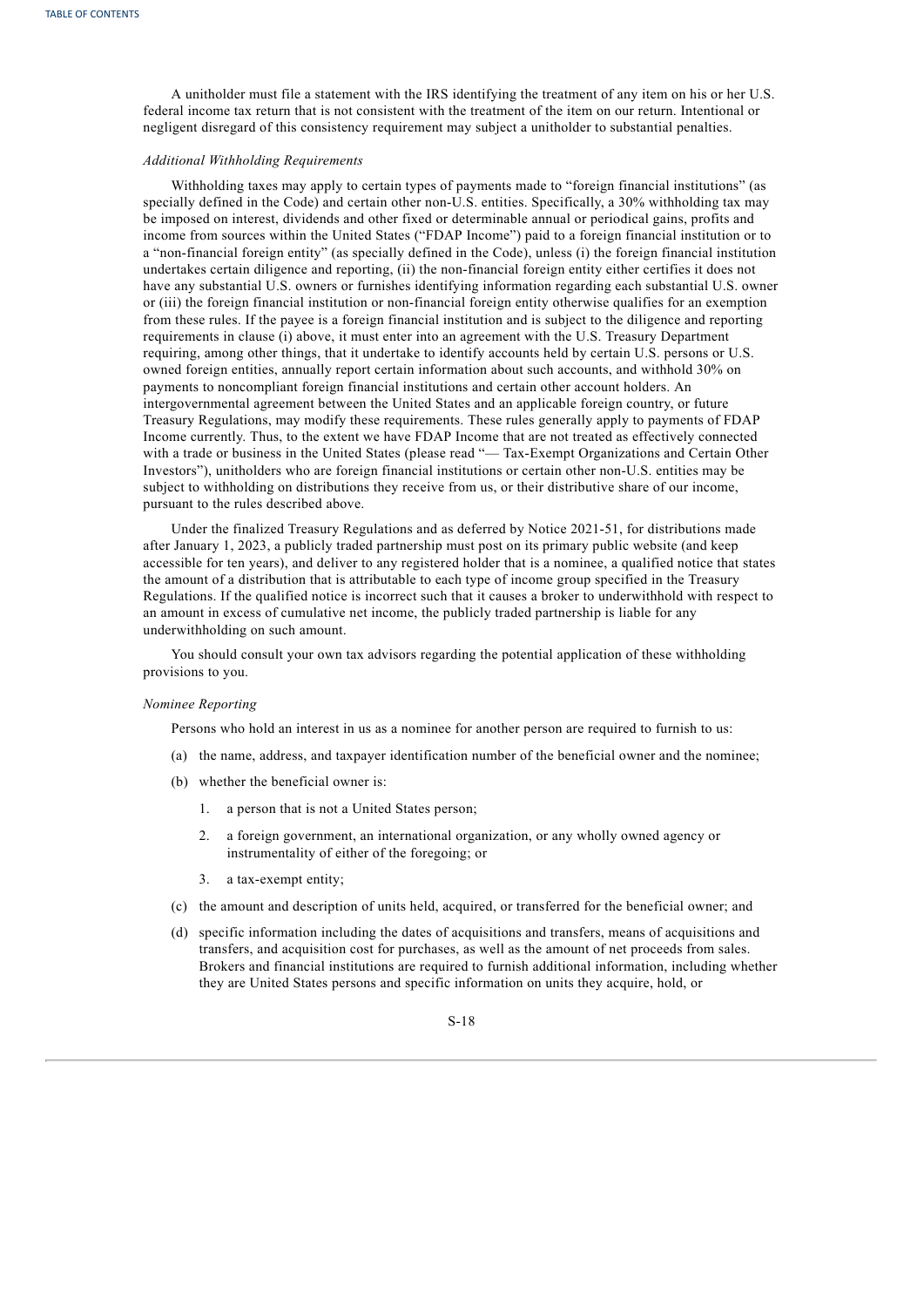transfer for their own account. A penalty of \$100 per failure, up to a maximum of \$1.5 million per calendar year, is imposed by the Code for failure to report that information to us. The nominee is required to supply the beneficial owner of the units with the information furnished to us.

# *Accuracy-Related Penalties*

An additional tax equal to 20% of the amount of any portion of an underpayment of tax that is attributable to one or more specified causes, including negligence or disregard of rules or regulations, substantial understatements of income tax, and substantial valuation misstatements, is imposed by the Code. No penalty will be imposed, however, for any portion of an underpayment if it is shown that there was a reasonable cause for that portion and that the taxpayer acted in good faith regarding that portion.

For individuals, a substantial understatement of income tax in any taxable year exists if the amount of the understatement exceeds the greater of 10% of the tax required to be shown on the return for the taxable year or \$5,000. The amount of any understatement subject to penalty generally is reduced if any portion is attributable to a position adopted on the return:

- (a) for which there is, or was, "substantial authority"; or
- (b) as to which there is a reasonable basis and the pertinent facts of that position are disclosed on the return.

If any item of income, gain, loss, or deduction included in the distributive shares of unitholders might result in that kind of an "understatement" of income tax for which no "substantial authority" exists, we must disclose the pertinent facts on our return. In addition, we will make a reasonable effort to furnish sufficient information for unitholders to make adequate disclosure on their returns and to take other actions as may be appropriate to permit unitholders to avoid liability for this penalty. More stringent rules apply to "tax shelters," which we do not believe includes us, or any of our investments, plans or arrangements.

## *Reportable Transactions*

If we were to engage in a "reportable transaction," we (and possibly you and others) would be required to make a detailed disclosure of the transaction to the IRS. A transaction may be a reportable transaction based upon any of several factors, including the fact that it is a type of tax avoidance transaction publicly identified by the IRS as a "listed transaction" or that it produces certain kinds of losses for partnerships, individuals, S corporations, and trusts in excess of \$2 million in any single year, or \$4 million in any combination of six successive tax years. Our participation in a reportable transaction could increase the likelihood that our U.S. federal income tax information return (and possibly your tax return) would be audited by the IRS. Please read "— Information Returns and Audit Procedures."

Moreover, if we were to participate in a reportable transaction with a significant purpose to avoid or evade tax, or in any listed transaction, you may be subject to the following:

- accuracy-related penalties with a broader scope, significantly narrower exceptions, and potentially greater amounts than described above at "— Accuracy-Related Penalties";
- for those persons otherwise entitled to deduct interest on U.S. federal tax deficiencies, nondeductibility of interest on any resulting tax liability; and
- in the case of a listed transaction, an extended statute of limitations.

We do not expect to engage in any reportable transactions.

# **State, Local and Other Tax Considerations**

In addition to U.S. federal income taxes, you will likely be subject to other taxes, including state and local income taxes, unincorporated business taxes, and estate, inheritance or intangibles taxes that may be imposed by the various jurisdictions in which we conduct business or own property or in which you are a resident. We currently conduct business and own property in multiple states. Substantially all of these states currently impose a personal income tax on individuals. All of these states impose an income tax on corporations and other entities. Moreover, in addition to state income or similar taxes imposed on residents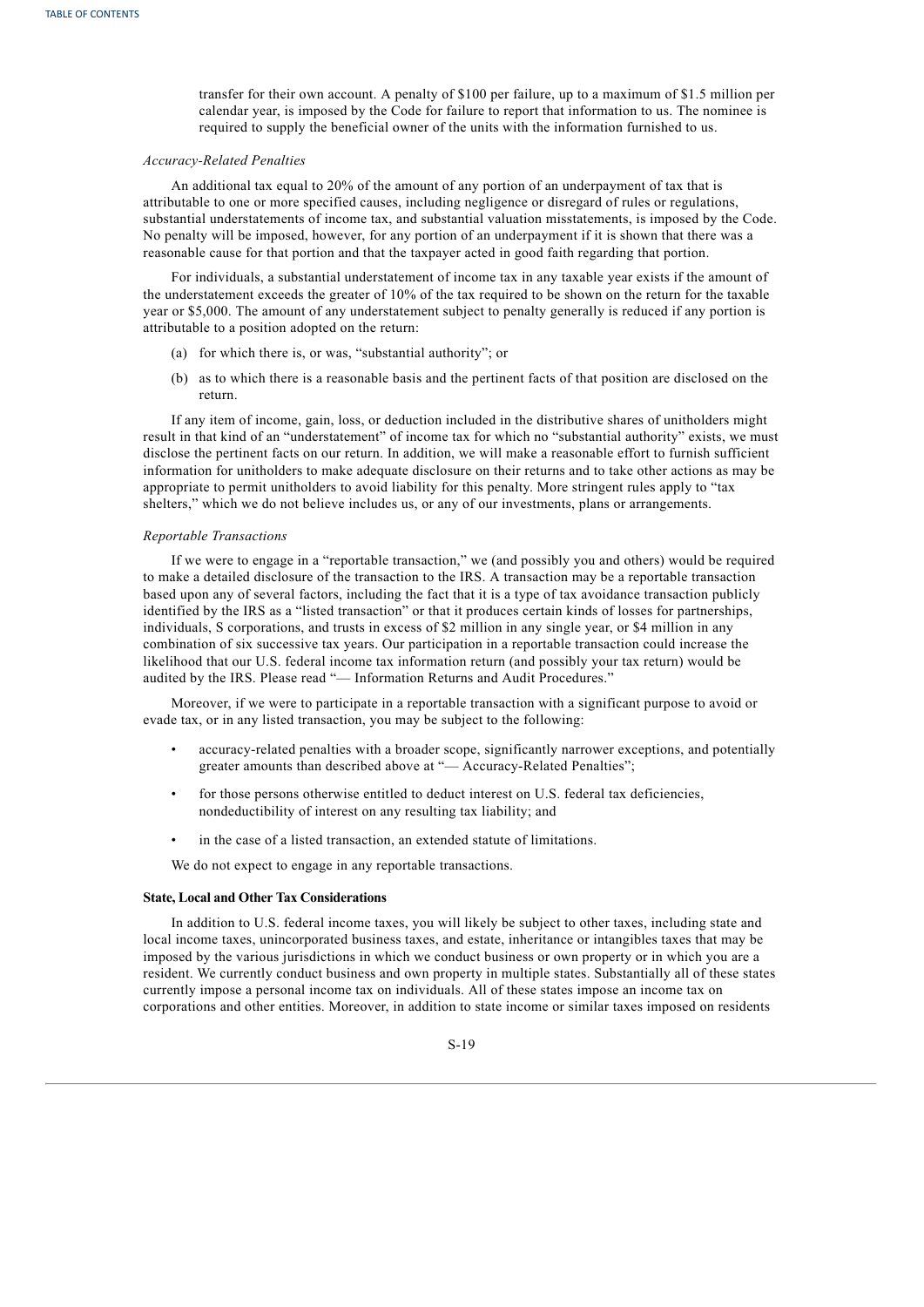of certain states, we may also own property or do business in other states in the future that impose income or similar taxes on nonresident individuals. Although an analysis of those various taxes is not presented here, each prospective unitholder should consider their potential impact on his or her investment in us. You may be required to file state income tax returns and to pay state income taxes in certain states in which we do business or own property, and you may be subject to penalties for failure to comply with those requirements. In some states, tax losses may not produce a tax benefit in the year incurred and also may not be available to offset income in subsequent taxable years. Some of the states may require us, or we may elect, to withhold a percentage of income from amounts to be distributed to a unitholder who is not a resident of the state. Withholding, the amount of which may be greater or less than a particular unitholder's income tax liability to the state, generally does not relieve a nonresident unitholder from the obligation to file an income tax return. Amounts withheld may be treated as if distributed to unitholders for purposes of determining the amounts distributed by us. Please read "— Tax Treatment of Holders of Our Depositary Units — Entity-Level Collections." Withholding may apply regardless of whether we make distributions of cash or units, in which case a nonresident unitholder may have additional amounts due. Based on current law and our estimate of our future operations, we anticipate that any amounts required to be withheld will not be material.

It is the responsibility of each unitholder to investigate the legal and tax consequences, under the laws of pertinent jurisdictions, of his or her investment in us. Accordingly, each prospective unitholder should consult, and depend upon, his or her tax counsel or other advisor with regard to those matters. Further, it is the responsibility of each unitholder to file all state, local, and non-U.S. as well as U.S. federal tax returns that may be required of him or her. Proskauer Rose LLP has not rendered an opinion on the state, local, or non-U.S. tax consequences of an investment in us.

<span id="page-21-0"></span>**THE FOREGOING SUMMARY IS INCLUDED FOR GENERAL INFORMATIONAL PURPOSES ONLY. ACCORDINGLY, YOU SHOULD CONSULT WITH YOUR OWN TAX ADVISOR WITH RESPECT TO THE PARTICULAR U.S. FEDERAL, STATE, LOCAL AND NON-UNITED STATES TAX CONSEQUENCES OF THE OWNERSHIP OF OUR DEPOSITARY UNITS, APPLICABLE TO YOUR OWN PARTICULAR TAX SITUATION.**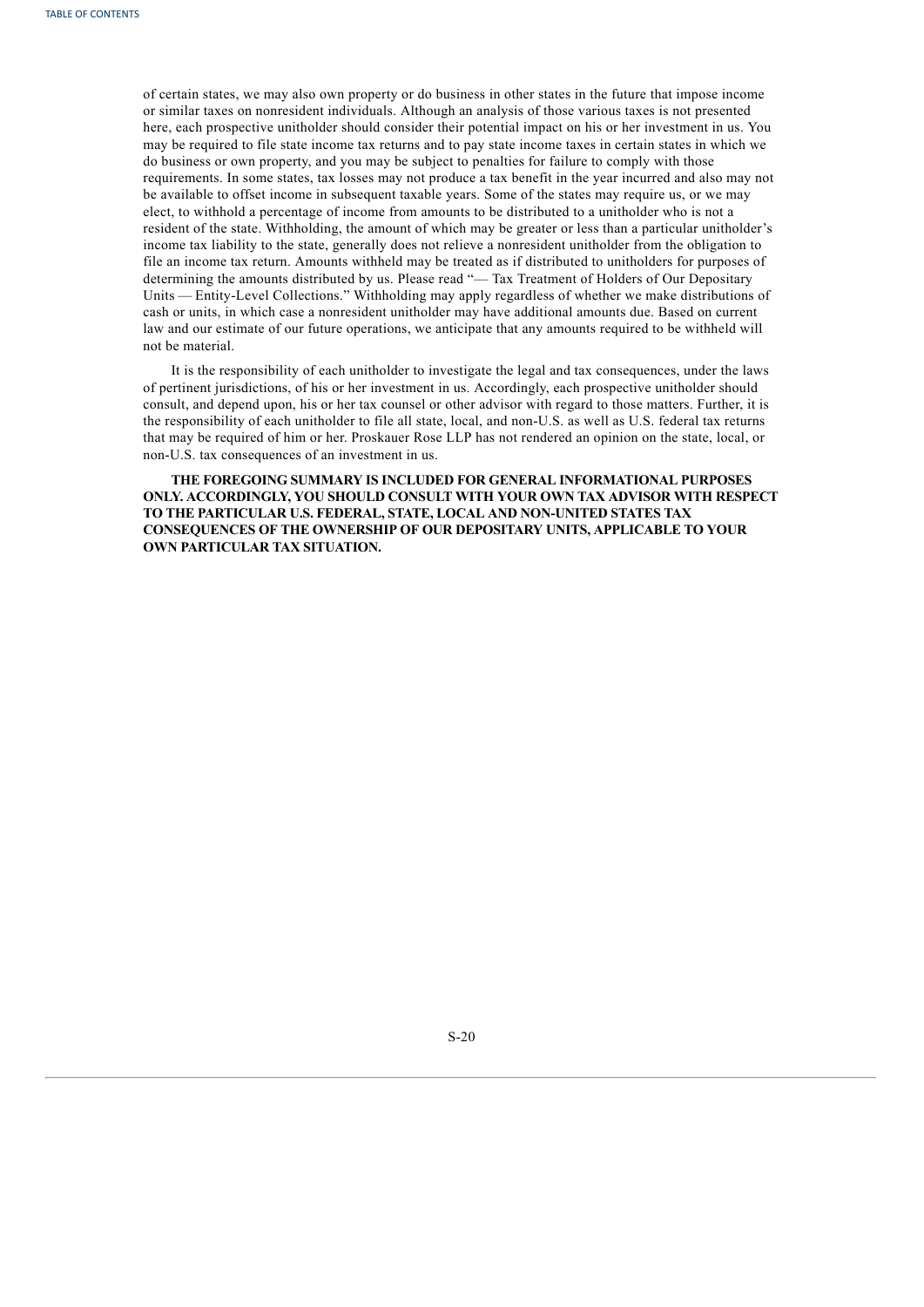# **PLAN OF DISTRIBUTION**

We have entered into an open market sale agreement with Jefferies under which we may issue and sell our depositary units from time to time having an aggregate offering amount of up to \$400,000,000 through Jefferies, as sales agent. The open market sale agreement will be filed with the SEC as an exhibit to a Current Report on Form 8-K and is incorporated by reference in this prospectus supplement. Sales of our depositary units, if any, under this prospectus supplement may be made in sales deemed to be an "at the market offering" as defined in Rule  $415(a)(4)$  promulgated under the Securities Act, including sales made directly on or through the Nasdaq Global Select Market or any other existing trading market for our depositary units.

When requested by us, Jefferies will offer our depositary units subject to the terms and conditions of the open market sale agreement, which may be on a daily basis for periods of time, or as we may otherwise agree with Jefferies. We will designate the maximum amount of depositary units to be sold through Jefferies when we request Jefferies to do so. Jefferies is not required to sell any specific number or dollar amount of our depositary units. Jefferies has agreed, subject to the terms and conditions of the open market sale agreement, to use its commercially reasonable efforts to execute our orders to sell, as our sales agent and on our behalf, our depositary units submitted to Jefferies from time to time by us, as instructed by us and consistent with its normal sales and trading practices. We may instruct Jefferies not to place depositary units at or below a price designated by us. We or Jefferies may suspend the offering of depositary units under the open market sale agreement upon proper notice to the other party. There is no arrangement for funds to be received in any escrow, trust or similar arrangement.

If we and Jefferies so agree, Jefferies may act as principal in connection with the placement of the depositary units offered hereby.

We will pay Jefferies a commission of an amount up to 2.00% of the gross sales price per depositary unit sold under the open market sale agreement by the Agent acting as our agent with the exact amount to be agreed by the Company. The estimated offering expenses payable by us, in addition to such commission and reimbursement of expenses, are approximately \$250,000, which includes legal, accounting and printing costs and various other fees associated with registering the depositary units being offered. The remaining sale proceeds, after deducting any other transaction fees, will equal our net proceeds from the sale of such depositary units. We have also agreed to reimburse Jefferies for certain of its expenses in an amount up to \$50,000.

Jefferies will provide written confirmation to us following the close of trading on the Nasdaq Global Select Market each day on which depositary units are sold under the open market sale agreement. Each confirmation will include the number of depositary units sold on that day, the aggregate gross proceeds of such sales and the commission payable by us to Jefferies. Settlement for sales of depositary units will occur, unless otherwise agreed, on the second business day following the date on which such sales were made.

In connection with the sale of our depositary units on our behalf, Jefferies may be deemed to be an "underwriter" within the meaning of the Securities Act, and the compensation of Jefferies may be deemed to be underwriting commissions or discounts.

We have agreed to indemnify Jefferies against certain liabilities, including liabilities under the Securities Act. We have also agreed to contribute to payments Jefferies may be required to make in respect of such liabilities.

The offering of depositary units pursuant to the open market sale agreement will terminate upon the earliest of (i) the sale of all depositary units subject to the open market sale agreement and this prospectus supplement, (ii) the termination of the open market sale agreement according to its terms by either Jefferies or us and (iii) December 31, 2031.

Jefferies has provided, and may in the future provide, various investment banking, commercial banking, financial advisory and other services to us and our affiliates for which services it has received and may in the future receive, customary fees. In the course of its business, Jefferies may actively trade our securities for its own account or for the accounts of customers, and, accordingly, Jefferies may at any time hold long or short positions in such securities. Under the terms of the open market sale agreement, we also may sell our depositary units to Jefferies as principal for its own account at a price agreed upon at the time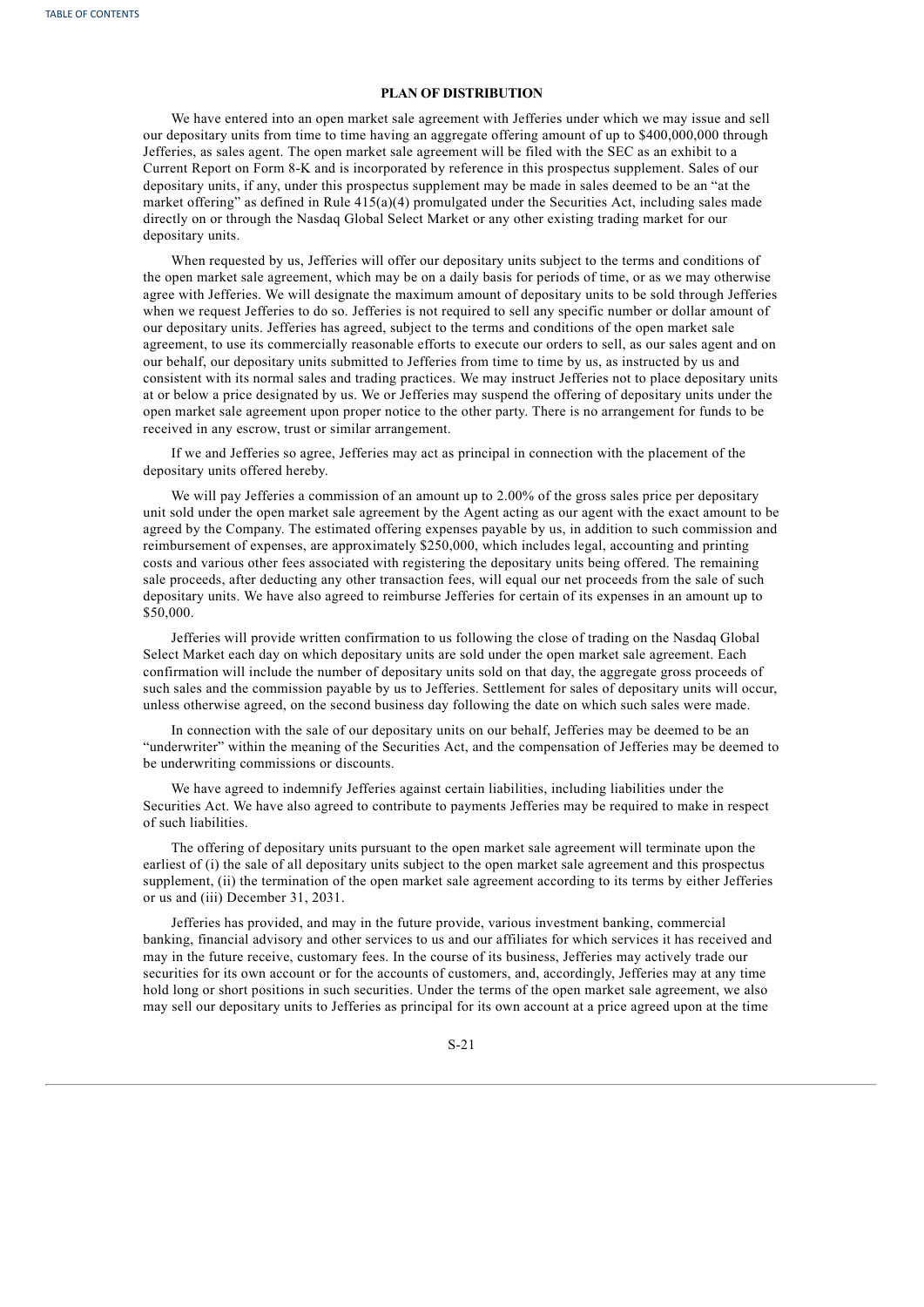<span id="page-23-0"></span>of the sale. If we sell our depositary units to Jefferies, as principal, we will enter into a separate agreement with Jefferies, and we will describe that agreement in a separate prospectus supplement or pricing supplement to the extent required by law.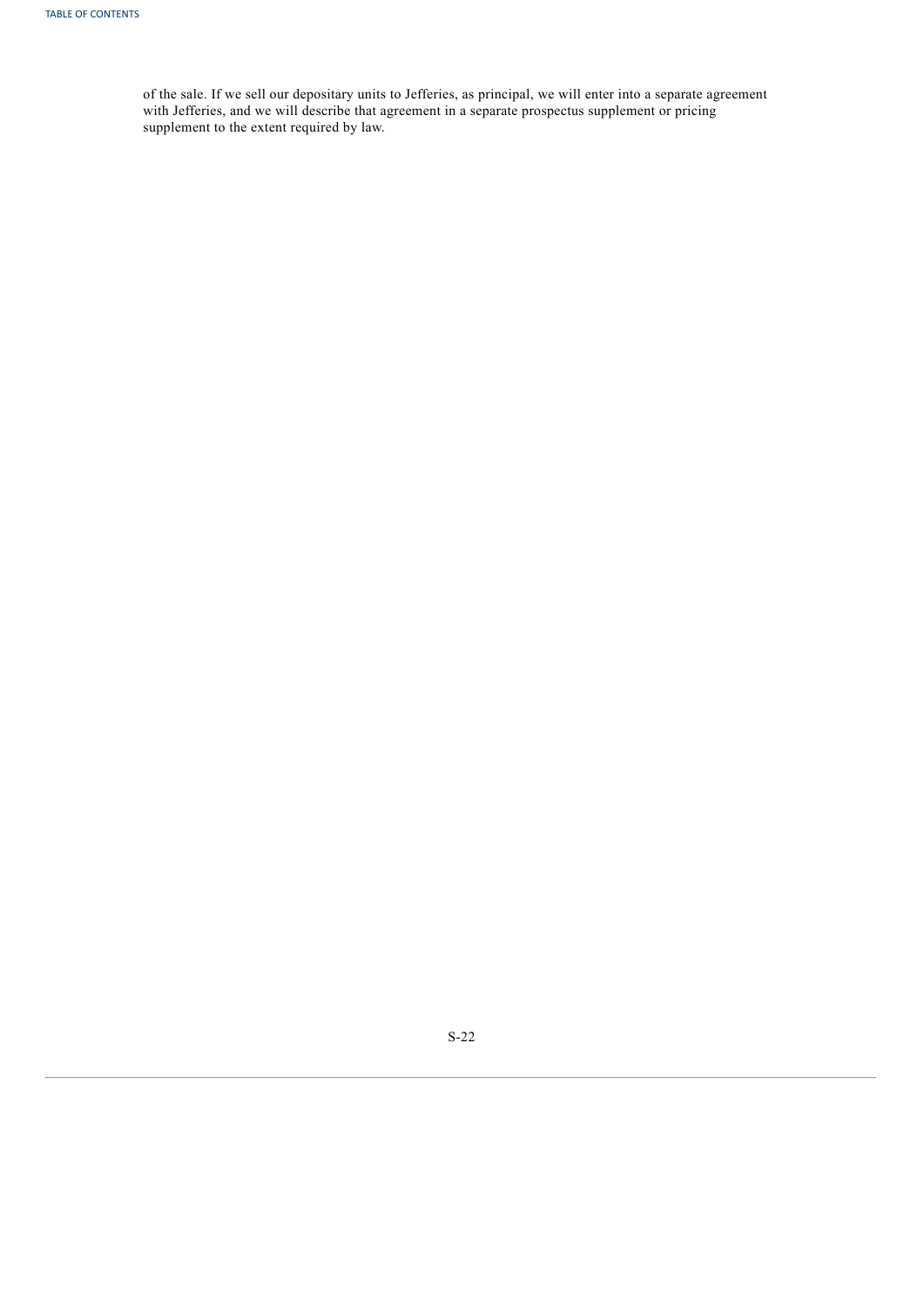# **LEGAL MATTERS**

The validity of the depositary units being offered in this offering will be passed upon for us by Proskauer Rose LLP. Latham & Watkins LLP, New York, New York, is counsel to the Agent in connection with this offering.

# **EXPERTS**

The audited financial statements and management's assessment of the effectiveness of internal control over financial reporting of Icahn Enterprises L.P. incorporated by reference in this prospectus and elsewhere in the registration statement have been so incorporated by reference in reliance upon the reports of Grant Thornton LLP, independent registered public accountants, upon the authority of said firm as experts in accounting and auditing.

# **WHERE YOU CAN FIND MORE INFORMATION**

This prospectus supplement and the accompanying prospectus form part of a registration statement on Form S-3 that we filed with the SEC. This prospectus supplement and the accompanying prospectus do not contain all of the information set forth in the registration statement and the exhibits to the registration statement or the documents incorporated by reference herein and therein. For further information with respect to us and depositary units, we refer you to the registration statement and the exhibits and schedules filed as a part of the registration statement and the documents incorporated by reference herein and therein. You should rely only on the information contained in this prospectus supplement or the accompanying prospectus or incorporated by reference herein or therein. Neither we nor the Agent has authorized anyone else to provide you with different information. You should not assume that the information in this prospectus supplement is accurate as of any date other than the date on the front page of this prospectus supplement, regardless of the time of delivery of this prospectus supplement or any sale of the securities offered hereby.

<span id="page-24-0"></span>We maintain a website at *www.ielp.com*. Information contained in or accessible through our website does not constitute a part of this prospectus.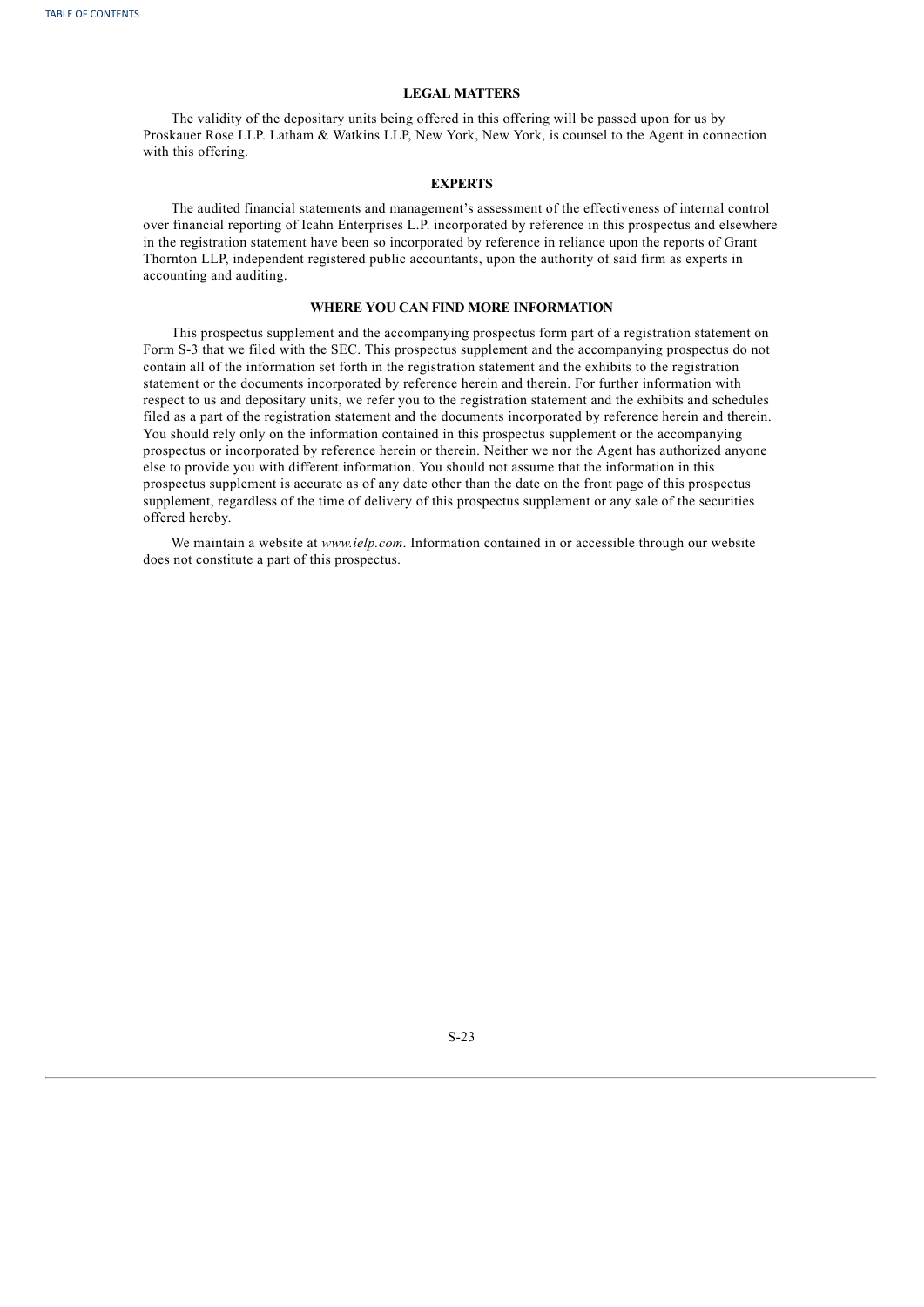# **INCORPORATION OF CERTAIN INFORMATION BY REFERENCE**

The SEC allows us to "incorporate by reference" information from other documents that we file with it, which means that we can disclose important information to you by referring you to those documents. The information incorporated by reference is considered to be part of this prospectus. Information in this prospectus supersedes information incorporated by reference that we filed with the SEC prior to the date of this prospectus, while information that we file later with the SEC will automatically update and supersede the information in this prospectus.

We incorporate by reference into this prospectus and the registration statement of which this prospectus forms a part the information or documents listed below that we have filed with the SEC (excluding any information in the documents that is deemed by the rules of the SEC to be furnished and not filed):

- our [Quarterly](http://www.sec.gov/ix?doc=/Archives/edgar/data/813762/000155837022007610/tmb-20220331x10q.htm) Reports on Form 10-Q for the quarterly periods ended March 31, 2022, filed on May 6, 2022;
- our Annual Report on Form 10-K for the year ended [December](http://www.sec.gov/ix?doc=/Archives/edgar/data/813762/000155837022002150/tmb-20211231x10k.htm) 31, 2021, filed on February 25,  $2022$ ;
- our Current Report on Form 8-K filed on [January](http://www.sec.gov/ix?doc=/Archives/edgar/data/813762/000110465922005417/tm223784d1_8k.htm) 19, 2022; and
- the description of our depositary units contained in our Registration Statement on Form 8-A, filed on December 9, 2011, including any [amendments](http://www.sec.gov/Archives/edgar/data/813762/000092847511000301/iepf8-a12b120811.txt) or reports filed for purposes of updating this description.

All documents filed by us pursuant to Sections 13(a), 13(c), 14 or 15(d) of the Exchange Act (excluding any information in those documents that is deemed by the rules of the SEC to be furnished and not filed) between the date of this prospectus supplement and the termination of the offering of securities under this prospectus supplement shall also be deemed to be incorporated herein by reference. Any statement contained in any document incorporated or deemed to be incorporated by reference herein shall be deemed to be modified or superseded for purposes of this prospectus supplement to the extent that a statement contained in this prospectus supplement or in any other subsequently filed document which also is or is deemed to be incorporated by reference in this prospectus modifies or supersedes such statement. Any statement so modified or superseded shall not be deemed, except as so modified or superseded, to constitute a part of this prospectus supplement.

We will furnish without charge to each person, including any beneficial owner, to whom a prospectus is delivered, on written or oral request, a copy of any or all of the documents incorporated by reference in this prospectus, including exhibits to these documents. You may request a copy of these filings (not including the exhibits to such documents unless the exhibits are specifically incorporated by reference in the information contained in this prospectus supplement), at no cost, by writing or telephoning us at the following address:

> Icahn Enterprises L.P. 16690 Collins Avenue, PH-1 Sunny Isles Beach, Florida 33160 Attn: Chief Financial Officer Telephone requests may be directed to (305) 422-4100

This prospectus is part of a registration statement we filed with the SEC. That registration statement and the exhibits filed along with the registration statement contain more information about us and the depositary units in this offering. Because information about documents referred to in this prospectus is not always complete, you should read the full documents which are filed as exhibits to the registration statement. You may read and copy the full registration statement and its exhibits at the SEC's public reference rooms or its website *www.sec.gov*.

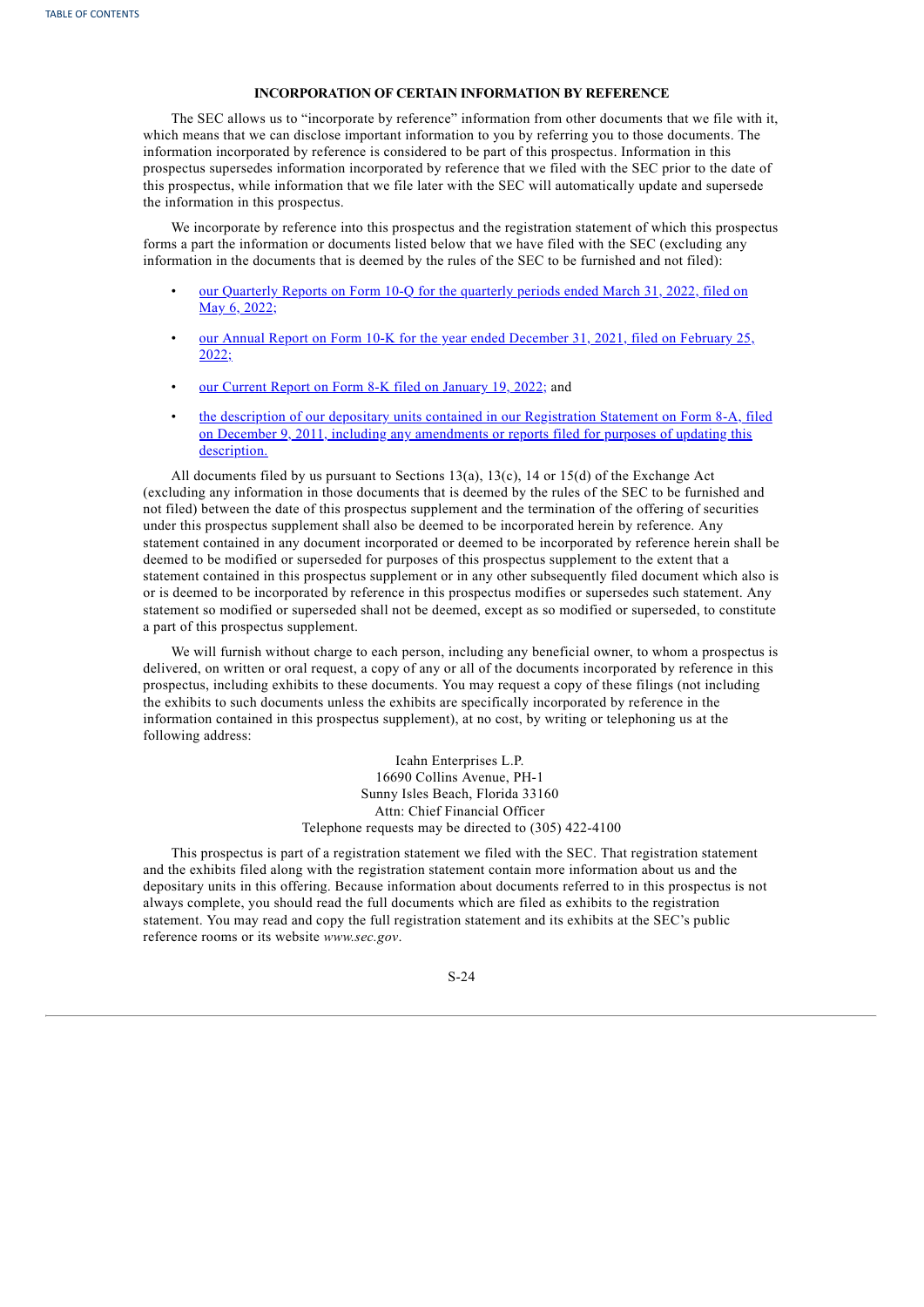**PROSPECTUS**

# **\$1,200,000,000**



# **ICAHN ENTERPRISES L.P. ICAHN ENTERPRISES FINANCE CORP.**

# **Depositary Units, Representing Limited Partner Interests Preferred Units Debt Securities (including Guarantees of Non-Convertible debt) Warrants Rights Units**

We may, from time to time, offer and sell depositary units or preferred units representing limited partner interests in Icahn Enterprises L.P., debt securities (which may be senior debt securities or subordinated debt securities), including guarantees of non-convertible debt, warrants or rights, either separately or in units, in one or more offerings. The debt securities, preferred units, warrants or rights may be convertible into or exercisable or exchangeable for depositary units, preferred units or debt securities.

We may offer and sell these securities to or through one or more underwriters, dealers and agents, or directly to purchasers, on a continuous or delayed basis. The aggregate initial offering price of all securities sold by us under this prospectus will not exceed \$1,200,000,000, including the U.S. dollar equivalent if the public offering of any such securities is denominated in one or more foreign currencies, foreign currency units or composite currencies. This prospectus describes the general terms of these securities and the general manner in which we will offer the securities. The specific terms of any securities we offer will be included in a supplement to this prospectus. The prospectus supplement will also describe the specific manner in which we will offer the securities.

Our depositary units are listed on The Nasdaq Global Select Market under the symbol "IEP".

This prospectus may not be used to complete sales of securities unless it is accompanied by a prospectus **supplement.**

**Investing in our securities involves a high degree of risk. See "Risk Factors" on page [4](#page-30-0).**

Neither the Securities and Exchange Commission nor any state securities commission has approved or disapproved of these securities or passed upon the adequacy or accuracy of this prospectus. Any representation to the contrary is a criminal offense.

The date of this prospectus is July 23, 2021.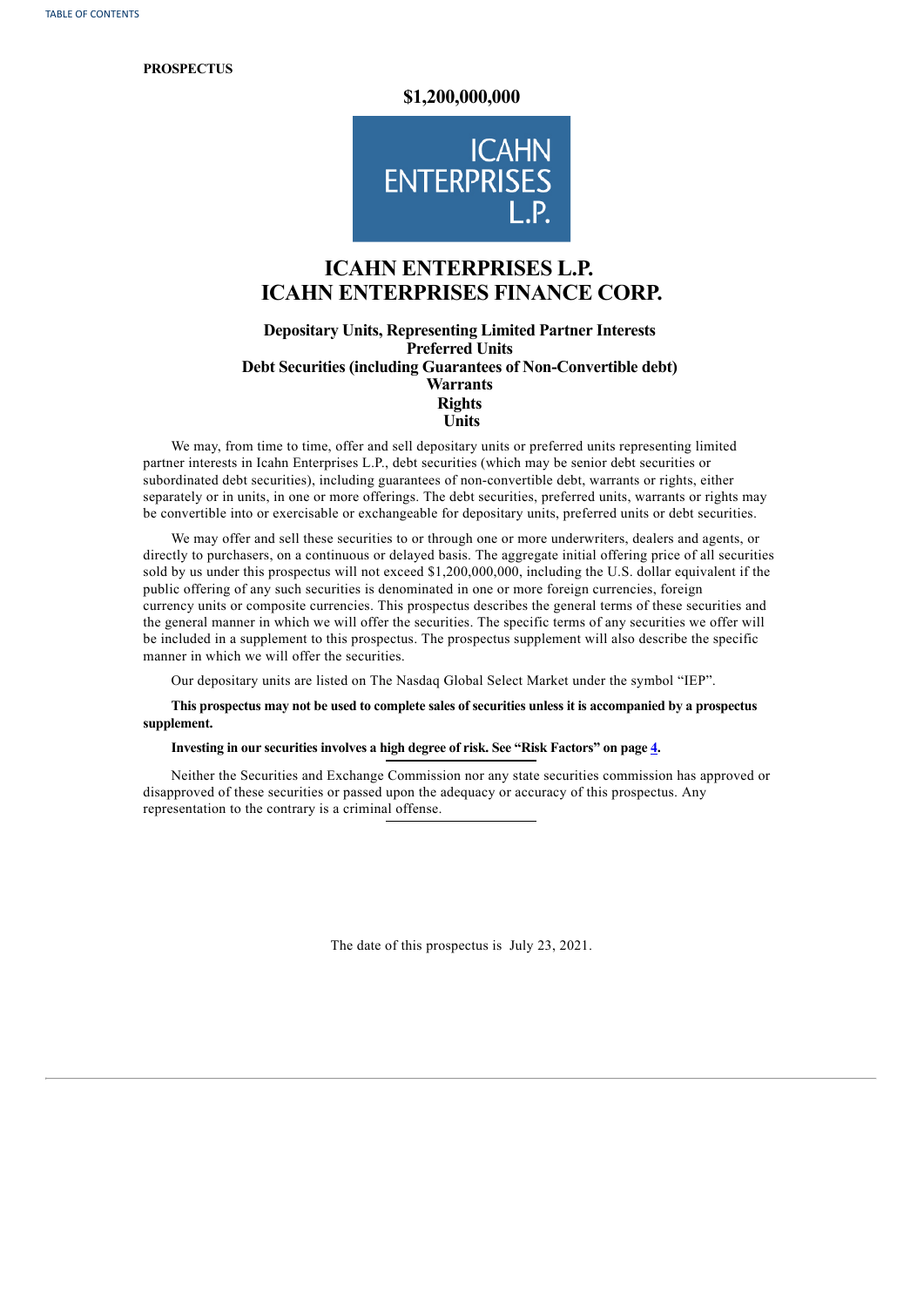# **ICAHN ENTERPRISES L.P. ICAHN ENTERPRISES FINANCE CORP.**

# **TABLE OF CONTENTS**

|                                                                     | Page                     |
|---------------------------------------------------------------------|--------------------------|
| <b>ABOUT THIS PROSPECTUS</b>                                        |                          |
| <b>INDUSTRY AND MARKET DATA</b>                                     |                          |
| <b>CAUTIONARY NOTE REGARDING FORWARD-LOOKING INFORMATION</b>        |                          |
| <b>OUR COMPANY</b>                                                  | <u>3</u>                 |
| <b>RISK FACTORS</b>                                                 | $\overline{\mathcal{A}}$ |
| <b>USE OF PROCEEDS</b>                                              | <u>5</u>                 |
| DESCRIPTION OF DEPOSITARY UNITS                                     | $6\overline{6}$          |
| <b>DESCRIPTION OF PREFERRED UNITS</b>                               | 9                        |
| <b>OUR PARTNERSHIP AGREEMENT AND CERTAIN PROVISIONS OF DELAWARE</b> |                          |
| LAW                                                                 | 10                       |
| <b>DESCRIPTION OF DEBT SECURITIES</b>                               | <u> 19</u>               |
| <b>DESCRIPTION OF WARRANTS</b>                                      | 27                       |
| <b>DESCRIPTION OF RIGHTS</b>                                        | 29                       |
| <b>DESCRIPTION OF UNITS</b>                                         | 30                       |
| <b>PLAN OF DISTRIBUTION</b>                                         | 31                       |
| <b>LEGAL MATTERS</b>                                                | 33                       |
| <b>EXPERTS</b>                                                      | 33                       |
| WHERE YOU CAN FIND MORE INFORMATION                                 | 33                       |
| <b>INCORPORATION OF CERTAIN DOCUMENTS BY REFERENCE</b>              | 33                       |

<span id="page-27-0"></span>i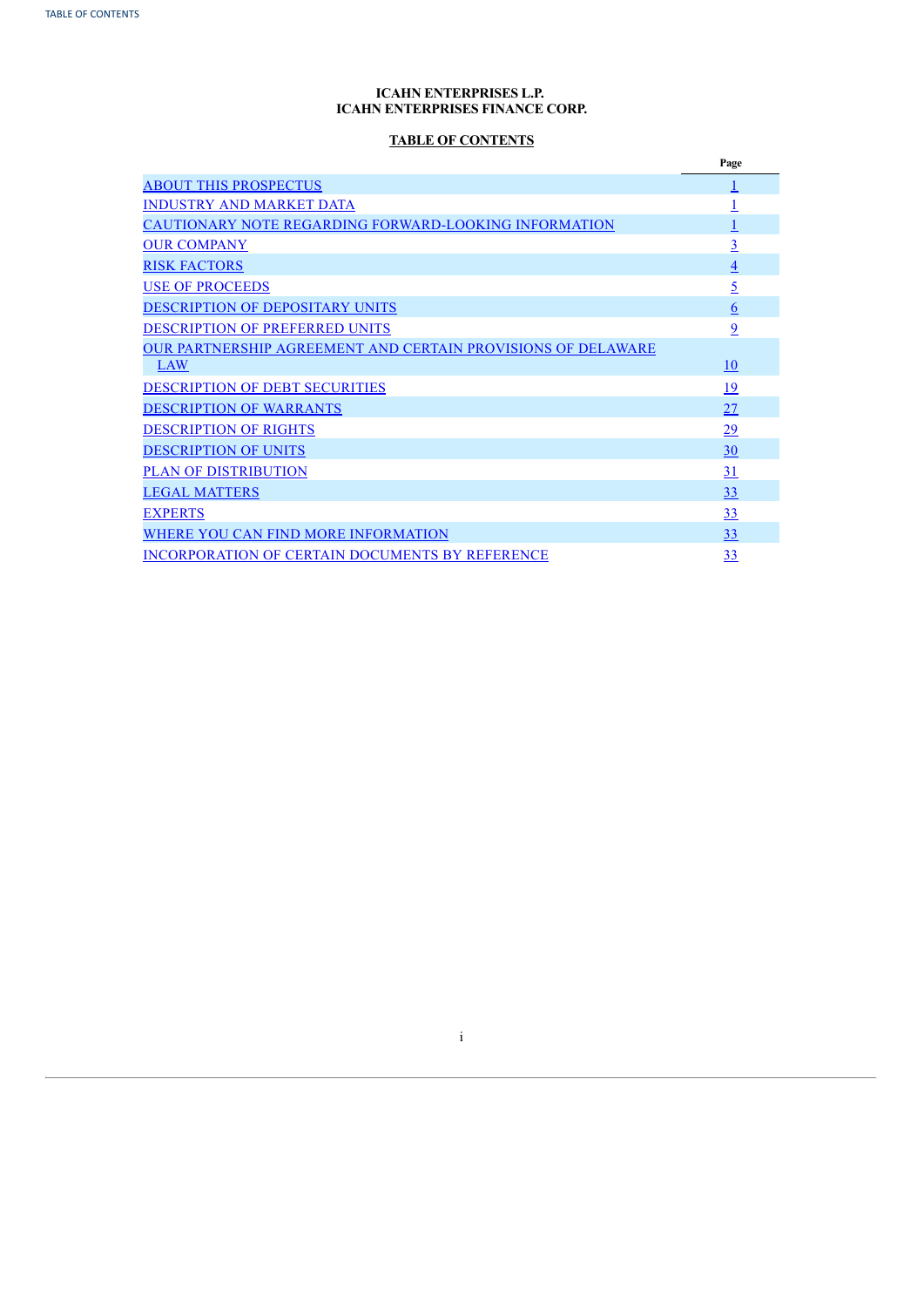# **ABOUT THIS PROSPECTUS**

This prospectus is part of a registration statement on Form S-3 that we and Icahn Enterprises Finance Corp. have filed with the Securities and Exchange Commission (the "SEC") using a "shelf" registration, or continuous offering, process. Under this shelf registration process, we may, from time to time, offer and sell depositary units or preferred units representing limited partner interests, debt securities (including guarantees of non-convertible debt), warrants or rights, either separately or in units, in one or more offerings with a maximum aggregate offering price of \$1,200,000,000.

This prospectus provides you with a general description of the securities we may offer. Each time we sell securities, we will provide a prospectus supplement that will contain specific information about the terms of that offering and the offered securities. Any prospectus supplement may also add, update or change information contained in this prospectus. Any statement that we make in this prospectus will be modified or superseded by any inconsistent statement made by us in a prospectus supplement. This prospectus does not contain all of the information included in the registration statement. The registration statement filed with the SEC includes exhibits that provide more details about the matters discussed in this prospectus. You should carefully read this prospectus, the related exhibits filed with the SEC and any prospectus supplement, together with the additional information described below under the headings "Where You Can Find More Information" and "Incorporation of Certain Documents by Reference." This prospectus incorporates important business and financial information about us that is not included in or delivered with this prospectus. We will provide without charge to each person to whom a copy of this prospectus is delivered, upon written or oral request of that person, a copy of any and all of this information. Requests for copies should be directed to Investor Relations Department, Icahn Enterprises L.P., 16690 Collins Avenue, PH-1, Sunny Isles Beach, FL 33160; (305) 422-4100. Our website address is *www.ielp.com. Our website is not a part of this prospectus.*

You should rely only on the information contained or incorporated by reference in this prospectus and in any accompanying prospectus supplement. We have not authorized any other person to provide you with different information. If anyone provides you with different or inconsistent information, you should not rely on it. You should assume that the information appearing in this prospectus, any prospectus supplement and any other document incorporated by reference is accurate only as of the date on the front cover of those documents. We do not imply that there has been no change in the information contained in this prospectus or in our affairs since that date by delivering this prospectus.

# **INDUSTRY AND MARKET DATA**

We obtained the market and competitive position data, if any, included or incorporated by reference herein from our and our subsidiaries' own research, surveys or studies conducted by third parties and industry or general publications. Industry publications and surveys generally state that they have obtained information from sources believed to be reliable, but do not guarantee the accuracy and completeness of such information. While we believe that each of these studies and publications is reliable, we have not independently verified such data, and we make no representation as to the accuracy of such information. Similarly, we believe our and our subsidiaries' internal research is reliable, but it has not been verified by any independent sources.

## **CAUTIONARY NOTE REGARDING FORWARD-LOOKING INFORMATION**

This prospectus, any prospectus supplement and the documents that we incorporate by reference may contain "forward-looking statements". Forward-looking statements are those that do not relate solely to historical fact. They include, but are not limited to, any statement that may predict, forecast, indicate or imply future results, performance, achievements or events. Forward-looking statements can generally be identified by phrases such as "believes," "expects," "potential," "continues," "may," "should," "seeks," "predicts," "anticipates," "intends," "projects," "estimates," "plans," "could," "designed," "should be" and other similar expressions that denote expectations of future or conditional events rather than statements of fact. Forward-looking statements also may relate to strategies, plans and objectives for, and potential results of, future operations, financial results, financial condition, business prospects, growth strategy and liquidity, and are based upon management's current plans and beliefs or current estimates of future results or trends.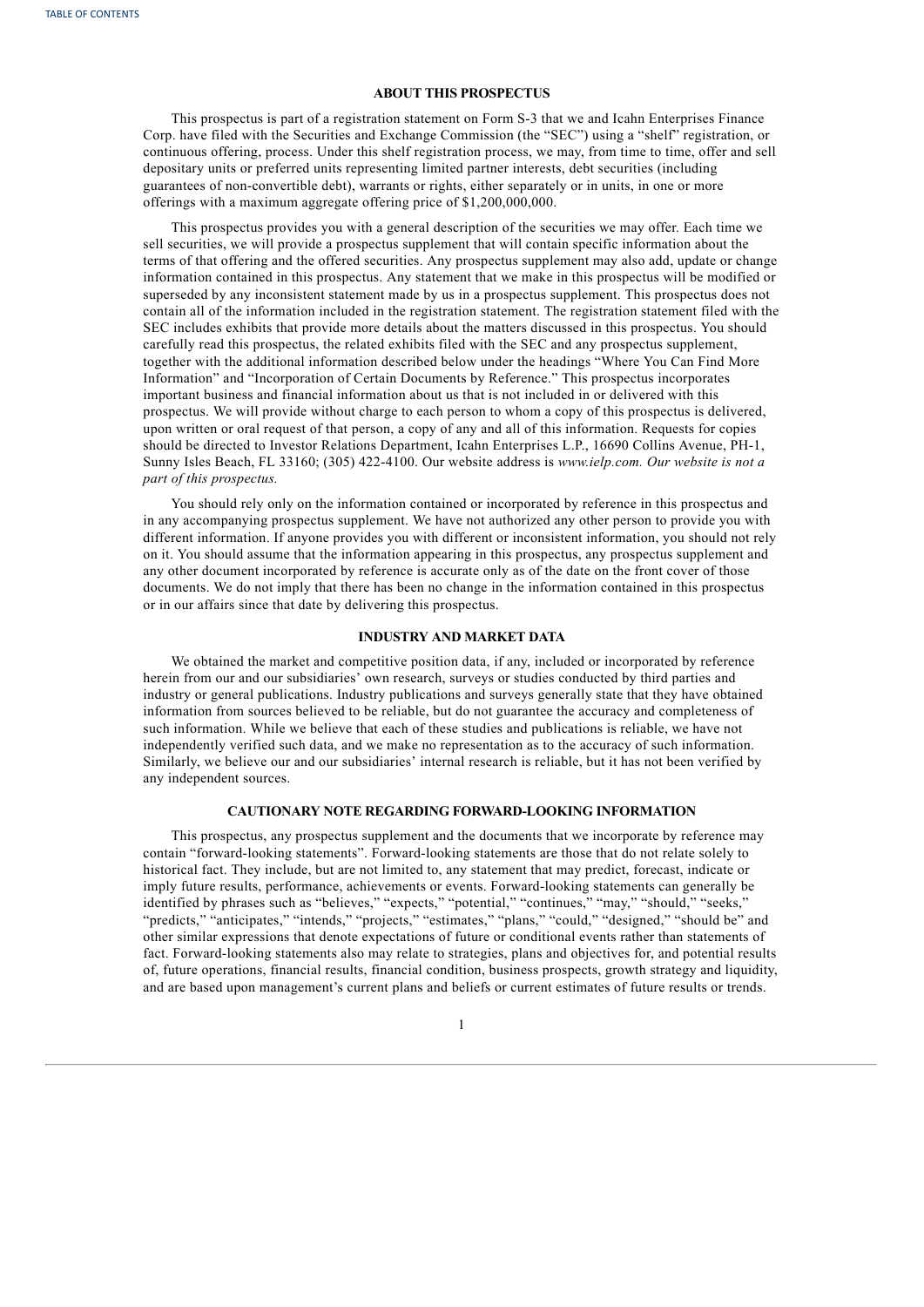These forward-looking statements reflect our current views with respect to future events and are based on assumptions and subject to risks and uncertainties that may cause actual results to differ materially from trends, plans or expectations set forth in the forward-looking statements. These risks and uncertainties may include the risks and uncertainties described in our most recent Annual Report on Form 10-K, our Quarterly Reports on Form 10-Q, our Current Reports on Form 8-K, as well as those risk factors included under "Risk Factors" in this prospectus.

<span id="page-29-0"></span>Given these risks and uncertainties, we urge you to read this prospectus, any prospectus supplement and the documents we incorporate by reference completely and with the understanding that actual future results may be materially different from what we plan or expect. All of the forward-looking statements made in this prospectus, any prospectus supplement and the documents we incorporate by reference are qualified by these cautionary statements and we cannot assure you that the actual results or developments anticipated by us will be realized or, even if substantially realized, that they will have the expected consequences to or effects on our business or operations. In addition, these forward-looking statements present our estimates and assumptions only as of the date of this prospectus, any prospectus supplement and the documents we incorporate by reference. We do not intend to update you concerning any future revisions to any forward-looking statements to reflect events or circumstances occurring after the date of this prospectus, any prospectus supplement and the documents we incorporate by reference. However, you should carefully review the risk factors set forth in other reports or documents we file from time to time with the SEC.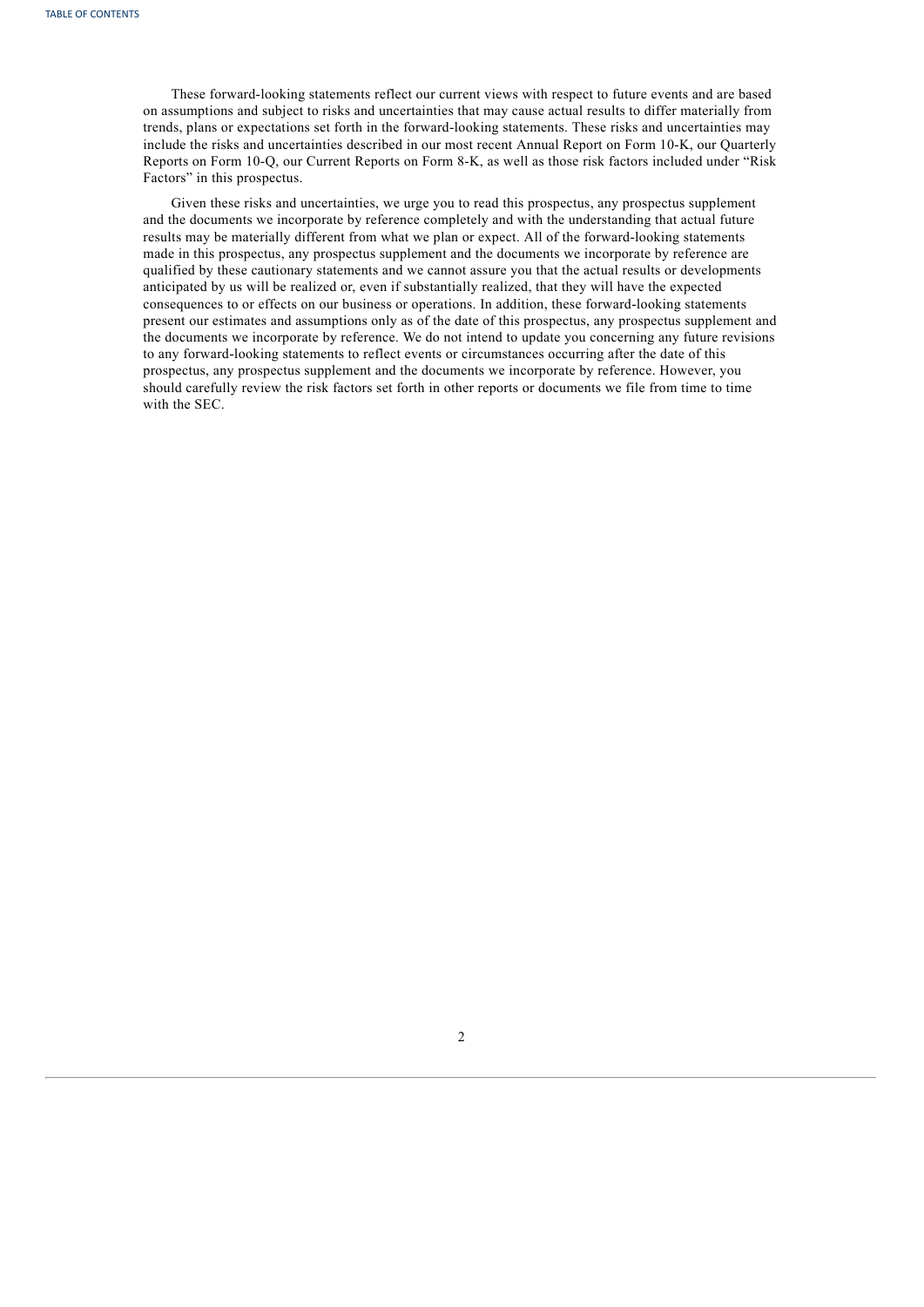# **OUR COMPANY**

Icahn Enterprises L.P. ("Icahn Enterprises") is a master limited partnership formed in Delaware on February 17, 1987. References to "we," "our" or "us" herein include Icahn Enterprises and its subsidiaries, unless the context otherwise requires.

Icahn Enterprises owns a 99% limited partner interest in Icahn Enterprises Holdings L.P., or Icahn Enterprises Holdings. Icahn Enterprises G.P. Inc. ("Icahn Enterprises GP"), which is owned and controlled by Mr. Carl C. Icahn, owns a 1% general partner interest in each of Icahn Enterprises and Icahn Enterprises Holdings as of March 31, 2021, which is reflected as an aggregate 1.99% general partner interest in the financial statements of Icahn Enterprises. Icahn Enterprises Holdings and its subsidiaries own substantially all of our assets and liabilities and conduct substantially all of our operations. In addition to the above, Mr. Icahn and his affiliates owned approximately 91% of Icahn Enterprises' outstanding depositary units as of March 31, 2021.

We conduct and plan to continue to conduct our activities in such a manner as not to be deemed an investment company under the Investment Company Act of 1940, as amended (the "Investment Company Act"). Therefore, no more than 40% of our total assets can be invested in investment securities, as such term is defined in the Investment Company Act. In addition, we do not invest or intend to invest in securities as our primary business. We intend to structure our investments to continue to be taxed as a partnership rather than as a corporation under the applicable publicly traded partnership rules of the Internal Revenue Code of 1986, as amended.

Mr. Icahn's estate has been designed to assure the stability and continuation of Icahn Enterprises with no need to monetize his interests for estate tax or other purposes. In the event of Mr. Icahn's death, control of Mr. Icahn's interests in Icahn Enterprises and its general partner will be placed in charitable and other trusts under the control of senior Icahn Enterprises executives and family members.

We are a diversified holding company owning subsidiaries engaged in the following operating businesses: Investment, Energy, Automotive, Food Packaging, Metals, Real Estate, Home Fashion and Pharma.

Our depositary units representing limited partner interests trade on The Nasdaq Global Select Market under the symbol "IEP."

Our principal executive offices are located at 16690 Collins Avenue, PH-1, Sunny Isles Beach, Florida 33160. Our telephone number is (305) 422-4100.

<span id="page-30-0"></span>Icahn Enterprises Finance Corp. ("Icahn Enterprises Finance"), a Delaware corporation, is our wholly owned subsidiary. Icahn Enterprises Finance was incorporated on April 19, 2004 and was formed solely for the purpose of serving as a co-issuer of non-convertible debt securities of Icahn Enterprises. Icahn Enterprises Finance does not and will not have any operations or assets and will not have any revenues. Icahn Enterprises Finance's principal business address is 16690 Collins Avenue, PH-1, Sunny Isles Beach, Florida 33160 and its telephone number is (305) 422-4100.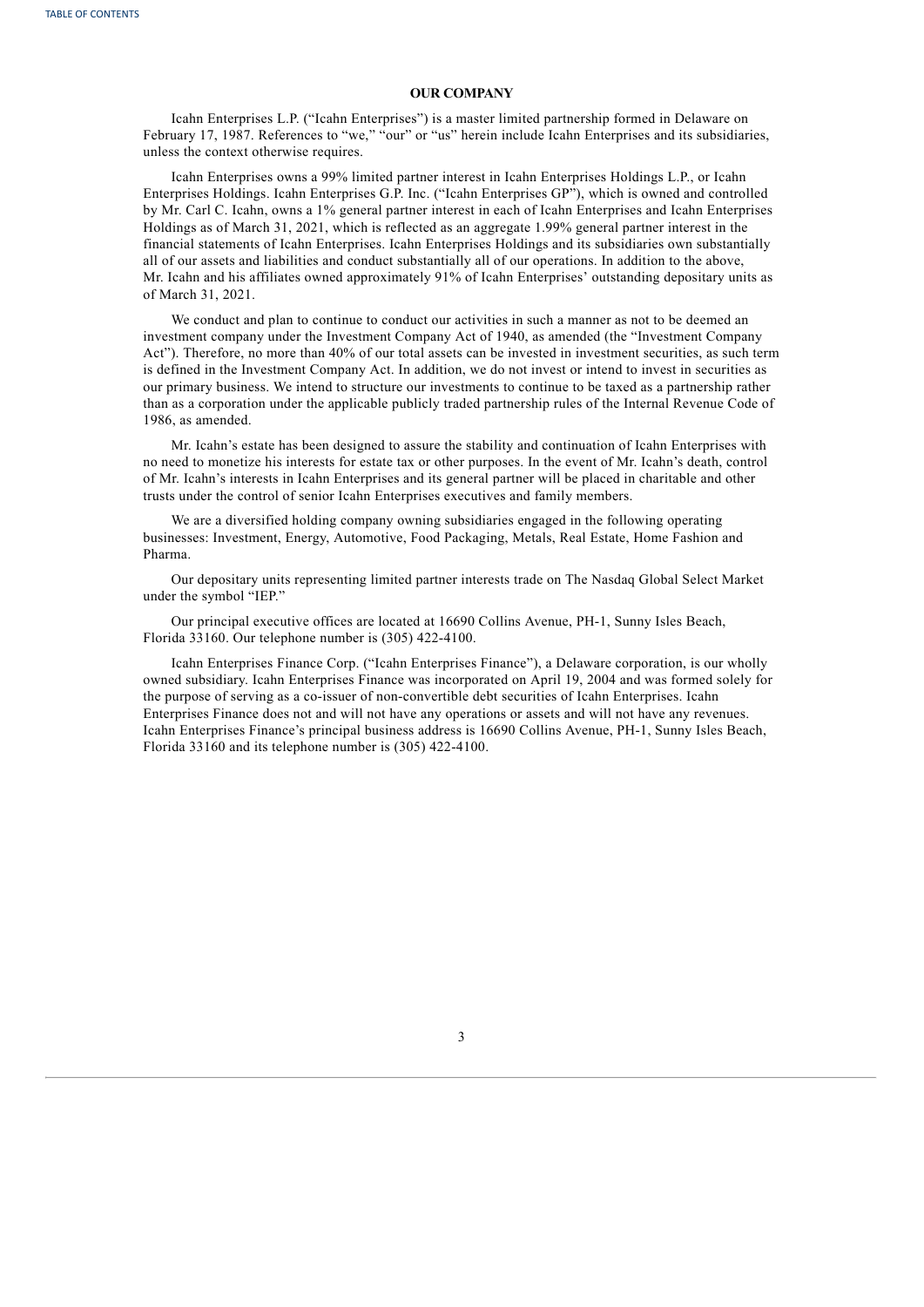# **RISK FACTORS**

An investment in our securities involves a high degree of risk. Additionally, limited partner interests are inherently different from the capital stock of a corporation, although many of the business risks to which we are subject are similar to those that would be faced by a corporation engaged in similar businesses. Prior to making a decision about investing in our securities, you should carefully consider the risk factors and all of the other information included in, or incorporated by reference into, this prospectus or any prospectus supplement, including those included in our most recent Annual Report on Form 10-K and, if applicable, in our Quarterly Reports on Form 10-Q and Current Reports on Form 8-K. The occurrence of any of these risks could materially adversely affect our business, operating results and financial condition.

<span id="page-31-0"></span>The risks and uncertainties we describe are not the only ones facing us. Additional risks and uncertainties not presently known to us or that we currently deem immaterial may also impair our business or operations. Any adverse effect on our business, financial condition or operating results could result in a decline in the value of our securities and the loss of all or part of your investment.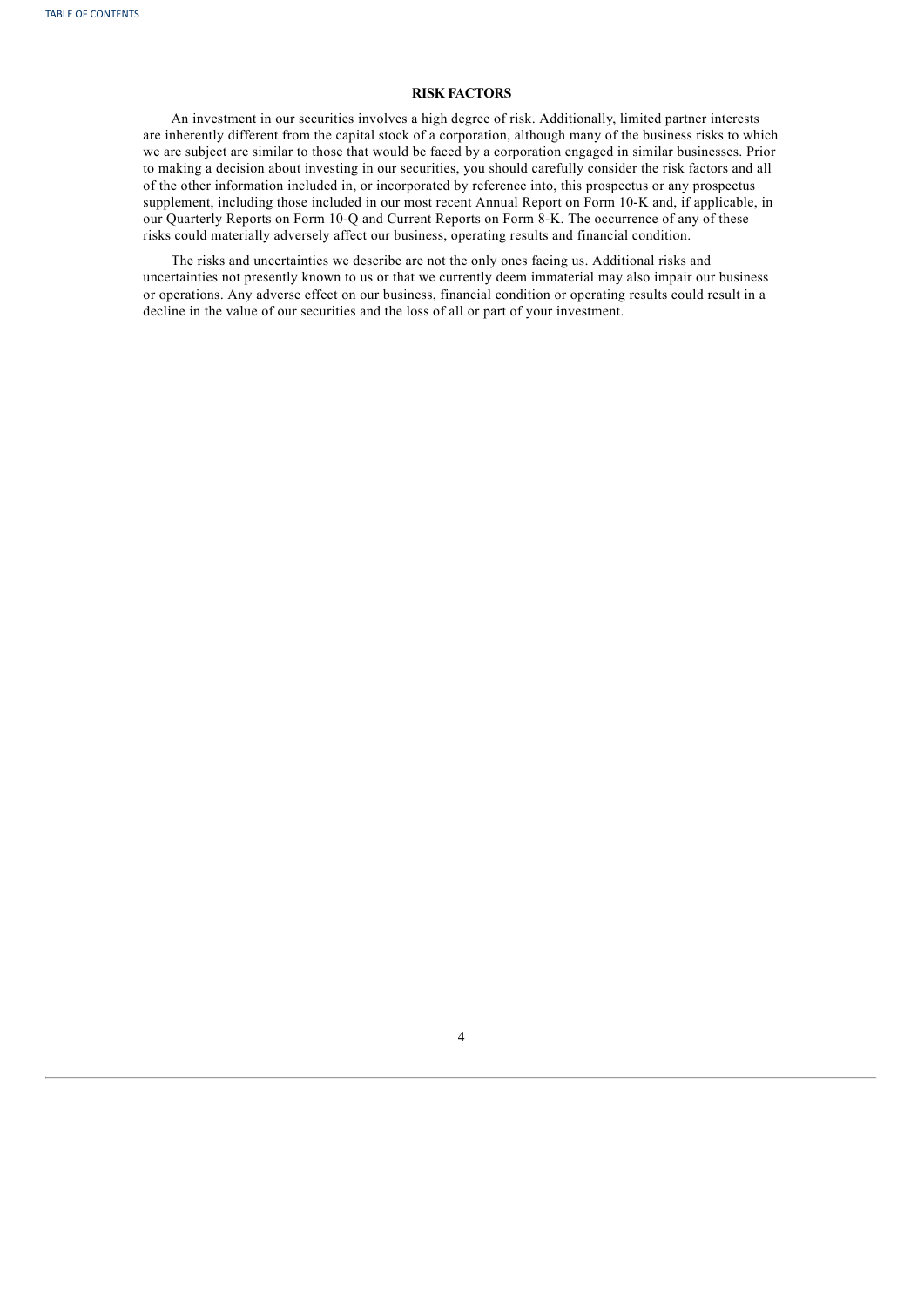# **USE OF PROCEEDS**

Except as described in any prospectus supplement, the net proceeds from the sale of the securities will be added to our general funds and used for general partnership purposes, which may include investments in our operating subsidiaries and potential acquisitions in accordance with our investment strategy. We continually identify, evaluate and discuss with others acquisition and investment opportunities. We continually evaluate potential acquisition candidates and intend to continue to pursue transactions. However, we have not reached any agreements, commitments or understandings for any future acquisitions or investments other than those arrangements, if any, as described in the documents we incorporate by reference or in any applicable prospectus supplement.

<span id="page-32-0"></span>When we offer a particular series of securities, the prospectus supplement relating to that offering will describe the intended use of the net proceeds received from that offering. We will retain broad discretion in the use of the net proceeds.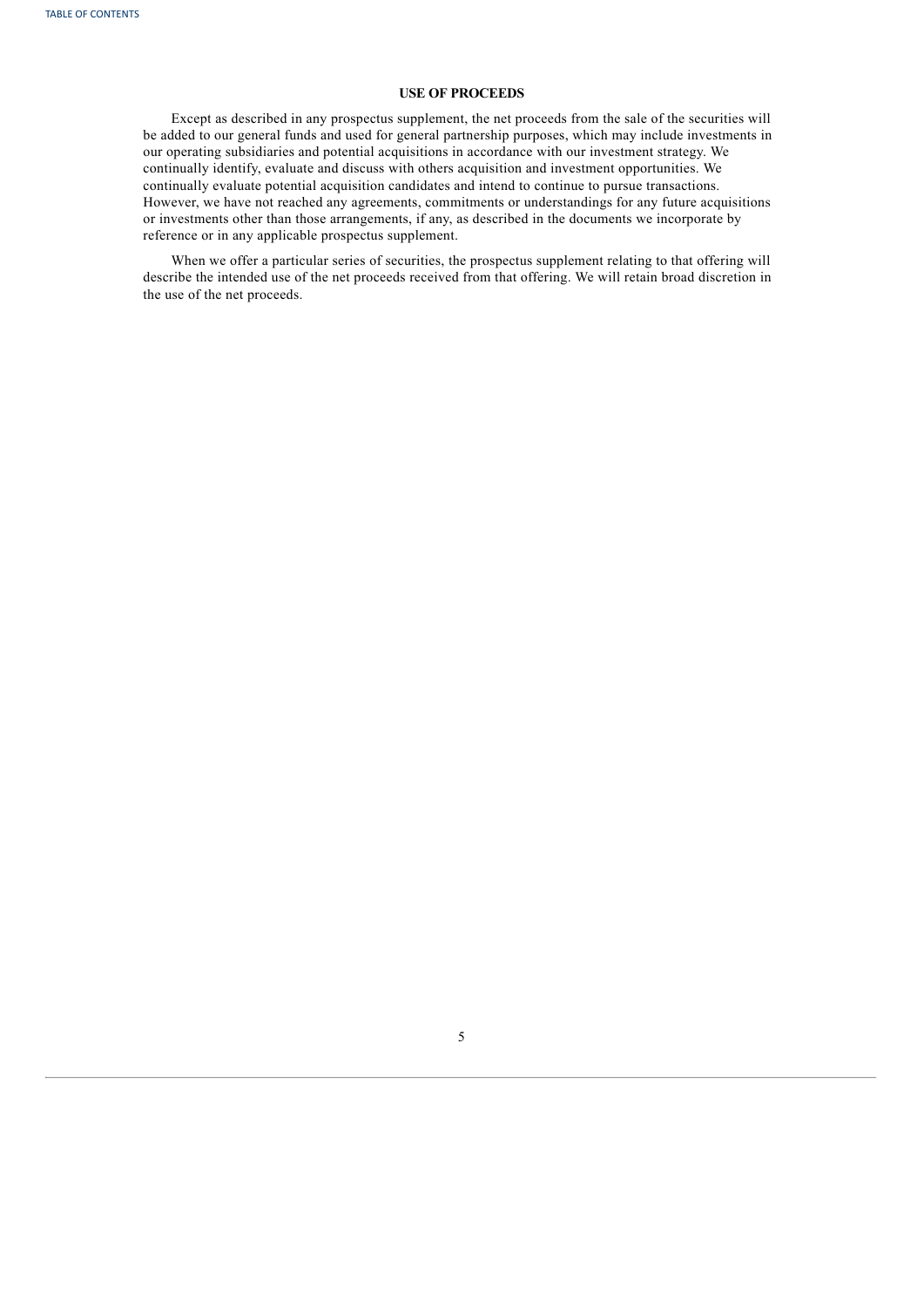# **DESCRIPTION OF DEPOSITARY UNITS**

The following description of our depositary units does not purport to be complete and is qualified in its entirety by reference to applicable Delaware law, and to provisions of our amended and restated agreement of limited partnership, dated as of May 12, 1987, as amended and restated as of August 2, 2016, which we refer to as our partnership agreement, and the depositary agreement, dated as of July 1, 1987, as amended and restated as of August 2, 2016, which we refer to as our depositary agreement, entered into between us and Computershare Inc., as depositary, which we refer to as the depositary, and the unitholders. A reference to the "partnership agreement" in this prospectus refers to both of our partnership agreement and the Icahn Enterprises Holdings partnership agreement, unless otherwise indicated. The prospectus supplement relating to a particular offering of depositary units will contain a description of U.S. federal income tax consequences relating to the depositary units.

# **General**

The depositary units represent limited partner interests in Icahn Enterprises. The percentage interest in Icahn Enterprises represented by a depositary unit is equal to the ratio it bears at the time of such determination to the total number of depositary units in Icahn Enterprises (including any undeposited depositary units) outstanding, multiplied by 99%, which is the aggregate percentage interest in Icahn Enterprises of all holders of depositary units. Subject to the rights and preferences of any preferred units that may be issued, each depositary unit evidences entitlement to a portion of Icahn Enterprises' distributions and an allocation of Icahn Enterprises' net income and net loss, as determined in accordance with our partnership agreement. We are authorized to issue additional depositary units or other securities from time to time to unitholders or additional investors without the consent or approval of holders of depositary units, or unitholders. There is no limit to the number of depositary units or additional classes of units, including any preferred units, that may be issued. The board of directors of our general partner has the power, without any further action by the unitholders, to issue units with such designations, preferences and relative, participating or other special rights, powers and duties, including rights, powers and duties senior to existing classes of depositary units or preferred units. The depositary units have no preemptive rights.

All or a portion of the depositary receipts evidencing the depositary units may be held through the Depositary Trust Company's ("DTC") book-entry settlement system. All depositary receipts accepted for book-entry settlement with DTC are represented by a single receipt (the "DTC Receipt"), which shall be deposited with DTC (or its custodian) evidencing all such depositary units and registered in the name of the nominee of DTC (initially Cede & Co.). The depositary or such other entity as is agreed to by DTC may hold the DTC Receipt as custodian for DTC. Ownership of beneficial interests in the DTC Receipt will be shown on, and the transfer of such ownership will be effected through, records maintained by (i) DTC or its nominee for such DTC Receipt, or (ii) institutions that have accounts with DTC.

#### **Deposit of Certificates of Limited Partner Interests**

Subject to the terms and conditions of the depositary agreement, on the date of any issuance of depositary units by Icahn Enterprises, our general partner will either (i) deposit with the depositary a certificate or certificates or (ii) in the case of uncertificated depositary units, provide evidence of a credit to the book-entry account maintained by the Registrar, in either case evidencing the aggregate whole number of depositary units so issued. Such deposit or book-entry credit will be accompanied by (a) written instructions containing the name, address, social security or taxpayer identification number of and the number of depositary units to be issued to each investor in the Partnership, and (b) a written request that the depositary execute and deliver to each such investor depositary receipts evidencing the depositary units, registered in the name of such investor, or book-entry credit in the name of such investor, in accordance with such written instructions. Each investor will thereupon be recognized by Icahn Enterprises as a record holder as of the closing date of such issuance of depositary units.

# **Transfer of Depositary Units**

Until a depositary unit has been transferred on the books of the depositary, we and the depositary will treat the record holder of the unit as the absolute owner for all purposes. A transfer of depositary units will not be recognized by the depositary or us unless and until the depositary receipt evidencing such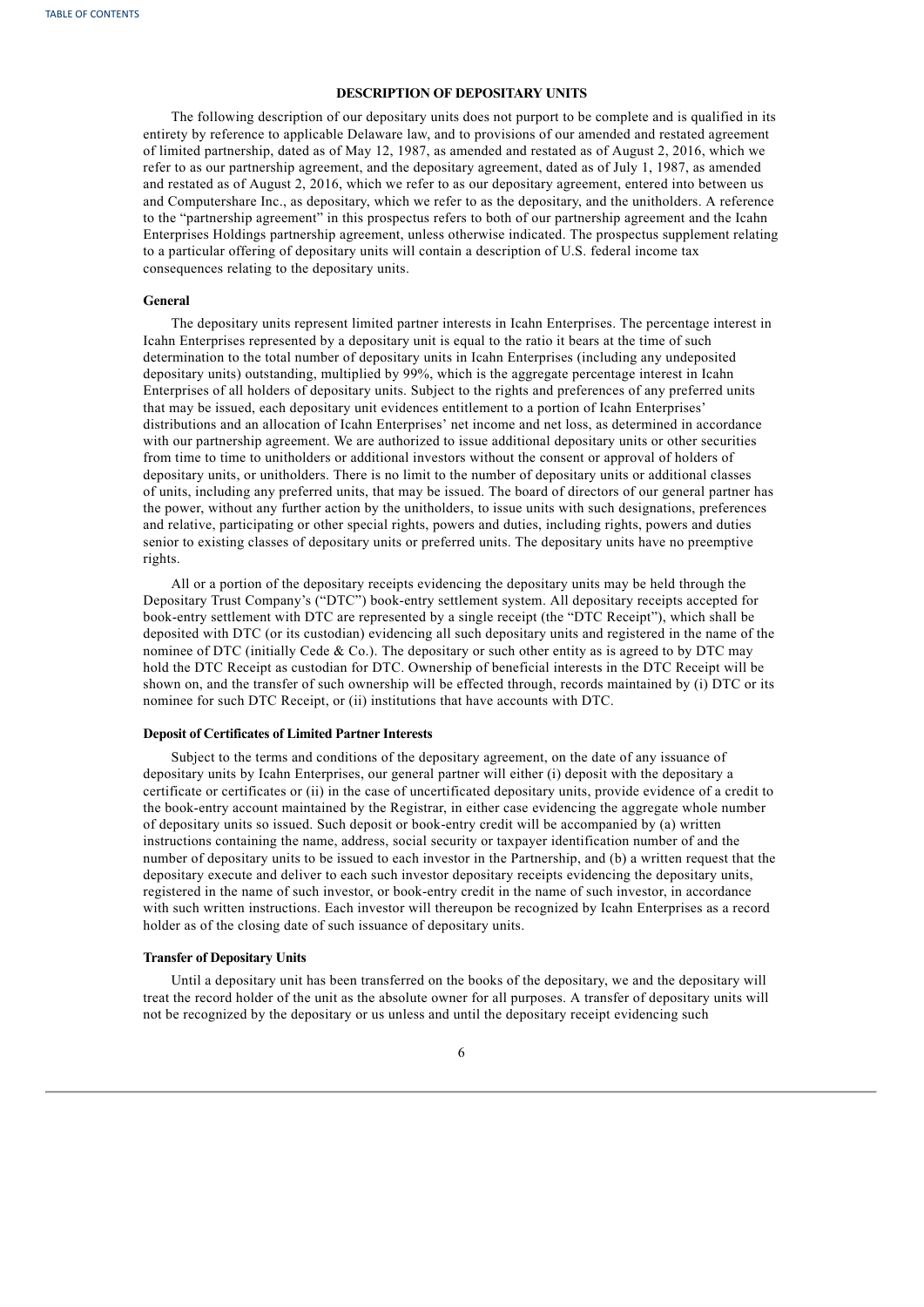depositary units, or other evidence of uncertificated units, is surrendered by the holder thereof, in person or by duly authorized attorney, to the depositary, properly endorsed and properly signature guaranteed or accompanied by an instrument of transfer executed by the transferor.

Upon surrender for registration of transfer of any depositary unit evidenced by a receipt, and subject to the provisions of the partnership agreement, the appropriate officers of the general partner shall execute and deliver, and in the case of receipts evidencing depositary units, the depositary shall countersign and deliver, in the name of the holder or the designated transferee or transferees, as required pursuant to the holder's instructions, one or more new receipts, or shall deliver other evidence of the issuance of uncertificated units, evidencing the same aggregate number and type of depositary units as was evidenced by the receipt so surrendered.

By acceptance of the transfer or issuance of any depositary units, each transferee or other recipient of depositary units (including any nominee holder or an agent or representative acquiring such units for the account of another person) (i) shall be admitted to the partnership as a limited partner with respect to the units so transferred or issued to such person when any such transfer or issuance is reflected in the books and records of the partnership, (ii) shall become bound by the terms of, and shall be deemed to have agreed to be bound by, the partnership agreement (iii) shall become the record holder of the units so transferred or issued, (iv) represents that the transferee or other recipient has the capacity, power and authority to enter into the partnership agreement, and (v) makes the consents, acknowledgements and waivers contained in the partnership agreement, all with or without execution of the partnership agreement.

A transferee will be deemed to be a party to the depositary agreement and to be bound by its terms and conditions.

## **Transfers of Depositary Units Held in Book-Entry Form.**

Depositary units held in book-entry form shall be transferred through DTC's book-entry settlement system.

#### **Withdrawal of Depositary Units from Deposit**

A unitholder may withdraw from the depositary the depositary units represented by its depositary receipts upon written request and surrender of the depositary receipts evidencing the depositary units in exchange for a certificate issued by us evidencing the same number of depositary units, or in the case of uncertificated depositary units, evidence of a book-entry credit.

A transferee is required to become a unitholder of record before being entitled to withdraw depositary units from the depositary. Depositary units that have been withdrawn from the depositary, and therefore are not evidenced by depositary receipts, are not transferable except upon death, by operation of law, by transfer to us or redeposit with the depositary. A holder of depositary units withdrawn from deposit will continue to receive its respective share of distributions and allocations of net income and losses pursuant to our partnership agreement. In order to transfer depositary units withdrawn from the depositary other than upon death, by operation of law or to the partnership, a unitholder must redeposit the certificate evidencing such withdrawn depositary units with the depositary and request issuance of depositary receipts representing such depositary units, which depositary receipts then may be transferred. Any redeposit of such withdrawn depositary units with the depositary requires 60 days' advance written notice and payment to the depositary of a redeposit fee (initially \$5.00 per 100 depositary units or portion thereof) and will be subject to the satisfaction of certain other procedural requirements under the depositary agreement.

#### **Replacement of Lost Depositary Receipts and Certificates**

A unitholder or transferee who loses or has its certificate for depositary units or depositary receipts stolen or destroyed may obtain a replacement certificate or depositary receipt by furnishing a penalty surety bond and by satisfying certain other procedural requirements under the depositary agreement.

#### **Amendment of Depositary Agreement**

Subject to the restrictions described below, any provision of the depositary agreement, including the form of depositary receipt, may, at any time and from time to time, be amended by the mutual agreement of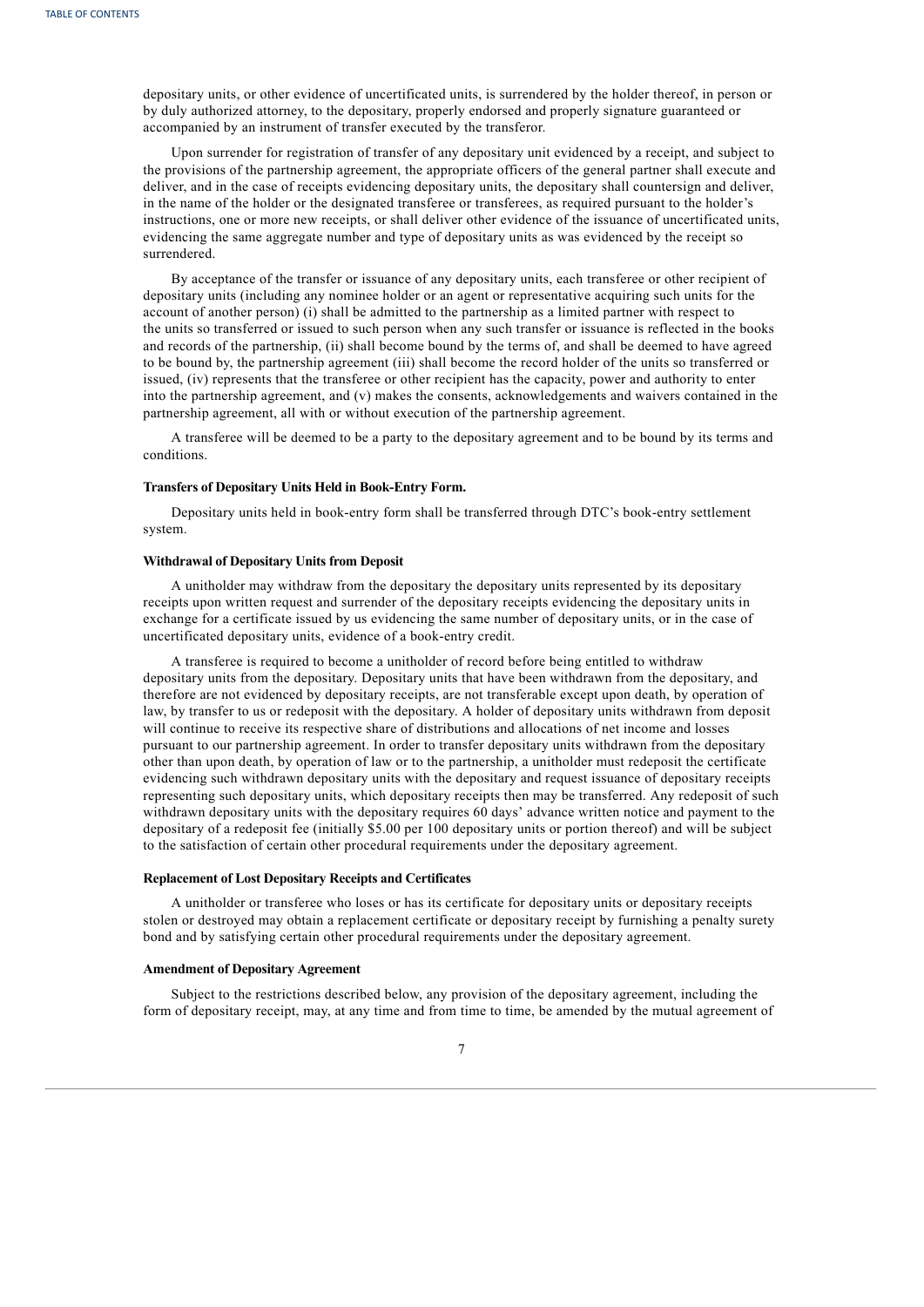us and the depositary in any respect deemed necessary or appropriate by us and them, without the approval of the holders of depositary units. No amendment to the depositary agreement, however, may impair the right of a holder of depositary units to surrender a depositary receipt and to withdraw any or all of the deposited depositary units evidenced by a depositary receipt or to redeposit depositary units pursuant to the depositary agreement and receive a depositary receipt evidencing redeposited depositary units.

The depositary will furnish notice to each record holder of a depositary unit, and to each securities exchange on which depositary units are listed for trading, of any material amendment made to the depositary agreement. Each record holder of a depositary unit at the time any amendment of the depositary agreement becomes effective will be deemed, by continuing to hold the depositary unit, to consent and agree to the amendment and to be bound by the depositary agreement, as so amended.

The depositary will give notice of the imposition of any fee or charge, other than fees and charges provided for in the depositary agreement, or change to the fees and charges, upon record holders of depositary units to any securities exchange on which the depositary units are listed for trading and to all record holders of depositary units. The imposition of any fee or charge, or change to them, will not be effective until the expiration of 30 days after the date of such notice, unless it becomes effective in the form of an amendment to the depositary agreement effected by us and the depositary.

#### **Termination of Depositary Agreement**

We may not terminate the depositary agreement unless the termination (1) is in connection with us entering into a similar agreement with a new depositary selected by the general partner, (2) is as a result of our receipt of an opinion of counsel to the effect that the termination is necessary for us to avoid being treated as an "association" taxable as a corporation for U.S. federal income tax purposes or to avoid being in violation of any applicable federal or state securities laws or (3) is in connection with our dissolution.

The depositary will terminate the depositary agreement, when directed to do so by us, by mailing notice of termination to the record holders of depositary units then outstanding at least 60 days before the date fixed for the termination in such notice. Termination will be effective on the date fixed in such notice, which date must be at least 60 days after it is mailed. Upon termination of the depositary agreement, the depositary will discontinue the transfer of depositary units, suspend the distribution of reports, notices and disbursements and cease to perform any other acts under the depositary agreement, except in the event the depositary agreement is not being terminated in connection with us entering into a similar agreement with a new depositary, the depositary will assist in the facilitation of the withdrawal of depositary units by holders who desire to surrender their depositary receipts.

#### **Resignation or Removal of Depositary**

<span id="page-35-0"></span>The depositary may resign as depositary and may be removed by us at any time upon 60 days' written notice. The resignation or removal of the depositary becomes effective upon the appointment of a successor depositary by us and written acceptance by the successor depositary of its appointment. In the event a successor depositary is not appointed within 75 days of notification of such resignation or removal, the general partner will act as depositary until a successor depositary is appointed. Any corporation into or with which the depositary may be merged or consolidated will be the successor depositary without the execution or filing of any document or any further act.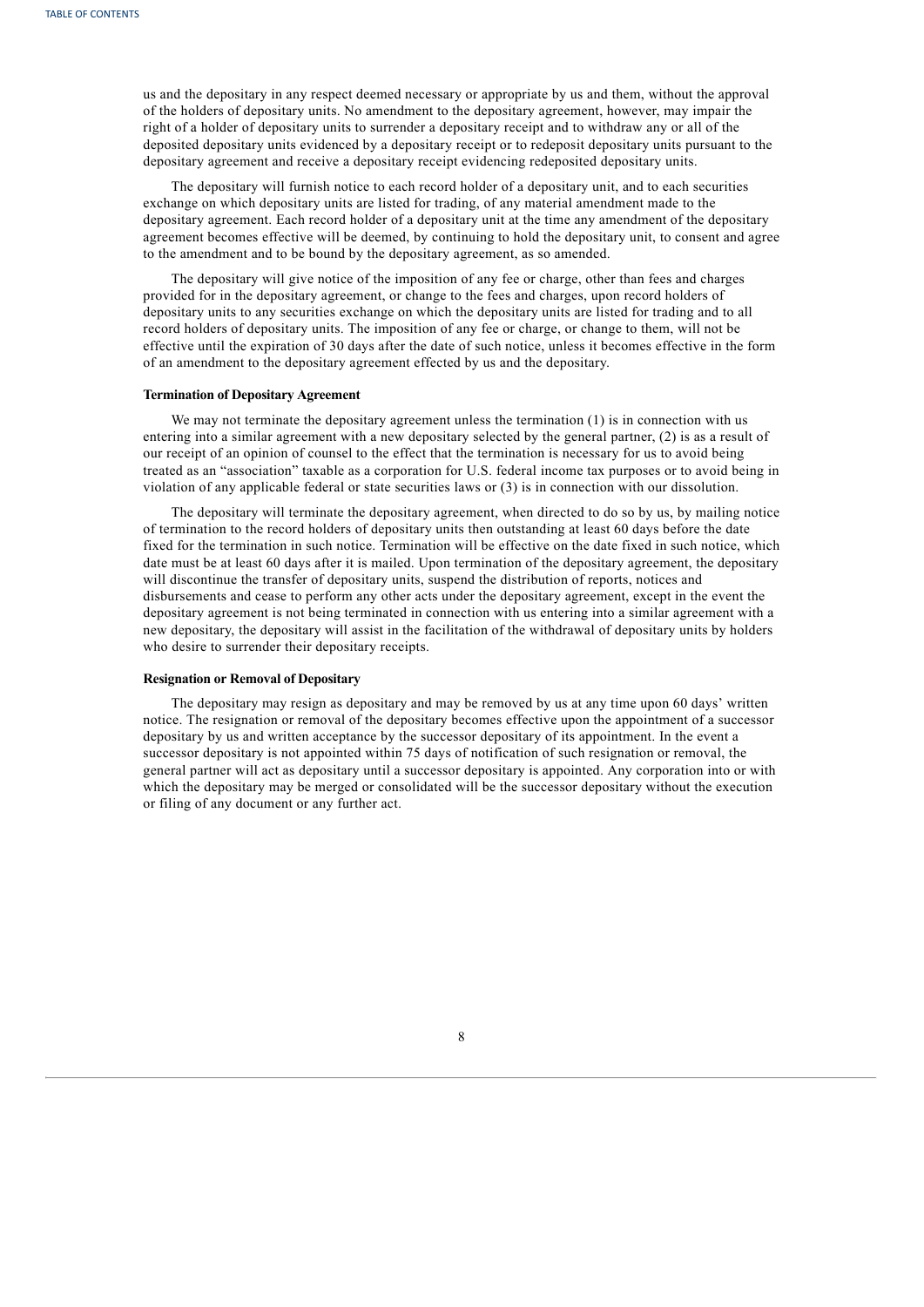# **DESCRIPTION OF PREFERRED UNITS**

We are authorized to issue preferred units having rights senior to our depositary units. The board of directors of our general partner is authorized to establish the powers, rights, preferences, privileges and designations of one or more class of preferred units without further approval, including:

- distribution rights;
- conversion rights;
- voting rights;
- redemption rights and terms of redemption; and
- liquidation preferences.

The rights, preferences, privileges and restrictions of the preferred units of each class will be fixed by a certificate of amendment to the partnership agreement relating to each class. The prospectus supplement relating to each class will specify the terms of the preferred units, including:

- the maximum number of units in the class and the distinctive designation;
- the rights to share in partnership distributions;
- the terms on which the units may be redeemed, if at all;
- the rights of the class upon dissolution and liquidation of the partnership;
- the terms of any retirement or sinking fund for the purchase or redemption of the units of the class;
- the terms and conditions, if any, on which the units of the class will be convertible into, or exchangeable for, units of any other class or classes of securities;
- the voting rights, if any, on the units of the class; and
- any or all other preferences and relative, participating, operational or other special rights or qualifications, limitations or restrictions of the units.

<span id="page-36-0"></span>We will describe the specific terms of a particular class of preferred units in the prospectus supplement relating to that class. The description of preferred units above and the description of the terms of a particular series of preferred units in the prospectus supplement are not complete. You should refer to the applicable certificate of amendment to our partnership agreement for complete information. The prospectus supplement will contain a description of U.S. federal income tax consequences relating to the particular series of preferred units.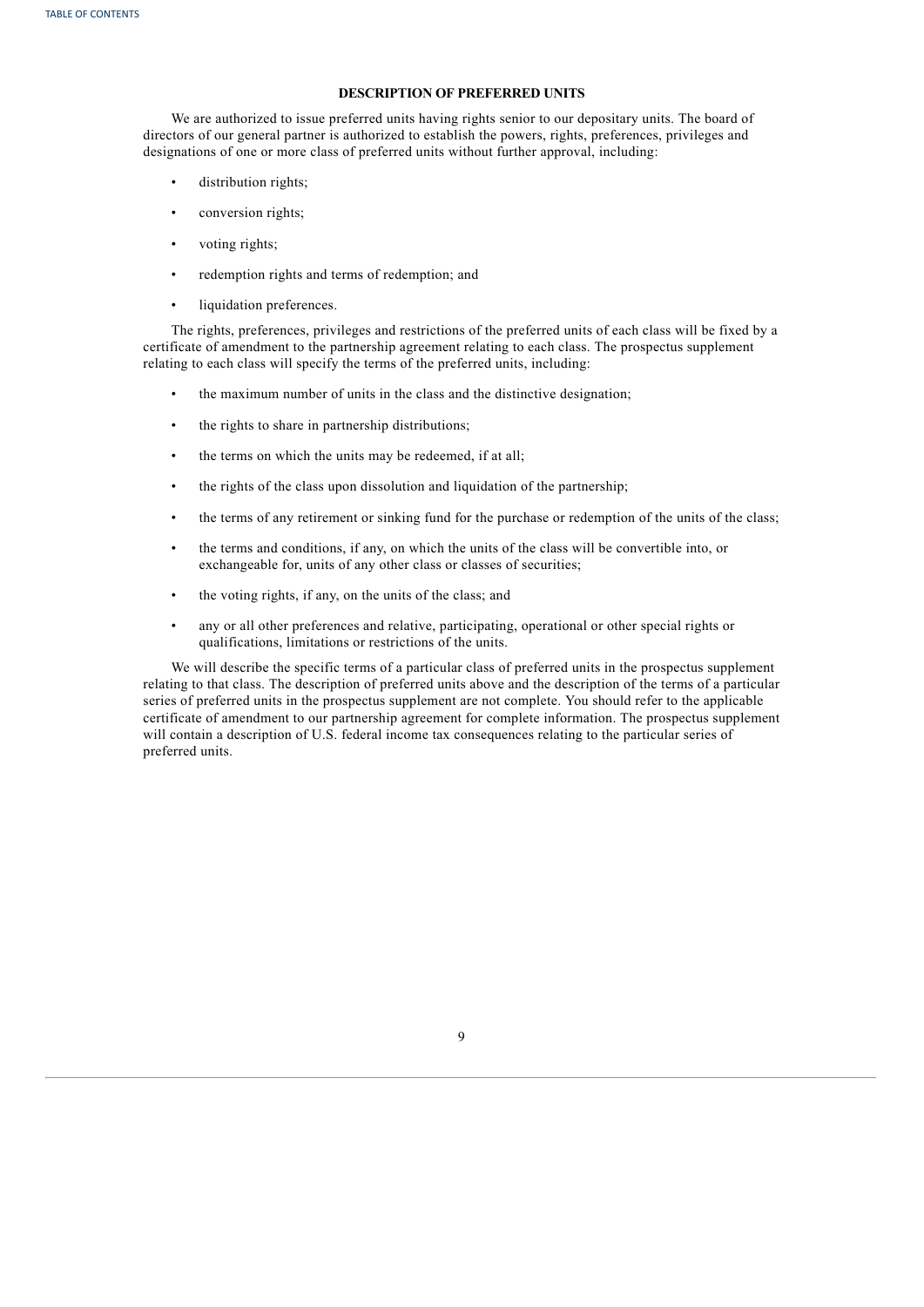# **OUR PARTNERSHIP AGREEMENT AND CERTAIN PROVISIONS OF DELAWARE LAW**

The rights of a limited partner of the partnership are set forth in our partnership agreement. The following is a summary of certain provisions of our partnership agreement and the agreement of limited partnership of Icahn Enterprises Holdings, or the Icahn Enterprises Holdings partnership agreement, which is similar to our partnership agreement in all material respects (except for the preferred units). The following summary discusses certain provisions that relate to both, and is qualified in its entirety by reference to both our partnership agreement and the Icahn Enterprises Holdings partnership agreement.

# **Removal of the General Partner**

Subject to certain limitations on the exercise by unitholders of voting rights, the general partner may be removed by the written consent or affirmative vote of holders of depositary units owning at least 75% of the total number of all outstanding depositary units, voting as a class, then held by unitholders, including the general partner and its affiliates to the extent that they are holders of depositary units. Upon the removal of the general partner by holders of depositary units, the holders of depositary units will be obligated to elect a successor general partner and to continue the business of the partnership. At the election of the general partner, a successor general partner will be required, at the effective date of its admission as a general partner, to purchase Icahn Enterprises GP's general partner interest directly from Icahn Enterprises GP for a price equal to its "fair market value," as described below.

If Icahn Enterprises GP does not elect to sell its interest, the successor general partner will be required to contribute to the capital of Icahn Enterprises cash in an amount equal to 1/99th of the product of the number of depositary units outstanding immediately prior to the effective date of such successor general partner's admission (but after giving effect to the conversion of Icahn Enterprises GP's general partner interest into depositary units described below) and the average price at which the depositary units had been trading over the 20-day period immediately preceding the successor general partner's admission. Thereafter, the successor general partner will be entitled to one percent (1%) of all partnership allocations and distributions.

If Icahn Enterprises GP chooses not to sell its percentage interest directly to a successor general partner, Icahn Enterprises GP's general partner interest in Icahn Enterprises will be converted into depositary units, with the number of depositary units to be received to be based upon the "fair market value" of its general partner interest at the time of its removal and the average price at which the depositary units had been trading over the 20-day period preceding the effective date of Icahn Enterprises GP's departure. In this regard, the "fair market value" of the departing general partner's interest is the amount that would be distributable to Icahn Enterprises GP on account of the interest if Icahn Enterprises were to dispose of all of its assets in an orderly liquidation, commencing on the effective date of its removal at a price equal to the fair market value of those assets (discounted at the rate then payable on one-year U.S. Treasury obligations to the effective date of such removal to reflect the time reasonably anticipated to be necessary to consummate the sales), as agreed upon between Icahn Enterprises GP as the departing general partner and its successor, or, in the absence of an agreement, as determined by an independent appraiser.

Upon removal of Icahn Enterprises GP from the partnership, Icahn Enterprises GP also will be removed as general partner of Icahn Enterprises Holdings and its general partner interest in Icahn Enterprises Holdings will either be purchased by the successor general partner or converted into depositary units (in which case the successor shall also contribute to the capital of Icahn Enterprises Holdings) in the same manner as provided above with respect to the partnership.

The partnership agreement provides that, upon the departure of Icahn Enterprises GP and the conversion of its general partner interest in Icahn Enterprises to depositary units, Icahn Enterprises will, at the request of the departing general partner, file with the SEC up to three registration statements under the Securities Act of 1933, as amended (the "Securities Act"), registering the offer and sale of all or a portion of the depositary units owned by Icahn Enterprises GP, including those depositary units received upon conversion of its general partner interest in Icahn Enterprises and Icahn Enterprises Holdings. The cost of the first registration will be borne by Icahn Enterprises and the cost of any other such registration will be borne by Icahn Enterprises GP.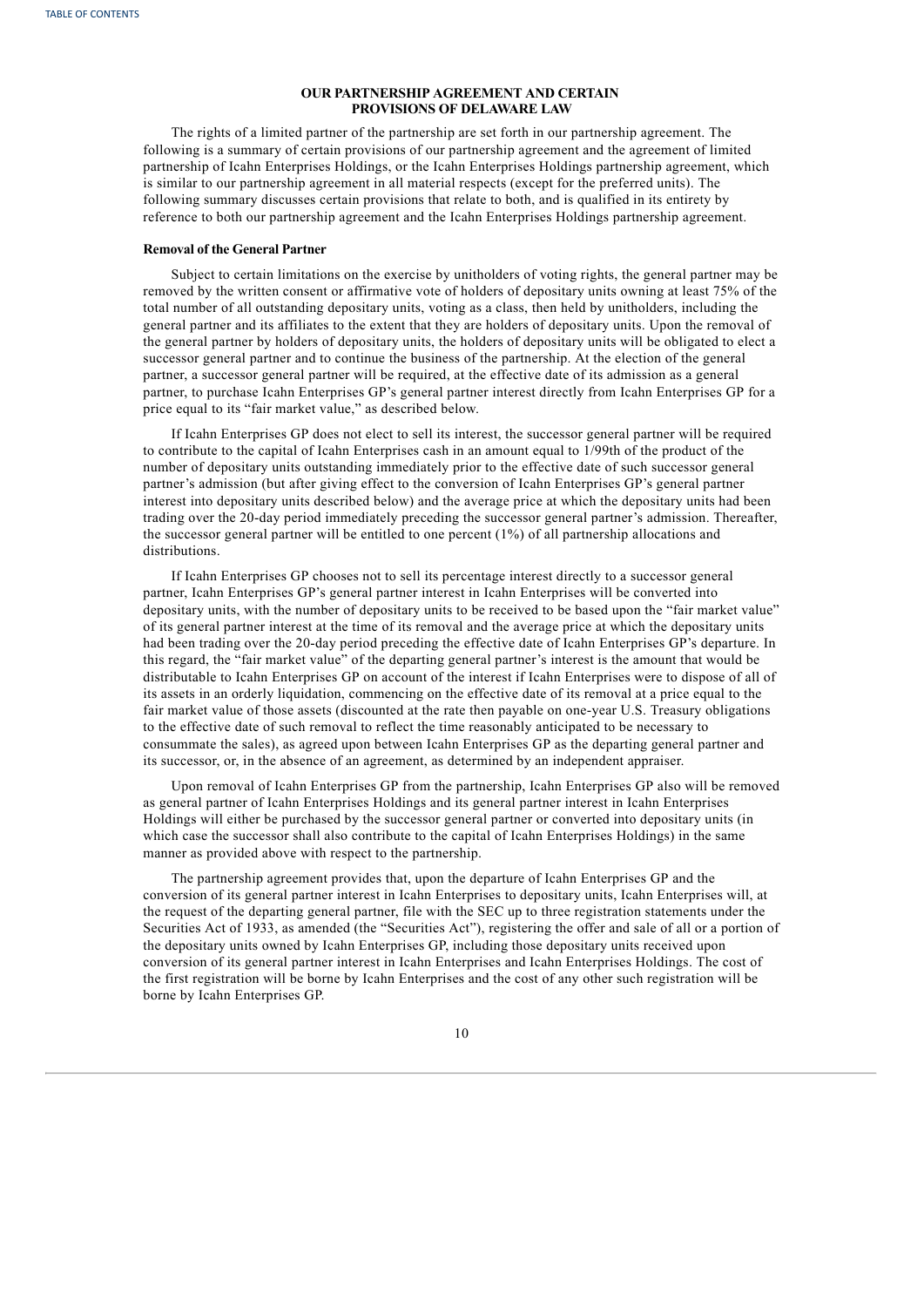# **Withdrawal of the General Partner**

The general partner may withdraw, but only if:

- the withdrawal is with the consent of a majority interest;
- Icahn Enterprises GP, with the consent of a majority interest, transfers all of its interest as general partner in the partnership;
- the transferee consents to be bound by the partnership agreement and the transferee has the necessary legal authority to act as successor general partner of the partnership; and
- Icahn Enterprises receives an opinion of counsel to the effect that a vote by the unitholders and the admission of a new general partner is in conformity with Delaware law, will not cause the loss of limited liability to the unitholders and will not cause Icahn Enterprises to be treated as an "association" taxable as a corporation for U.S. federal income tax purposes.

Notwithstanding the foregoing, Icahn Enterprises GP may, without the consent of the unitholders (to the extent permitted by law), transfer its interest as general partner in Icahn Enterprises to any person or entity that has, by merger, consolidation or otherwise, acquired all or substantially all of the assets or stock of Icahn Enterprises GP and continued its business, provided that such person or entity has a net worth no less than that of Icahn Enterprises GP and has accepted and agreed to be bound by the terms and conditions of the partnership agreement. The general partner also may mortgage, pledge, hypothecate or grant a security interest in its interest as general partner in Icahn Enterprises without the consent of unitholders.

Notwithstanding the foregoing, pursuant to Section 17-602 of the Delaware Revised Uniform Limited Partnership Act (the "Partnership Act"), the general partner may withdraw from the limited partnership at any time by giving written notice to the other partners. If this withdrawal results in the violation of the partnership agreement, the Partnership may recover from the withdrawing general partner damages for the breach in addition to any other remedies available under law.

# **Distributions**

The general partner has the power and authority to retain or use partnership assets or revenues as, in the sole and absolute discretion of the general partner, may be required to satisfy the anticipated present and future cash needs of the partnership, whether for operations, expansion, investments, acquisitions or otherwise.

Subject to Section 17-607 of the Partnership Act and to the provision with respect to distributions upon liquidation or dissolution of the partnership, the general partner, in its sole and absolute discretion, may make such distribution from partnership assets or otherwise as it deems appropriate in its sole discretion, quarterly, annually or at any other time. Any distributions will be distributed to the general partner and the record holders in accordance with their respective percentage interests.

Each distribution pursuant hereto shall be paid by the Partnership only to the record holders (as of the record date set forth for such distribution) and to the general partner. Such payment shall constitute full payment and satisfaction of the Partnership's liability in respect of the applicable distribution (and the Partnership shall have no liability to any other Person by reason of an assignment of a depositary unit or otherwise).

# **Allocations of Income and Loss**

The Icahn Enterprises partnership agreement provides, in general, that all items of income, gain, loss and deduction are allocated to Icahn Enterprises GP and to the holders of depositary units in accordance with their respective percentage ownership in the partnership. Items allocated to the holders of depositary units are further allocated among them pro rata in accordance with the respective number of depositary units owned by each of them. The partnership's income and gain, and loss and deduction, for U.S. federal income tax purposes will be computed on an annual basis and apportioned equally among the calendar months among the general partner and record holders of depositary units in accordance with their percentage interests as of the first day of the immediately following month. The partnership's gains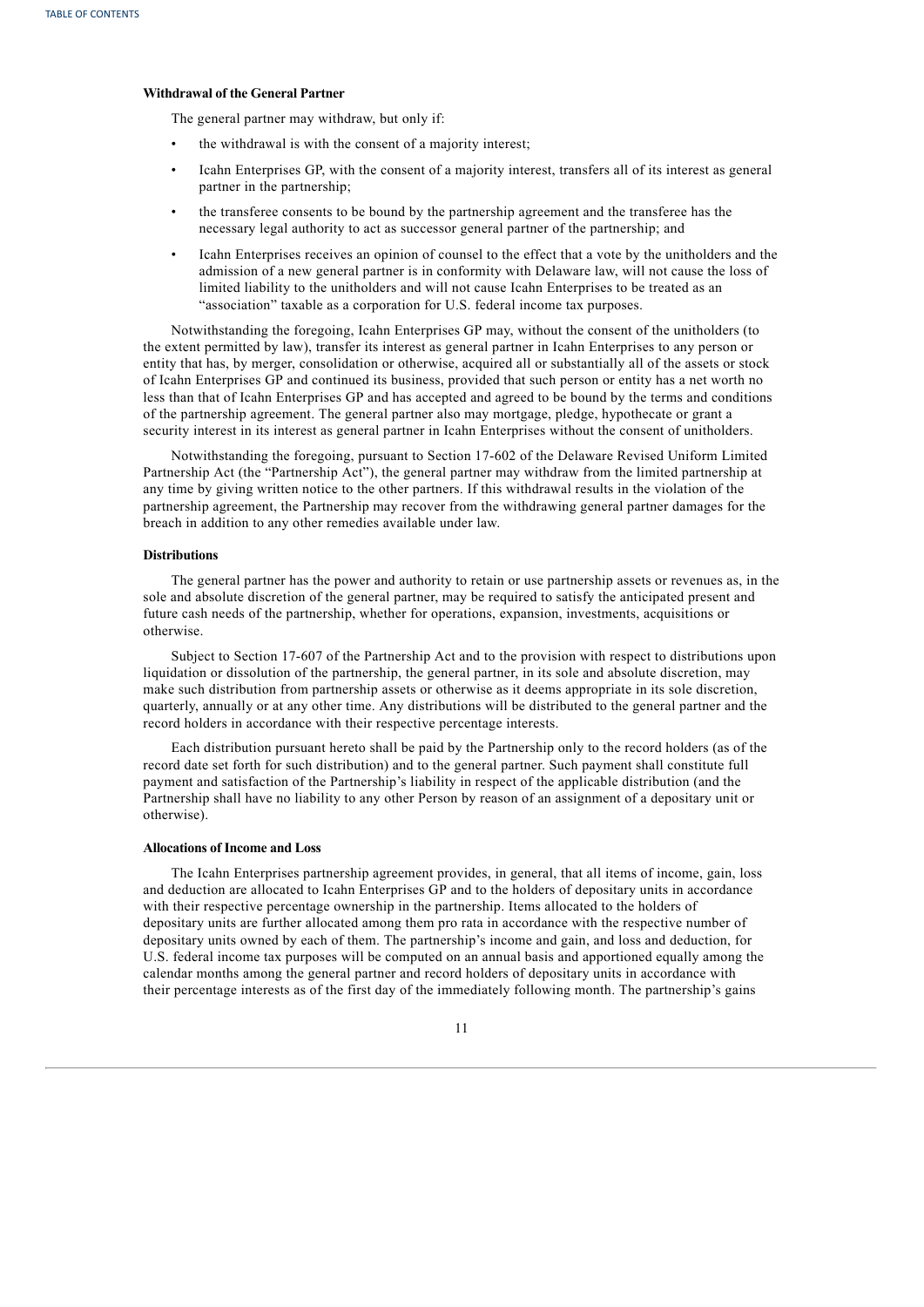and losses from capital transactions generally will be allocated among the general partner and record holders of depositary units in proportion to their percentage interests as of the close of business on the last day of the month in which such gains and losses occurred. However, if gain from a capital transaction is recognized by the partnership over more than one calendar year, gain recognized by the partnership in years subsequent to the year in which the capital transaction occurred shall be allocated in the same manner as income of the partnership is allocated.

## **Amendment of the Partnership Agreement**

## **General**

Amendments to the partnership agreement may be proposed either by the general partner or by unitholders owning at least 10% of the units outstanding. In order to adopt a proposed amendment, other than certain amendments discussed below, the general partner is required to seek written consent of the unitholders or call a meeting to consider and vote upon the proposed amendment. The general partner is not required to take further action with respect to any proposed amendment that, in the opinion of counsel, would be illegal under Delaware law if adopted. A proposed amendment will become effective only if approved by the general partner in writing and approved by a majority interest of unitholders, unless a greater percentage is required by law or the partnership agreement.

# **Amendments Adopted Solely by Icahn Enterprises GP**

The general partner may amend the partnership agreement without the approval or consent of the limited partners to reflect:

- any changes in our name or the location of our principal place of our business;
- the admission, substitution, withdrawal or removal of partners in accordance with the partnership agreement;
- an election to be bound by any successor statute to the Partnership Act;
- any change that is necessary to qualify as a limited partnership or a partnership in which the limited partners have limited liability under the laws of any state or to ensure that we will not be treated as an association taxable as a corporation or otherwise taxed as an entity for U.S. federal income tax purposes;
- any change that is necessary to qualify as a "real estate investment trust";
- any change (i) that is inconsequential and does not materially adversely affect unitholders; (ii) to cure any ambiguity or to correct any provision; (iii) to satisfy any federal or state agency or contained in any federal or state statute; (iv) to facilitate the trading of the depositary units or comply with any requirements of any securities exchange on which the depositary units are listed for trading; (v) in connection with any action permitted to be taken by Icahn Enterprises GP in the case of the loss of partnership status; or (vi) required or contemplated by the partnership agreement;
- any change in any provision of the partnership agreement that requires any action to be taken by or on behalf of the general partner pursuant to the requirements of applicable Delaware law if the provisions of applicable Delaware law are revised so that the taking of such action is no longer required; or
- any other amendments similar to the foregoing.

#### **Prohibited Amendments**

Notwithstanding the foregoing, unless approved by Icahn Enterprises GP in writing and, subject to limitations on the exercise by unitholders of voting rights, by all of the holders of depositary units, no amendment may be made to the partnership agreement if the amendment, in the opinion of counsel would

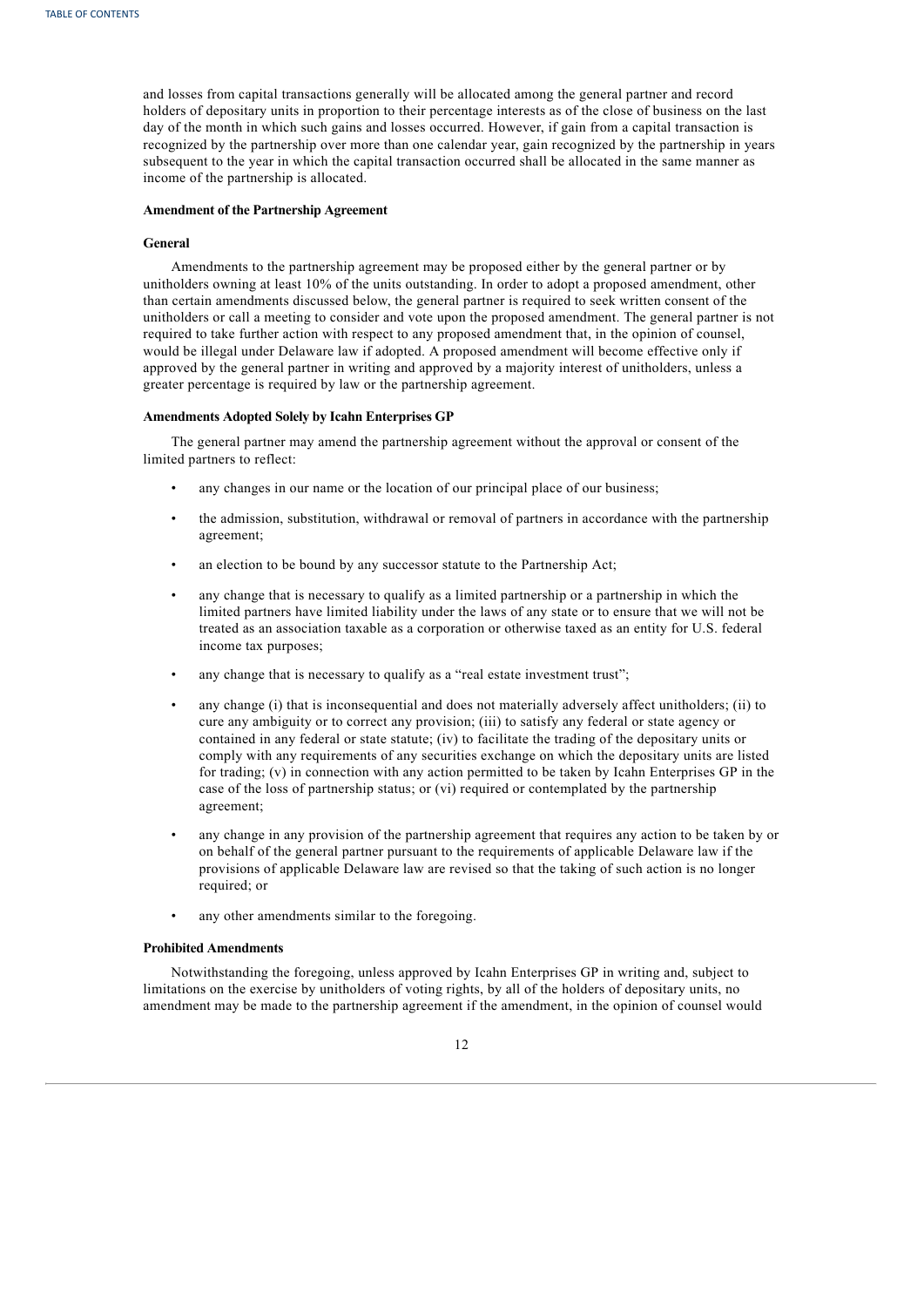result in the loss of the limited liability of unitholders or Icahn Enterprises as the sole limited partner of Icahn Enterprises Holdings or would cause Icahn Enterprises or Icahn Enterprises Holdings to be treated as an association taxable as a corporation for U.S. federal income tax purposes. In addition, no amendment to the partnership agreement may be made that would:

- enlarge the obligations of the general partner or any unitholder or convert the interest of any unitholder into the interest of a general partner;
- modify the expense reimbursement payable to the general partner and its affiliates pursuant to the partnership agreement without the consent of the general partner or the fees and compensation payable to the general partner and its affiliates pursuant to the Icahn Enterprises Holdings partnership agreement;
- modify the order and method for allocations of net income and net loss or distributions of net cash flow from operations without the consent of the general partner or the unitholders adversely affected; or
- amend sections of the partnership agreement concerning amendments of the agreement without the consent of unitholders owning at least 95% of the total number of depositary units outstanding then held by all unitholders.

#### **Issuance of Additional Securities**

The partnership is authorized to issue additional depositary units or other securities from time to time to unitholders or additional investors without the consent or approval of unitholders. There is no limit to the number of depositary units or additional classes that may be issued. The board of directors of the general partner has the power, without any further action by the unitholders, to cause the Partnership to issue securities with such designations, preferences and relative, participating or other special rights, powers and duties, including rights, powers and duties senior to existing classes of depositary units or preferred units, if any.

## **Meetings; Voting Rights of Unitholders**

Any action that is required or permitted to be taken by unitholders may be taken either at a meeting of the holders of depositary units or without a meeting if consents in writing setting forth the action so taken are signed by holders of depositary units owning not less than the minimum number of depositary units, or preferred units, if any, that would be necessary to authorize or take such action at a meeting. Meetings of the holders of depositary units may be called by the general partner or by unitholders owning at least 10% of the total depositary units outstanding then owned by all such unitholders. Holders of depositary units may vote either in person or by proxy at meetings.

The general partner manages and operates Icahn Enterprises. Unlike the holders of common stock in a corporation, holders of our outstanding depositary units have only limited voting rights on matters affecting our business. Holders of depositary units have no right to elect the general partner on an annual or other continuing basis, and the general partner generally may not be removed except pursuant to the vote of the holders of not less than 75% of the outstanding depositary units, including the general partner and its affiliates to the extent that they are holders of depositary units. In addition, removal of the general partner may result in a change of control under our existing debt securities. As a result, holders of depositary units have limited say in matters affecting our operations and others may find it difficult to attempt to gain control or influence our activities.

Each unitholder will have one vote for each depositary unit as to which the unitholder has been admitted as a unitholder. The voting rights of a unitholder who transfers a depositary unit will terminate with respect to that depositary unit upon its transfer. The partnership agreement does not provide for annual meetings of the unitholders.

Unitholders have the right to vote on the following matters and the actions specified therein may be taken by the general partner only with the affirmative vote, in person or by proxy, of a majority interest (except that a higher vote is required for (i) certain amendments to the partnership agreement discussed above and (ii) the removal of the general partner) and with a separate concurrence of Icahn Enterprises GP: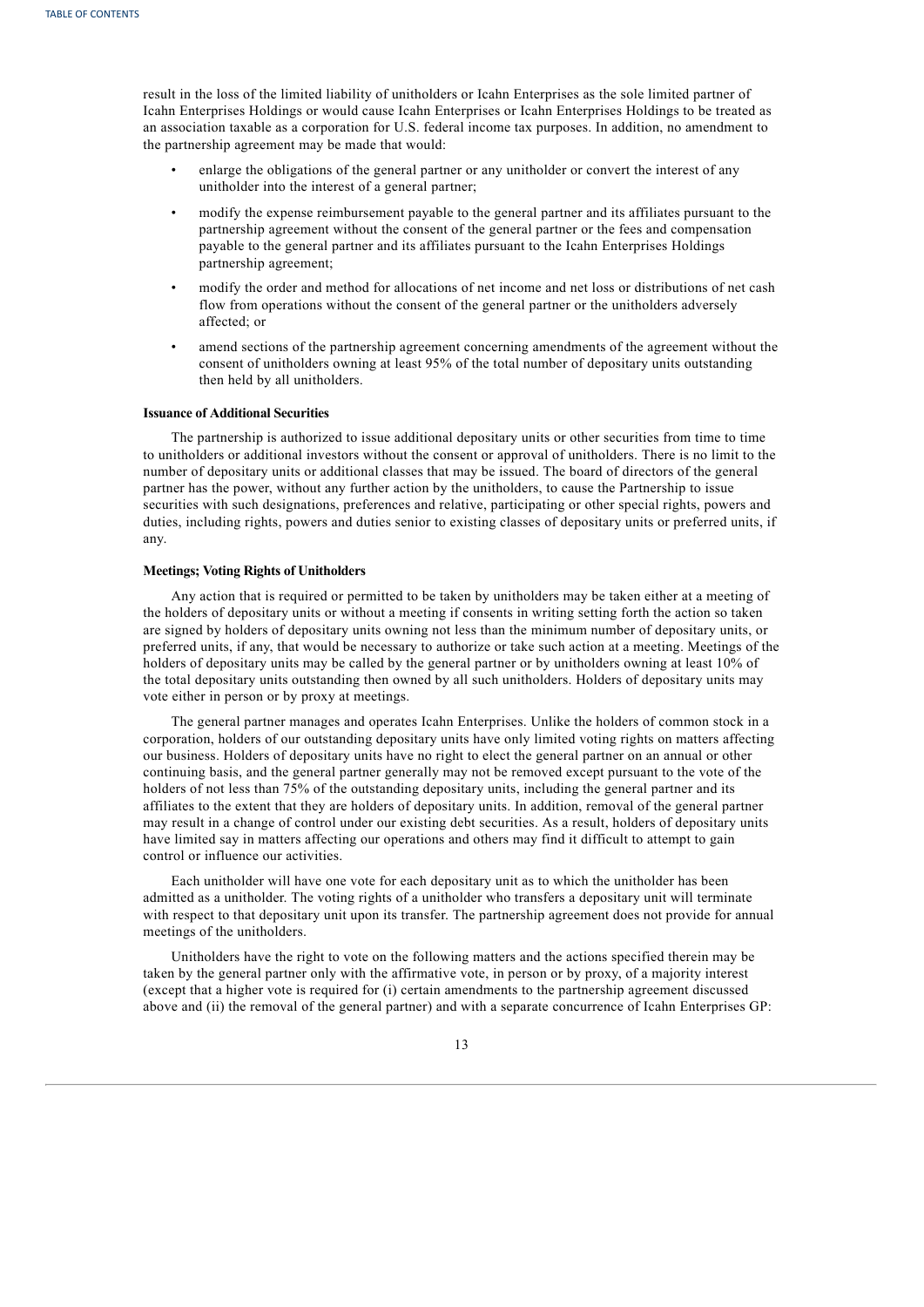- the amendment of the partnership agreement, except for those amendments that may be made without unitholder approval as discussed above;
- the dissolution of Icahn Enterprises pursuant to the partnership agreement;
- the selection of a liquidating trustee;
- the approval or disapproval of any merger or consolidation of Icahn Enterprises; provided, however that no approval is required with respect to any such transaction which, in the sole and absolute discretion of the general partner, (A) is primarily for the purpose of acquiring properties or assets, (B) combines the ongoing business operations of the entities with Icahn Enterprises as the surviving entity, or (C) is between Icahn Enterprises and Icahn Enterprises Holdings;
- the approval or disapproval of a sale or other disposition (except upon dissolution and liquidation) of all or substantially all of our assets;
- the transfer of the general partner's partner interest;
- the withdrawal of Icahn Enterprises GP as the general partner;
- the election of a successor general partner;
- the removal of the general partner;
- the election to reconstitute and continue the business rather than dissolve; and
- to consent to certain proposals submitted for the approval of the limited partners of Icahn Enterprises Holdings.

As of March 31, 2021, Mr. Icahn and his affiliates owned approximately 91% of our outstanding depositary units. As a result of these holdings, Mr. Icahn can exercise effective control over substantially all matters subject to unitholder consent or approval. Mr. Icahn's interests may differ from the interests of other unitholders.

# **Restriction on Short-Form Mergers**

Neither the general partner nor its affiliates will cause the partnership (in the event that the Partnership Act is amended to permit partnerships to engage in short-form merger transactions), or any successor entity of the partnership, whether in its current form as a limited partnership or as converted to or succeeded by a corporation or other form of business association, to effect a merger or other business combination (in the event that such short-form merger statute applies to other business combinations) of the partnership or such successor, in each case pursuant to Section 253 of the General Corporation Law of Delaware, or any successor statute, or any similar short-form merger statute under the laws of Delaware or any other jurisdiction. This provision does not apply to any other merger or business combination transaction. In addition, no amendment to this provision is permitted without a unanimous vote of the record holders, unless the amendment has been approved by the audit committee, in which event only a majority interest, as defined, is required for approval of the amendment.

# **Liability of General Partner and Unitholders**

The general partner will be liable for all general obligations of the partnership to the extent not paid by the partnership. The general partner will not, however, be liable for the nonrecourse obligations of the partnership. Assuming that a unitholder does not take part in the control of the business of Icahn Enterprises and otherwise acts in conformity with the provisions of the partnership agreement, the liability of the unitholder will, under the Partnership Act, be limited, subject to certain possible exceptions, generally to the amount contributed by the unitholder or the unitholder's predecessor in interest to the capital of the partnership, plus the unitholder's share of any undistributed partnership income, profits or property. However, under the Partnership Act, a unitholder who receives a distribution from Icahn Enterprises that is made in violation of the Partnership Act and who knew at the time of the distribution that the distribution was improper, is liable to Icahn Enterprises for the amount of the distribution. Such liability or liability under other applicable Delaware law (such as the law of fraudulent conveyances) ceases after expiration of three years from the date of the applicable distribution.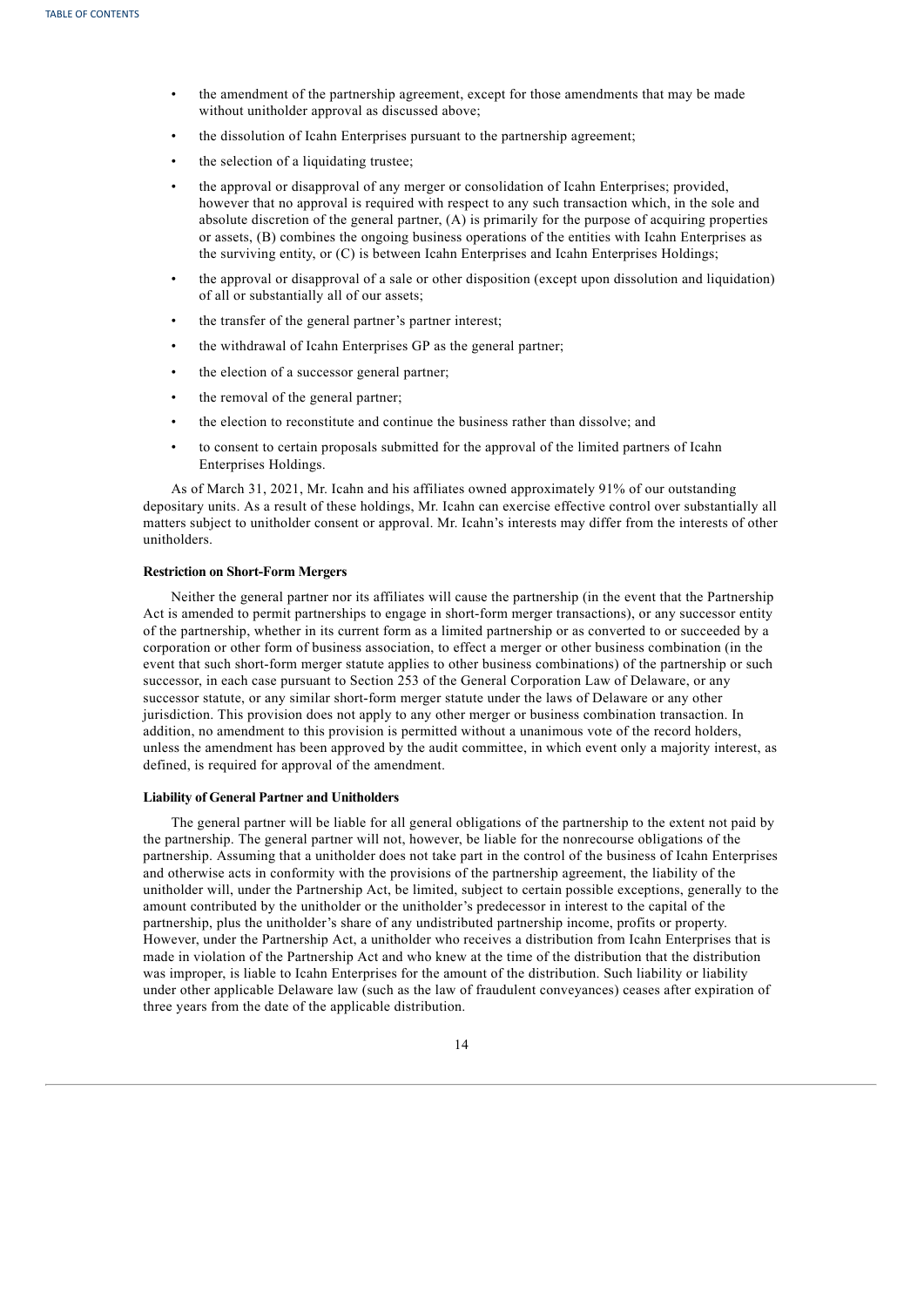Under the Partnership Act, a partnership is prohibited from making a distribution to a partner to the extent that at the time of the distribution, after giving effect to the distribution, all liabilities of the partnership, other than liabilities to partners on account of their partner interests and liabilities for which the recourse of creditors is limited to specified property of the partnership, exceed the fair value of the assets of the partnership (except that fair value of property that is subject to a liability for which the recourse of creditors is limited is included in the assets of the partnership only to the extent that the fair value of the property exceeds that liability). An assignee of a limited partner who becomes a limited partner does not, under the Partnership Act, become liable for any obligation of the assignor to restore prior distributions.

# **Reimbursement of Expenses**

The partnership agreement requires us to reimburse the general partner for expenses it reasonably incurs or payments it makes on our behalf and all other expenses allocable to us or otherwise incurred by the general partner in connection with conducting our business, including without limitation, salaries and rent. Such allocations are subject to periodic review by our audit committee.

#### **Books and Reports**

The general partner is required to keep complete and accurate books with respect to the partnership's business at the principal office of the partnership. The books are maintained for financial accounting purposes on the accrual basis, in accordance with generally accepted accounting principles. The fiscal year of Icahn Enterprises is the calendar year.

Unitholders will be entitled to have access to Icahn Enterprises books and certain other records at reasonable times upon reasonable notice to the general partner, subject to certain limitations including those intended to protect confidential business information.

The general partner will furnish to each unitholder, within 120 days after the close of each fiscal year, reports containing certain financial statements of Icahn Enterprises for the fiscal year, including a balance sheet and statements of income, unitholders' equity and changes in financial position, which will be audited by a nationally recognized firm of independent certified public accountants. Within 90 days after the close of each taxable year, Icahn Enterprises will use its best efforts to furnish to each unitholder as of the last day of any month during such taxable year such information as may be required by the unitholders for the preparation of their individual federal, state and local tax returns. This information will be furnished in summary form so that certain complex calculations normally required can be avoided. The partnership's ability to furnish such summary information may depend on the cooperation of unitholders in supplying certain information to the partnership.

#### **Power of Attorney**

Pursuant to the Icahn Enterprises' partnership agreement, each unitholder of record appoints Icahn Enterprises GP and each of Icahn Enterprises GP's authorized officers as the unitholder's or substituted unitholder's attorney-in-fact:

- to enter into the depositary agreement and deposit the depositary units of the unitholder or substituted unitholder in the deposit account established by the depositary and admit the holders of depositary units and preferred units as limited partners in Icahn Enterprises, and
- to make, execute, file and/or record:
	- instruments with respect to any amendment of the partnership agreement;
	- conveyances and other instruments and documents with respect to the dissolution, termination and liquidation of Icahn Enterprises pursuant to the terms of the partnership agreement;
	- financing statements or other documents necessary to grant or perfect a security interest, mortgage, pledge or lien on all or any of the assets of the partnership;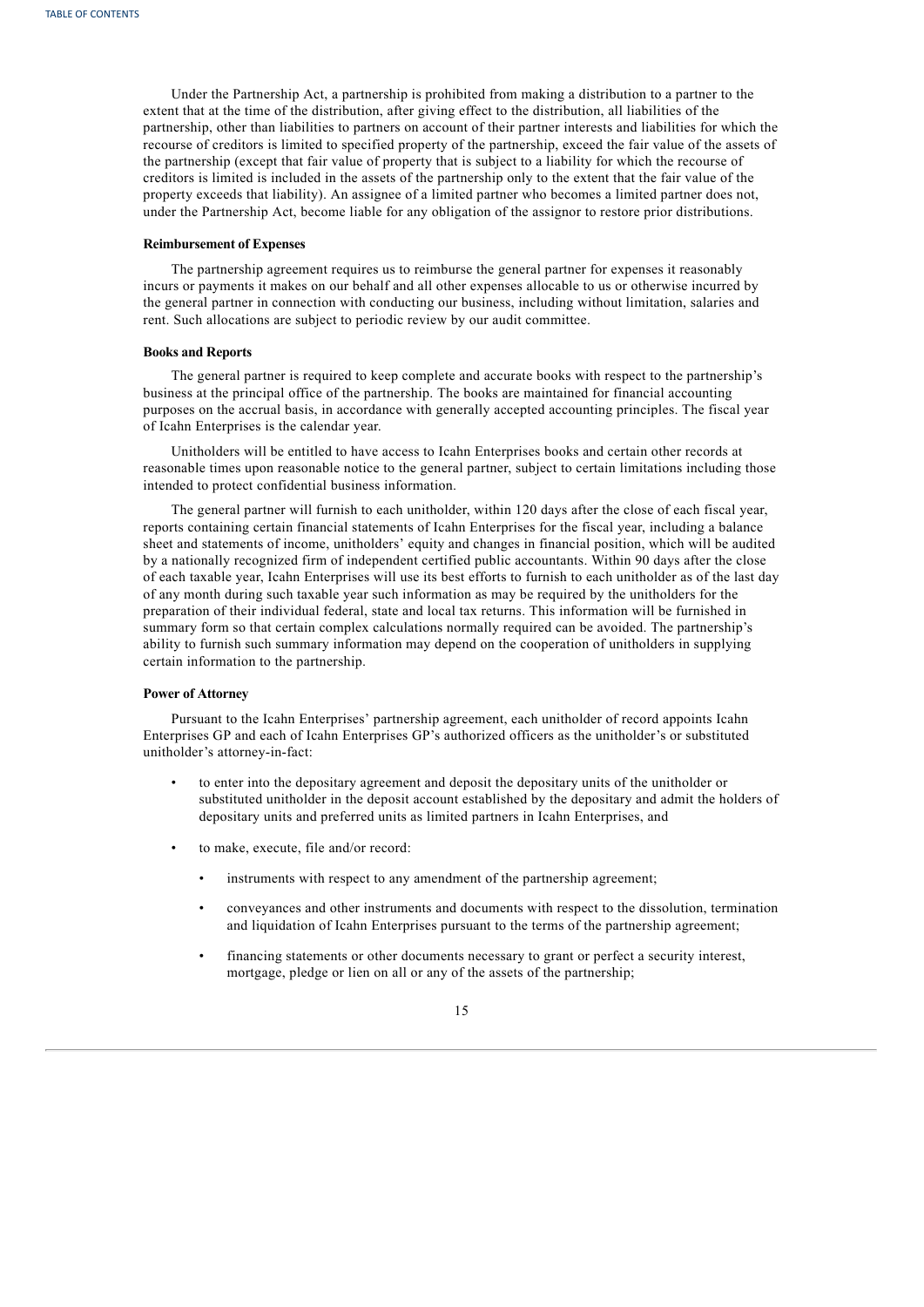- instruments or papers required to continue the business of Icahn Enterprises pursuant to the partnership agreement;
	- instruments relating to the admission of limited partners in the partnership; and
	- all other instruments deemed necessary or appropriate to carry out the provisions of the partnership agreement.

The power of attorney is irrevocable, will survive the subsequent death, incompetency, dissolution, disability, incapacity, bankruptcy or termination of the granting unitholder, and will extend to such unitholder's heirs, successors and assigns.

# **Death, Bankruptcy or Incompetency of a Unitholder**

The death, bankruptcy or adjudication of incompetency of a unitholder will not dissolve the partnership. In such event, the legal representatives of the unitholder will have all the rights of a unitholder for the purpose of settling or managing the estate and such power as the deceased, bankruptcy or incompetent unitholder possessed to assess, sell or transfer any part of his interest. The transfer of depositary units and preferred units by the legal representative to any person or entity is subject to all of the restrictions to which such transfer would have been subject if it had been made by the deceased, bankrupt or incompetent unitholder.

# **Termination, Dissolution and Liquidation**

The partnership will continue until December 31, 2085, unless sooner dissolved or terminated and its assets liquidated upon the occurrence of the earliest of:

- the withdrawal, removal or bankruptcy of the general partner (subject to the right of the unitholders to reconstitute and continue the business of Icahn Enterprises by written agreement of a majority interest and designation by them of a successor general partner within 90 days);
- the written consent or affirmative vote of a majority interest, with the approval of the general partner, to dissolve and terminate the partnership;
- the sale or other disposition of all or substantially all of the assets of the partnership;
- the partnership's insolvency or bankruptcy; or
- any other event causing or requiring a dissolution under the Partnership Act.

The unitholders' right to continue Icahn Enterprises described above is subject to the receipt of an opinion of counsel to the effect that the continuation and the selection of a successor general partner will not result in the loss of limited liability of the unitholders and will not cause Icahn Enterprises to be treated as an association taxable as a corporation for U.S. federal income tax purposes. Upon dissolution, the general partner or other entity or person authorized to wind up the affairs of Icahn Enterprises will proceed to liquidate the assets of Icahn Enterprises and apply the proceeds of liquidation in the order of priority set forth in the partnership agreement.

#### **Business Opportunities**

The partnership agreement provides that the general partner and its affiliates are permitted to have other business interests and may engage in other business ventures of any nature whatsoever, and may compete directly or indirectly with our business. Mr. Icahn and his affiliates currently invest in assets that may be similar to those in which we may invest and Mr. Icahn and his affiliates intend to continue to do so. We do not have any right to participate therein or receive or share in any income or profits derived therefrom.

#### **Indemnification Under the Partnership Act and the Partnership Agreement**

Icahn Enterprises and Icahn Enterprises Holdings are organized under the laws of Delaware. Section 17-108 of the Partnership Act provides that a limited partnership may, and shall have the power to, indemnify and hold harmless any partners or other persons from and against any and all claims and demands whatsoever, subject to such standards and restrictions set forth in the partnership agreement.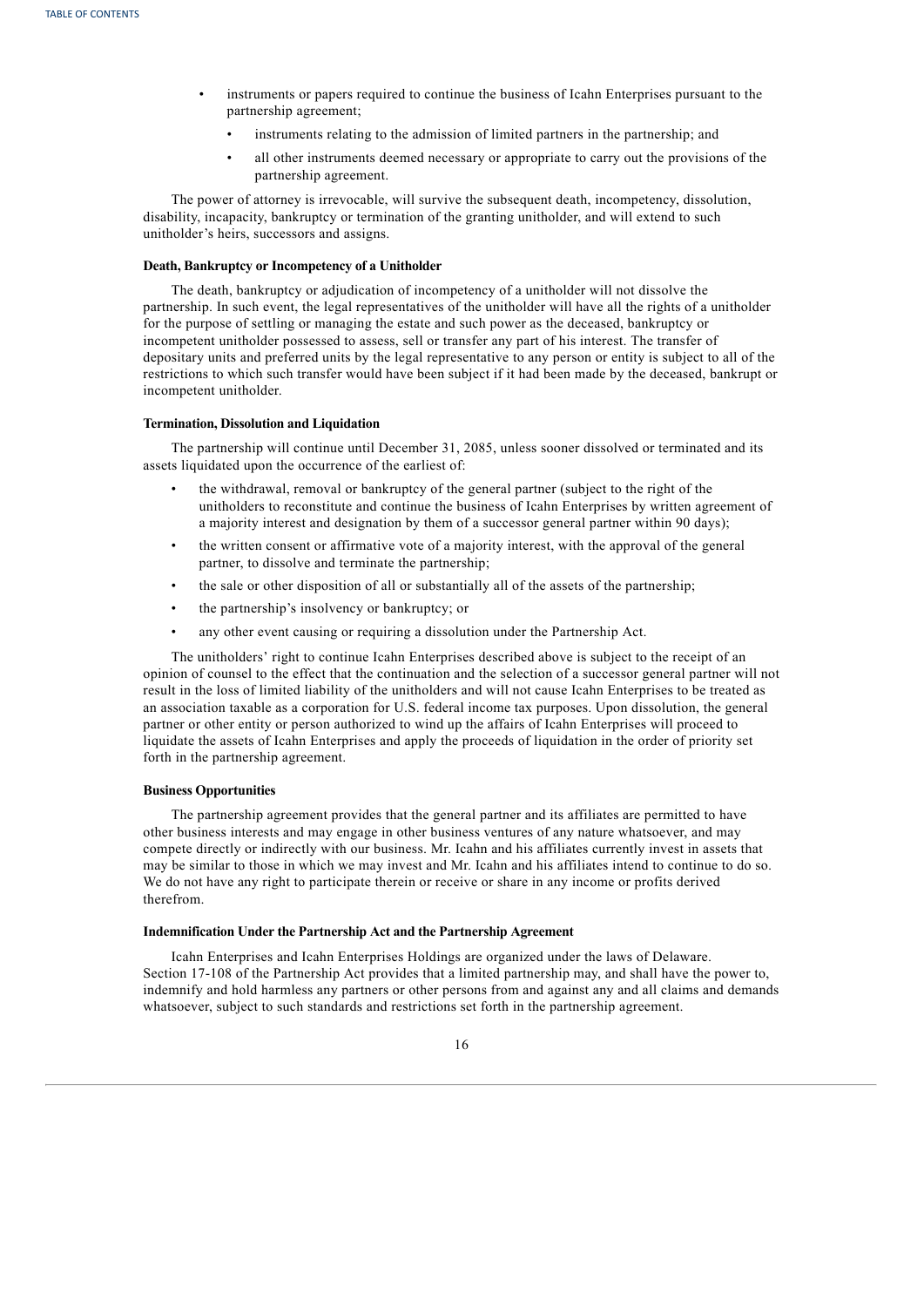Section 6.15 of our partnership agreement provides that the general partner, its affiliates, and all officers, directors, employees and agents of the general partner and its affiliates (individually, an " IEP Indemnitee"), to the fullest extent permitted by law, will be indemnified and held harmless from and against any and all losses, claims, demands, costs, damages, liabilities, joint and several, expenses of any nature (including attorneys' fees and disbursements), judgments, fines, settlements, and other amounts arising from any and all claims, demands, actions, suits or proceedings, whether civil, criminal, administrative or investigative, in which the IEP Indemnitee may be involved, or threatened to be involved, as a party or otherwise by reason of its status as  $(x)$  the general partner or an affiliate thereof or  $(y)$  a partner, shareholder, director, officer, employee or agent of the general partner or an affiliate thereof or (z) a Person serving at the request of Icahn Enterprises in another entity in a similar capacity, which relate to, arise out of or are incidental to Icahn Enterprises, its property, business or affairs, including, without limitation, liabilities under the federal and state securities laws, regardless of whether the IEP Indemnitee continues to be a general partner, an affiliate, or an officer, director, employee or agent of the general partner or of an affiliate thereof at the time any such liability or expense is paid or incurred, if (i) the IEP Indemnitee acted in good faith and in a manner it believed to be in, or not opposed to, the best interests of Icahn Enterprises, and, with respect to any criminal proceeding, had no reasonable cause to believe its conduct was unlawful and (ii) the IEP Indemnitee's conduct did not constitute willful misconduct. The partnership agreement further provides that an IEP Indemnitee shall not be denied indemnification in whole or in part under Section 6.15 by reason of the fact that the IEP Indemnitee had an interest in the transaction with respect to which the indemnification applies if the transaction was otherwise permitted by the terms of the partnership agreement. Any indemnification under Section 6.15 shall be satisfied solely out of the assets of Icahn Enterprises. The record holders shall not be subject to personal liability by reason of the indemnification provision.

Section 6.13 of Icahn Enterprises Holdings' partnership agreement provides that the general partner, its affiliates, and all officers, directors, employees and agents of the general partner and its affiliates (individually, an "IEH Indemnitee"), to the fullest extent permitted by law, will be indemnified and held harmless from and against any and all losses, claims, demands, costs, damages, liabilities, joint and several, expenses of any nature (including attorneys' fees and disbursements), judgments, fines, settlements, and other amounts arising from any and all claims, demands, actions, suits or proceedings, whether civil, criminal, administrative or investigative, in which the IEH Indemnitee may be involved, or threatened to be involved, as a party or otherwise by reason of its status as  $(x)$  the general partner or an affiliate thereof or (y) a partner, shareholder, director, officer, employee or agent of the general partner or an affiliate thereof or (z) a Person serving at the request of Icahn Enterprises Holdings in another entity in a similar capacity, which relate to, arise out of or are incidental to Icahn Enterprises Holdings, its property, business or affairs, including, without limitation, liabilities under the federal and state securities laws, regardless of whether the IEH Indemnitee continues to be a general partner, an affiliate, or an officer, director, employee or agent of the general partner or of an affiliate thereof at the time any such liability or expense is paid or incurred, if (i) the IEH Indemnitee acted in good faith and in a manner it believed to be in, or not opposed to, the best interests of Icahn Enterprises Holdings, and, with respect to any criminal proceeding, had no reasonable cause to believe its conduct was unlawful and (ii) the IEH Indemnitee's conduct did not constitute willful misconduct. The partnership agreement further provides that an IEH Indemnitee shall not be denied indemnification in whole or in part under Section 6.13 by reason of the fact that the IEH Indemnitee had an interest in the transaction with respect to which the indemnification applies if the transaction was otherwise permitted by the terms of the partnership agreement. Any indemnification under Section 6.13 shall be satisfied solely out of the assets of Icahn Enterprises Holdings. The record holders shall not be subject to personal liability by reason of the indemnification provision.

# **Indemnification Under the Delaware General Corporation Law and the Certificate of Incorporation and Bylaws of Icahn Enterprises Finance Corp.**

Icahn Enterprises Finance Corp. is a corporation incorporated under the laws of the State of Delaware. Section 145 of the Delaware General Corporation Law provides that under certain circumstances a corporation may indemnify directors and officers as well as other employees and individuals against expenses (including attorneys' fees), judgments, fines and amounts paid in settlement actually and reasonably incurred by such person in connection with any threatened, pending or completed actions, suits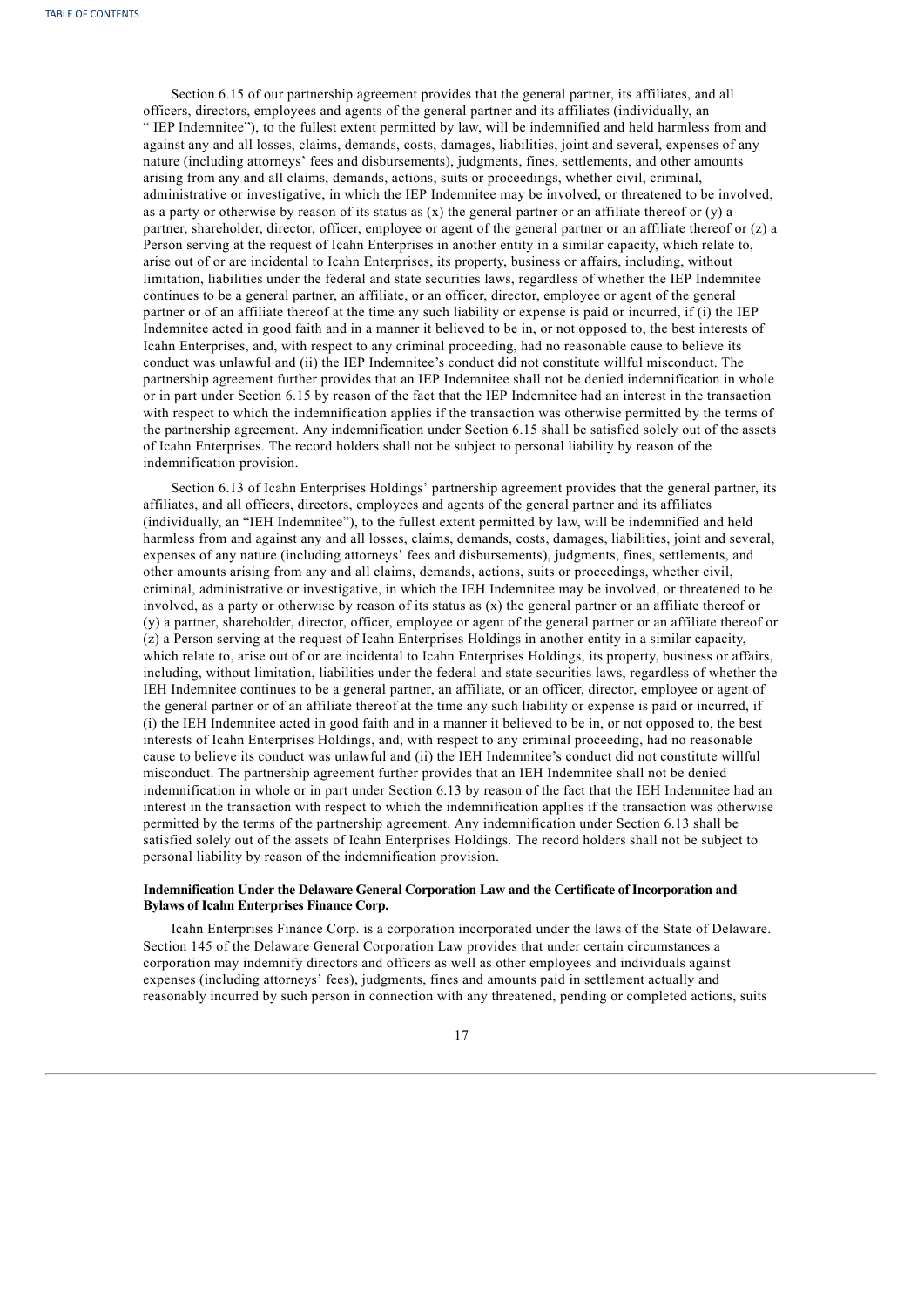<span id="page-45-0"></span>or proceedings in which such person is made a party by reason of such person being or having been a director, officer, employee of or agent to the registrants. The statute provides that it is not exclusive of other rights to which those seeking indemnification may be entitled under any by-law, agreement, vote of stockholders or disinterested directors or otherwise.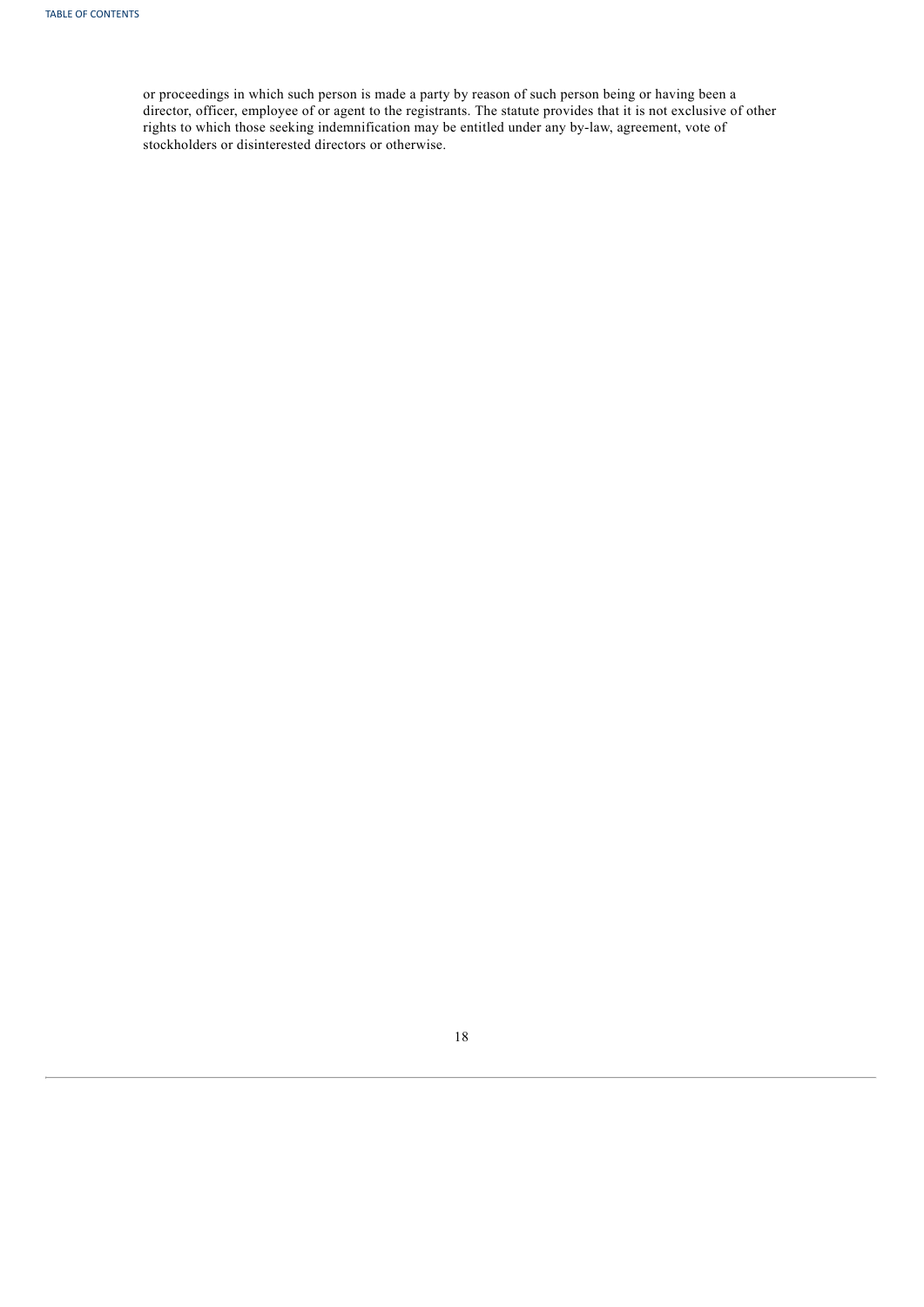# **DESCRIPTION OF DEBT SECURITIES**

We may issue senior debt securities or subordinated debt securities under one or more separate indentures between us and Wilmington Trust, National Association, as trustee, or as otherwise named in an applicable supplement to this prospectus. Following the execution of any indenture, the indenture will be filed with the SEC and incorporated by reference in the registration statement of which this prospectus is a part. Any series of non-convertible debt securities issued by Icahn Enterprises Finance (either as a co-issuer with Icahn Enterprises or as sole issuer) will be guaranteed by its parent, Icahn Enterprises. Such guarantees will be full and unconditional, as defined in Rule 3-10 of Regulation S-X, of the payment obligations on the securities being registered.

The following summary describes certain material terms and provisions of our debt securities. When we offer to sell a particular series of debt securities, we will describe the specific terms of the series in the applicable supplement to this prospectus. You should read the applicable indenture for more details regarding the provisions of particular debt securities.

#### **General**

The debt securities will be our direct obligations, which may be either senior debt securities or subordinated debt securities. The debt securities will be issued under one or more indentures. Senior securities and subordinated securities may be issued pursuant to separate indentures, in each case between us and a trustee, which may be the same indenture trustee, subject to such amendments or supplements as may be adopted from time to time. The senior indenture and the subordinated indenture, as amended or supplemented from time to time, are sometimes hereinafter referred to collectively as the "indentures." The indentures will be subject to and governed by the Trust Indenture Act of 1939, as amended. The statements made under this heading relating to the debt securities and the indentures are summaries of their provisions, do not purport to be complete and are qualified in their entirety by reference to the indentures and the debt securities.

#### **Terms**

The indebtedness represented by the senior securities will rank equally with all our other unsecured and unsubordinated indebtedness. The indebtedness represented by subordinated securities will be subordinated in right of payment to the prior payment in full of our senior securities. The particular terms of the debt securities offered by us will be described in one or more supplements to this prospectus, along with any applicable federal income tax considerations unique to such debt securities. Accordingly, for a description of the terms of any series of debt securities, reference must be made to both the prospectus supplement relating to that series and the description of the debt securities set forth in this prospectus.

Except as set forth in any prospectus supplement, our debt securities may be issued without limits as to aggregate principal amount, in one or more series, in each case as established from time to time by us or as set forth in the applicable indenture. The terms of each series of our debt securities will be established by or pursuant to a resolution of our board of directors and set forth or determined in the manner provided in a resolution of our board of directors, in an officer's certificate or by a supplemental indenture. All debt securities of one series need not be issued at the same time and, unless otherwise provided, a series may be reopened, without the consent of the holders of the debt securities of that series, for issuance of additional debt securities of that series.

Any indenture trustee under an indenture may resign or be removed with respect to one or more series of debt securities as provided in the applicable indenture and a successor indenture trustee will be appointed to act with respect to such series.

The following sets forth certain general terms and provisions of the indentures and the debt securities. The prospectus supplement relating to the series of debt securities being offered will contain further terms of those debt securities, including the following specific terms:

• the title of the debt securities and whether the debt securities are secured, unsecured, senior securities or subordinated securities;

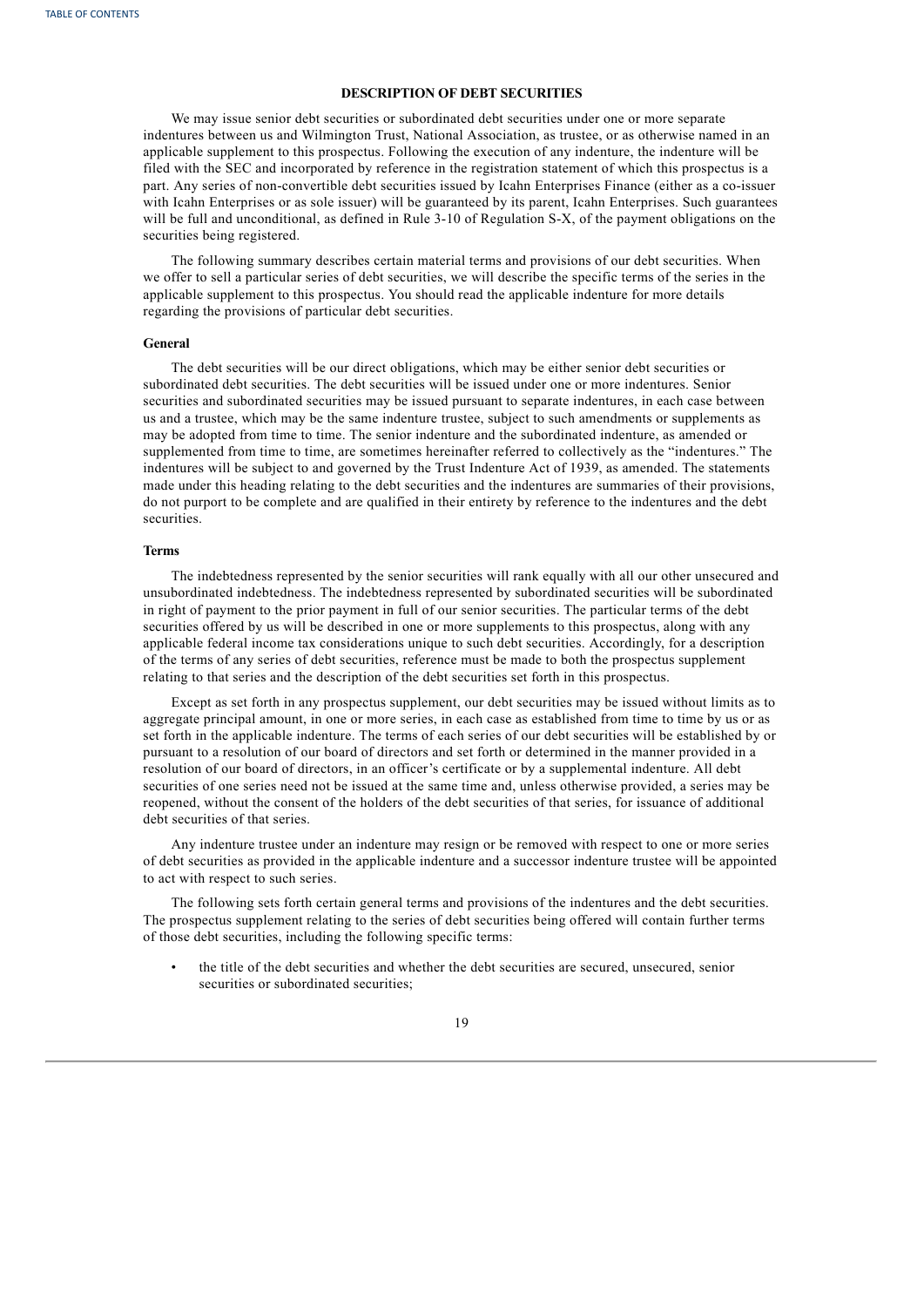- the aggregate principal amount of the debt securities and any limit on such aggregate principal amount;
- the price (expressed as a percentage of the principal amount of the series) at which the debt securities will be issued and, if other than the principal amount of the debt securities, the portion of the principal amount of the debt securities payable upon declaration of the maturity of the debt securities, or (if applicable) the portion of the principal amount of the debt securities that is convertible into depositary units or preferred units, or the method by which any such portion shall be determined;
- if convertible, the terms on which such debt securities are convertible, including the initial conversion price or rate and the conversion period and any applicable limitations on the ownership or transferability of the common units or preferred units receivable on conversion;
- the date or dates, or the method for determining the date or dates, on which the principal of the debt securities will be payable;
- the rate or rates (which may be fixed or variable), or the method by which the rate or rates shall be determined, at which the debt securities will bear interest, if any;
- the date or dates, or the method for determining the date or dates, from which any interest will accrue, the dates on which any interest will be payable, the record dates for interest payment dates, or the method by which the record dates shall be determined, the persons to whom interest shall be payable, and the basis upon which interest shall be calculated if other than that of a 360-day year of twelve 30-day months;
- the place or places where the principal of (and premium, if any) and interest, if any, on the debt securities will be payable, where the debt securities may be surrendered for conversion or registration of transfer or exchange and where notices or demands to or upon us with respect to the debt securities and the applicable indenture may be served;
- the period or periods, if any, within which, the price or prices at which and the other terms and conditions upon which the debt securities may, pursuant to any optional or mandatory redemption provisions, be redeemed, as a whole or in part, at our option;
- our obligation, if any, to redeem, repay or purchase the debt securities pursuant to any sinking fund or analogous provision or at the option of a holder of the debt securities, and the period or periods within which, the price or prices at which and the other terms and conditions upon which the debt securities will be redeemed, repaid or purchased, as a whole or in part, pursuant to such obligation;
- if other than U.S. dollars, the currency or currencies in which such debt securities are denominated and payable, which may be a foreign currency or units of two or more foreign currencies or a composite currency or currencies, and the terms and conditions relating thereto;
- whether the amount of payments of principal of (and premium, if any) or interest, if any, on such debt securities may be determined with reference to an index, formula or other method (which index, formula or method may, but need not, be based on a currency, currencies, currency unit or units, or composite currency or currencies) and the manner in which such amounts shall be determined;
- whether the debt securities will be issued in certificated or book-entry form and, if so, the identity of the depositary for such securities;
- whether such debt securities will be in registered form and, if in registered form, the denominations thereof if other than minimum denominations of \$1,000 and any integral multiple thereof;
- the applicability, if any, of the defeasance and covenant defeasance provisions described in this prospectus or set forth in the applicable prospectus supplement and indenture, or any modification thereof;

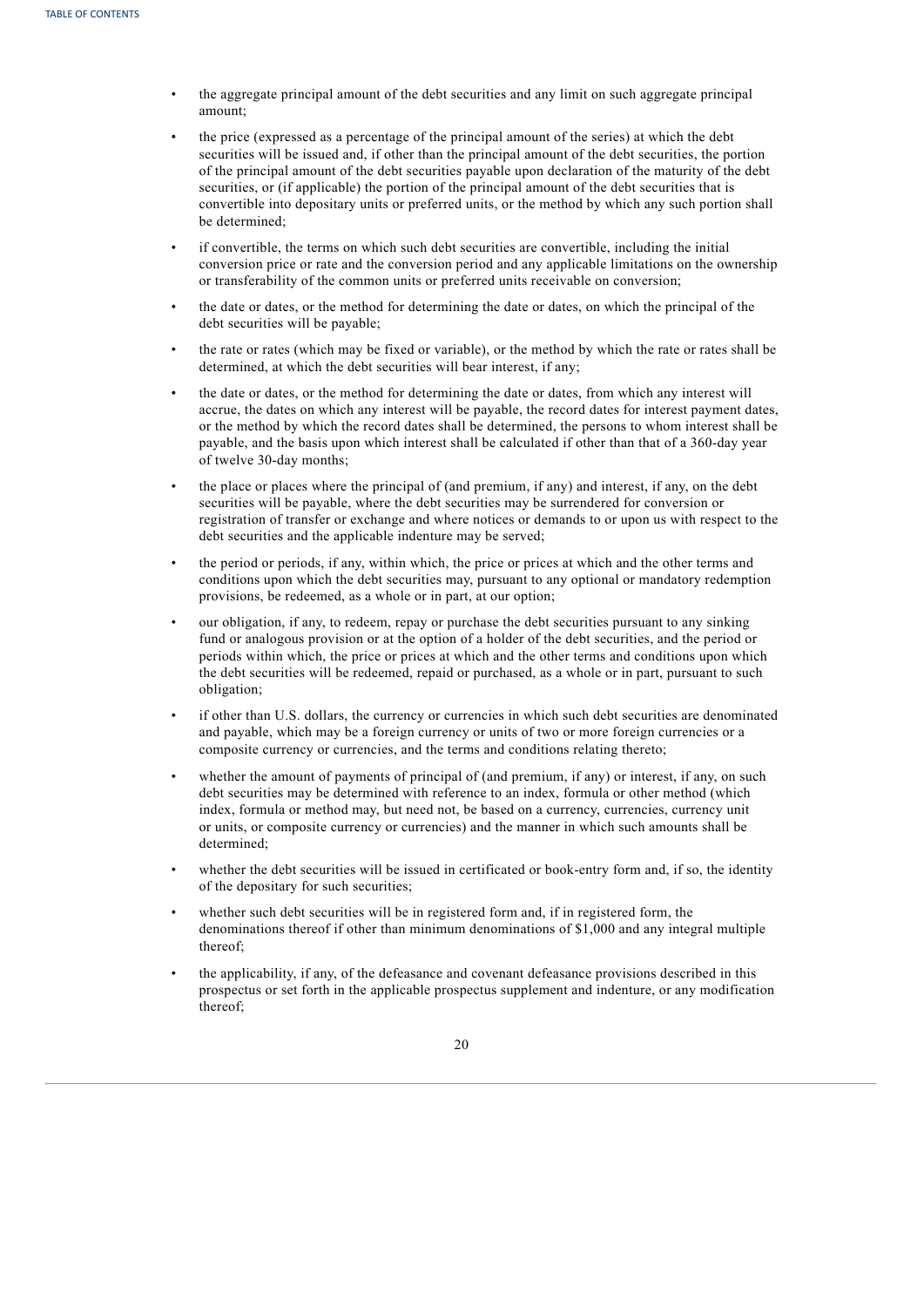- whether and under what circumstances we will pay any additional amounts on the debt securities in respect of any tax, assessment or governmental charge and, if so, whether we will have the option to redeem the debt securities in lieu of making such payment;
- any deletions from, modifications of or additions to the events of default or our covenants, to the extent different from those described in this prospectus, and any change in the right of any trustee or any of the holders to declare the principal amount of any debt securities due and payable;
- the provisions, if any, relating to the security provided for the debt securities; and
- any other terms of the debt securities not inconsistent with the provisions of the applicable indenture.

If so provided in the applicable prospectus supplement, our debt securities may be issued at a discount below their principal amount and provide for less than their entire principal amount to be payable upon declaration of acceleration of the maturity of such debt securities. In such cases, any special U.S. federal income tax, accounting and other considerations applicable to the securities will be described in the applicable prospectus supplement.

Except as may be set forth in any prospectus supplement, neither our debt securities nor the applicable indenture will contain any provisions that would limit our ability to incur indebtedness or that would afford holders of our debt securities protection in the event of a highly leveraged or similar transaction involving us or in the event of a change of control, regardless of whether the indebtedness, transaction or change of control is initiated or supported by us, any of our affiliates or any other party.

Reference is made to the applicable prospectus supplement for information with respect to any deletions from, modifications of, or additions to, the events of default or covenants that are described below, including any addition of a covenant or other provision providing event risk or similar protection.

# **Denomination, Interest, Registration and Transfer**

Unless otherwise described in the applicable prospectus supplement, our debt securities of any series will be issuable in minimum denominations of \$1,000 and integral multiples thereof.

Unless otherwise specified in the applicable prospectus supplement, the principal of (and applicable premium, if any) and interest on any series of debt securities will be payable at the corporate trust office of the applicable indenture trustee, except, that, at our option, payment of interest may be made by check mailed to the address of the person entitled to payment of interest as it appears in the applicable register for the debt securities.

Our debt securities of any series will be exchangeable for any authorized denomination of other debt securities of the same series and of a like aggregate principal amount and tenor upon surrender of the debt securities at the corporate trust office of the applicable indenture trustee or at the office of any registrar designated by us for such purpose. In addition, subject to certain limitations imposed upon debt securities issued in book-entry form, our debt securities of any series may be surrendered for conversion or registration of transfer or exchange thereof at the corporate trust office of the applicable indenture trustee or at the office of any registrar designated by us for such purpose. Every debt security surrendered for conversion, registration of transfer or exchange must be duly endorsed or accompanied by a written instrument of transfer, and the person requesting such action must provide evidence of title and identity satisfactory to the applicable indenture trustee or registrar. Except as may be set forth in any prospectus supplement, no service charge will be made for any registration of transfer or exchange of any debt securities, but we may require payment of a sum sufficient to cover any tax or other governmental charge payable in connection with the registration of any transfer or exchange. If the applicable prospectus supplement refers to any registrar (in addition to the applicable indenture trustee) initially designated by us with respect to any series of debt securities, we may at any time rescind the designation of any such registrar or approve a change in the location through which any registrar acts, except that we will be required to maintain a transfer agent in each place of payment for such series.

We may at any time designate additional registrars with respect to any series of debt securities.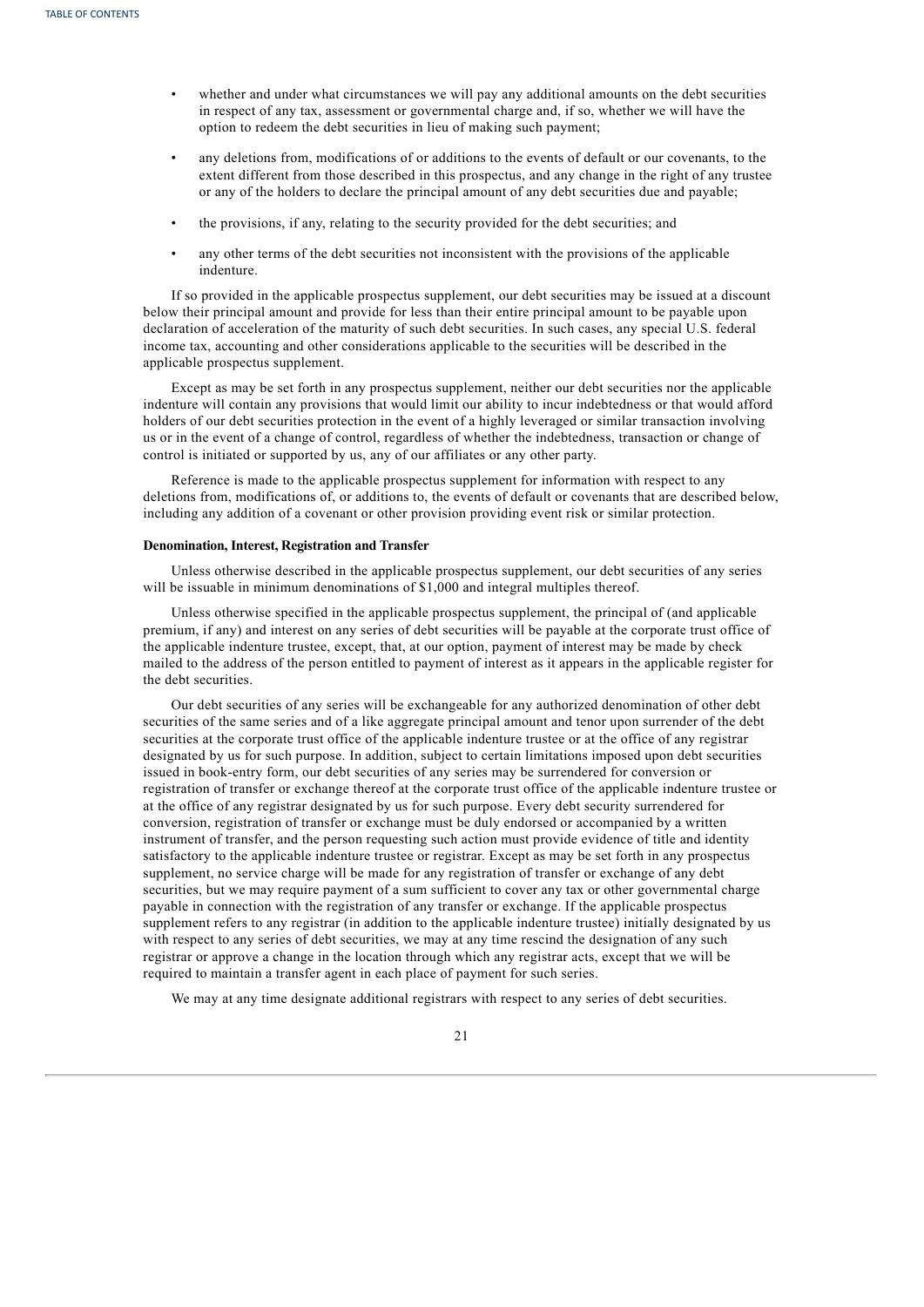Neither we nor any indenture trustee shall be required (1) to issue, register the transfer of or exchange debt securities of any series during a period beginning at the opening of business 15 days before the day of the delivery of a notice of redemption of any debt securities that may be selected for redemption and ending at the close of business on the day of the delivery or (2) to register the transfer of or exchange any debt security, or portion of the debt security, selected for redemption, in whole or in part, except the unredeemed portion of any debt security being redeemed in part.

# **Merger, Consolidation or Sale of Assets**

The applicable indenture will provide that we may, without the consent of the holders of any outstanding debt securities, consolidate with, or sell, lease or convey all or substantially all of our or its assets to, or merge with or into, any other entity provided that (a) either we shall be the continuing entity, or the successor entity (if other than our company) formed by or resulting from any such consolidation or merger or which shall have received the transfer of such assets, is organized under the laws of any domestic jurisdiction and expressly assumes by supplemental indenture our obligations to pay principal of (and premium, if any) and interest on all of the debt securities and the due and punctual performance and observance of all of the covenants and conditions contained in the indenture; (b) immediately after the transaction, no event of default under the applicable indenture, and no event which, after notice or the lapse of time, or both, would become an event of default, exists; and (c) an officers' certificate and legal opinion covering these conditions shall be delivered to the applicable indenture trustee.

Unless otherwise provided in the applicable indenture and set forth in the applicable prospectus supplement, the applicable indenture will provide that these conditions will not apply or be required to be complied with in connection with any merger or consolidation or sale, assignment, transfer, conveyance of all or substantially all of our assets to a wholly owned subsidiary, provided that if we are not the surviving entity of the transaction, the surviving entity complies with clauses (a) and (c).

#### **Covenants**

Covenants with respect to any series of debt securities will be set forth in the applicable prospectus supplement.

# **Subordination of Subordinated Debt Securities**

Unless the prospectus supplement indicates otherwise, the following provisions will apply to the subordinated debt securities. To the extent we issue subordinated debt securities, they will also be contractually subordinated to any senior debt securities or other senior indebtedness that we may issue. The indebtedness underlying the subordinated debt securities will be payable only if all payments due under our senior indebtedness, including any outstanding senior debt securities, have been made. If we distribute our assets to creditors upon any dissolution, winding-up, liquidation or reorganization or in bankruptcy, insolvency, receivership or similar proceedings, we must first pay all amounts due or to become due on all senior indebtedness before we pay the principal of, or any premium or interest on, the subordinated debt securities. In the event the subordinated debt securities are accelerated because of any event of default, we may not make any payment on the subordinated debt securities until either we have paid all senior indebtedness or the acceleration is rescinded.

If we experience a bankruptcy, dissolution or reorganization, holders of senior indebtedness may receive more, ratably, and holders of subordinated debt securities may receive less, ratably, than our other creditors.

# **Events of Default, Notice and Waiver**

Unless otherwise set forth in the applicable prospectus supplement, each indenture will provide that the following events are "Events of Default" with respect to any series of debt securities:

(1) default for 30 days in the payment of any installment of interest on any debt security of that series or in the performance of certain covenants contained in the indenture;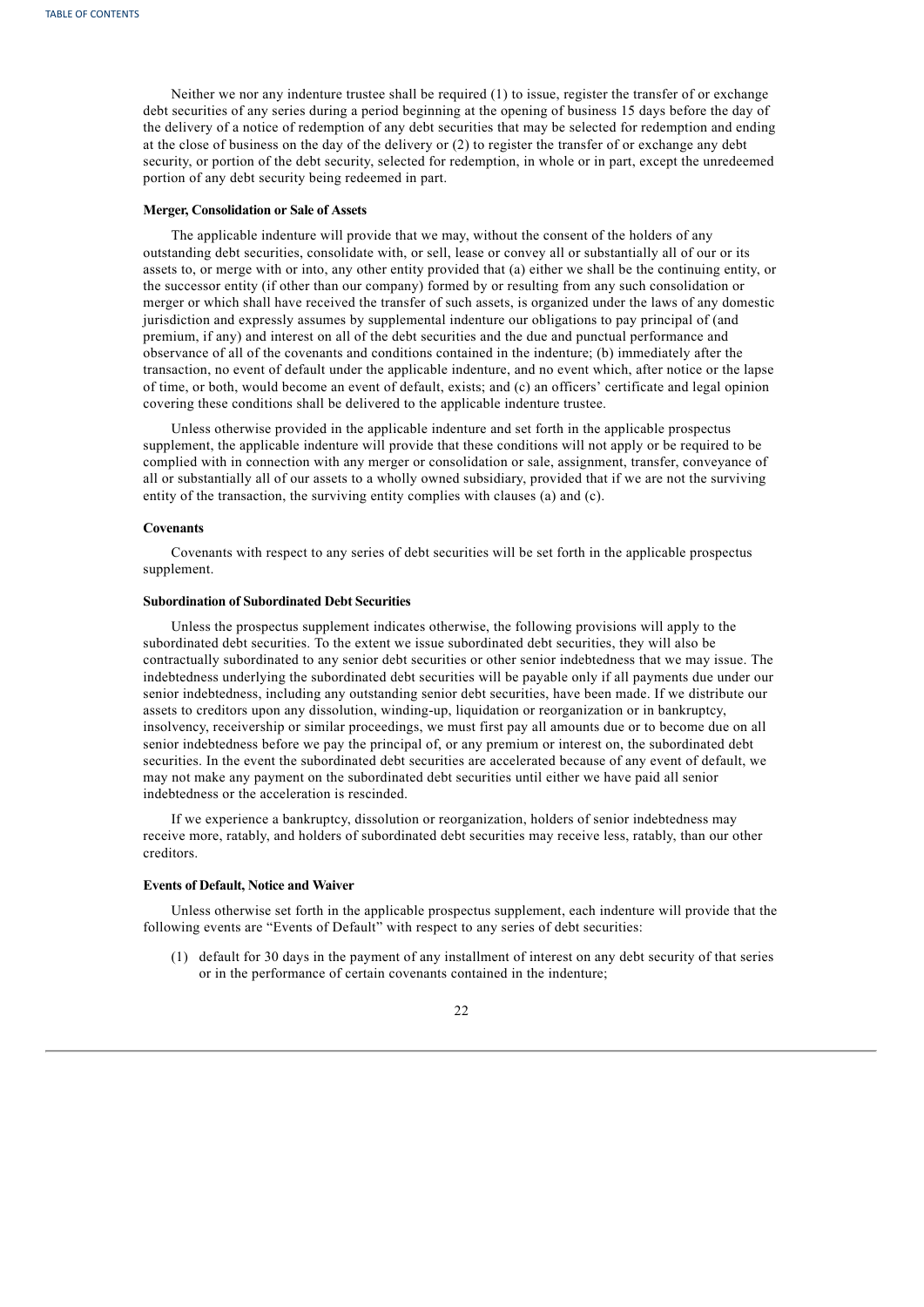- (2) default in the payment of principal of (or premium, if any, on) any debt security of the series at its maturity upon redemption or otherwise;
- (3) default in the performance or breach of any other covenant contained in the indenture (other than a covenant added to the indenture solely for the benefit of a series of debt securities issued under the indenture other than such series), continued for 60 days after written notice as provided in the applicable indenture has been given;
- (4) certain events of bankruptcy, insolvency or reorganization, or court appointment of a receiver, liquidator or trustee of our company or any guarantor that is a significant subsidiary, as defined; and
- (5) any other event of default provided with respect to a particular series of debt securities.

If an event of default under any indenture with respect to debt securities of any series at the time outstanding occurs and is continuing, then in every such case the applicable indenture trustee or the holders of not less than 25% in principal amount of the debt securities of that series will have the right to declare the principal amount (or, if the debt securities of that series are original issue discount securities or indexed securities, such portion of the principal amount as may be specified in the terms of those debt securities) of all the debt securities of that series to be due and payable immediately by written notice thereof to us (and to the applicable indenture trustee if given by the holders). However, at any time after such a declaration of acceleration with respect to debt securities of any series (or of all debt securities then outstanding under any indenture, as the case may be) has been made, but before a judgment or decree for payment of the money due has been obtained by the applicable indenture trustee, the holders of not less than a majority in principal amount of outstanding debt securities of that series (or of all debt securities then outstanding under the applicable indenture, as the case may be) may rescind and annul the declaration and its consequences subject to certain conditions provided in the applicable indenture. The indentures also will provide that the holders of not less than a majority in principal amount of the outstanding debt securities of any series (or of all debt securities then outstanding under the applicable indenture, as the case may be) may waive any past default with respect to that series and its consequences, except a default in the payment of the principal of (or premium, if any) or interest on any debt security of that series or in respect of a covenant or provision which under the indenture cannot be modified or amended without the consent of each holder affected by such modification or amendment.

The indentures will require each indenture trustee to give notice to the holders of debt securities within 90 days of a default under the applicable indenture unless the default shall have been cured or waived; provided, however, that the indenture trustee may withhold notice to the holders of any series of debt securities of any default with respect to the series if specified responsible officers of such indenture trustee consider withholding of notice to be in the interest of the holders.

Except as may be set forth in any prospectus supplement, each indenture will provide that no holder of debt securities of any series may institute any proceeding, judicial or otherwise, with respect to such indenture or for any remedy under it, except in the case of failure of the applicable indenture trustee, for 60 days, to act after it has received a written request to institute proceedings in respect of an event of default from the holders of not less than 25% in principal amount of the outstanding debt securities of that series, as well as an indemnity reasonably satisfactory to it, and the holders of a majority in aggregate principal amount of the outstanding securities of that series have not given the trustee a direction inconsistent with the request. This provision will not prevent, however, any holder of debt securities from instituting suit for the enforcement of payment of the principal of (and premium, if any) and interest on the debt securities on or after the respective due dates thereof.

The indentures will provide that, subject to provisions in each indenture relating to its duties in case of default, an indenture trustee will be under no obligation to exercise any of its rights or powers under an indenture at the request or direction of any holders of any series of debt securities then outstanding under that indenture, unless the holders shall have offered and provided to the indenture trustee under that indenture reasonable security or indemnity. The holders of not less than a majority in principal amount of the outstanding debt securities of any series (or of all debt securities then outstanding under an indenture, as the case may be) shall have the right to direct the time, method and place of conducting any proceeding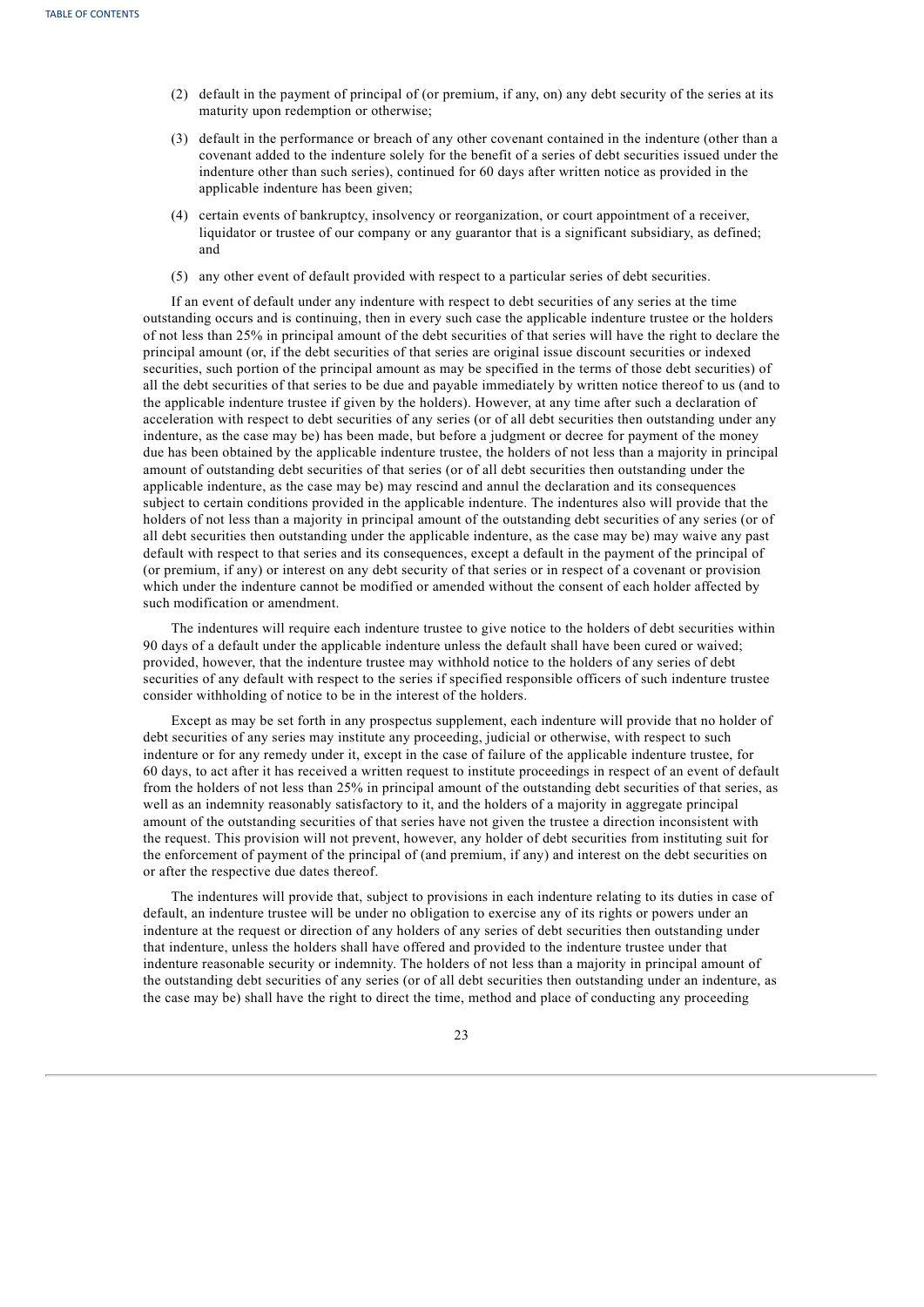for any remedy available to the applicable indenture trustee, or of exercising any trust or power conferred upon the indenture trustee. However, an indenture trustee may refuse to follow any direction which is in conflict with any law or the applicable indenture, which may involve the indenture trustee in personal liability or which may be prejudicial to the holders of debt securities of such series not joining therein.

Within 90 days after the close of each fiscal year, we will be required to deliver to each indenture trustee a certificate, signed by one of several of our specified officers, stating among other things whether or not the officer has knowledge of any default under the applicable indenture and, if so, specifying each default and the nature and status of the default.

# **Modification of the Indentures**

Except as may be set forth in any prospectus supplement, modifications and amendments of an indenture will be permitted to be made only with the consent of the holders of not less than a majority in principal amount of all outstanding debt securities issued under the indenture affected by the modification or amendment; provided, however, that no modification or amendment may, without the consent of the holder of each debt security affected thereby,

- (1) extend the stated maturity of the principal of, or any installment of interest (or premium, if any) on, any the debt security;
- (2) reduce the principal amount of, or the rate or amount of interest on, or any premium payable on redemption of, any such debt security, or reduce the amount of principal of an original issue discount security that would be due and payable upon declaration of acceleration of its maturity or would be provable in bankruptcy, or adversely affect any right of repayment of the holder of any such debt security;
- (3) change the coin or currency for payment of principal of, premium, if any, or interest on any the debt security; or
- (4) modify any of the foregoing provisions or any of the provisions relating to the waiver of certain past defaults or covenants or modify certain covenants.

The holders of a majority in aggregate principal amount of the outstanding debt securities of each series may, on behalf of all holders of debt securities of that series, waive, insofar as that series is concerned, compliance by us with certain restrictive covenants of the applicable indenture.

Modifications and amendments of an indenture will be permitted to be made by us and the respective indenture trustee without the consent of any holder of debt securities for any of the following purposes among certain others:

- (1) to evidence the succession of another person to our company as obligor under the indenture;
- (2) to add to the covenants of our company for the benefit of the holders of all or any series of debt securities or to surrender any right or power conferred upon us in such indenture;
- (3) to change or eliminate any provisions of the indenture restricting the payment of principal or premium with respect to securities in registered form, provided that the action shall not adversely affect the interest of the holders of the debt securities of any series in any material respect;
- (4) in the case of subordinated securities, to make any change to the provisions of an indenture that would limit or terminate the benefits available to any holder of senior indebtedness, but only if each such holder of senior indebtedness consents to such change;
- (5) to add guarantees with respect to the securities or to secure the securities;
- (6) to convey, transfer assign, mortgage or pledge any property to the indenture trustee;
- (7) to modify an indenture so as to permit its qualification under the Trust Indenture Act;
- (8) to make any change that does not adversely affect the rights of any holder;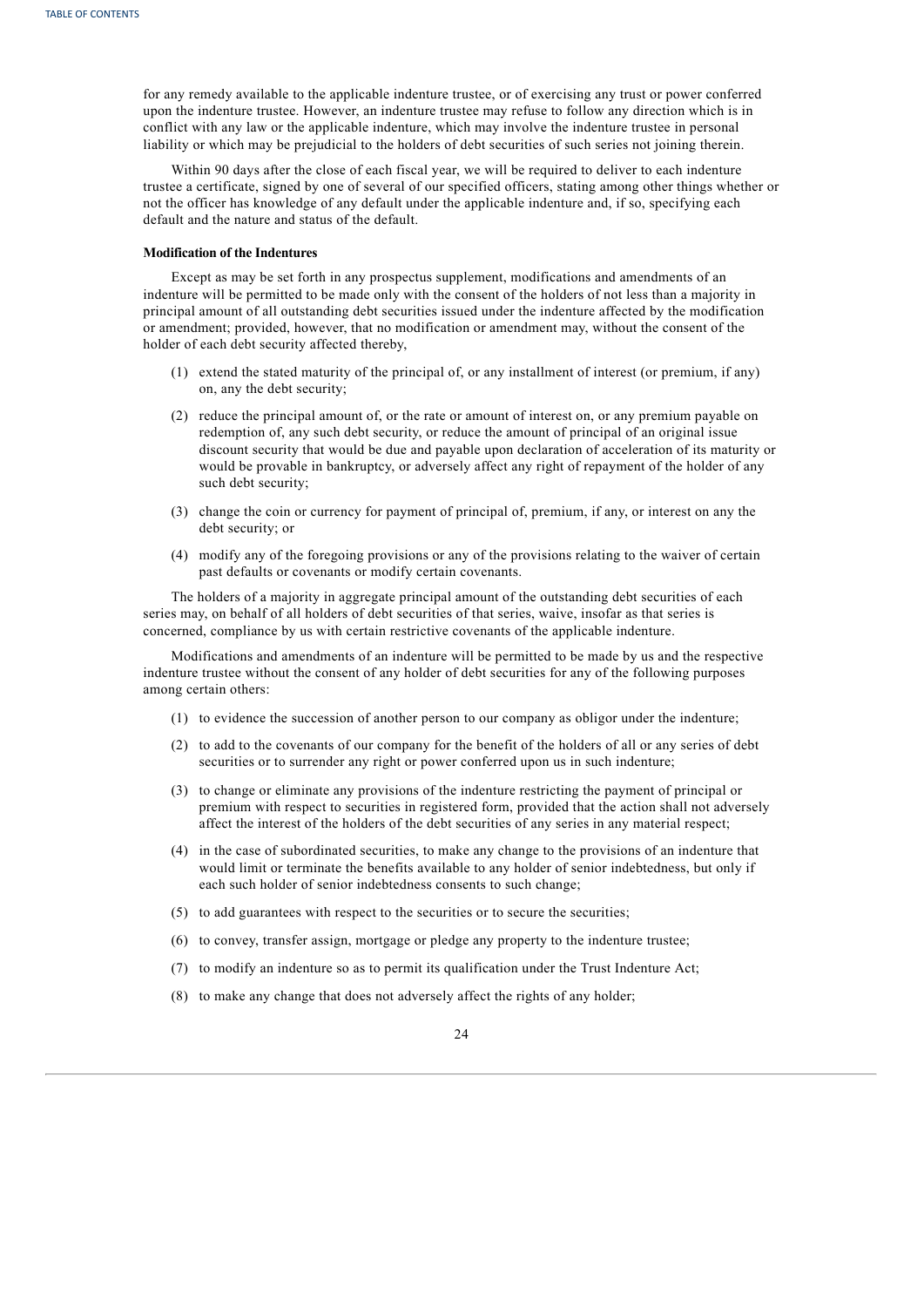- (9) to add to, change or eliminate any provisions of an indenture; provided that any such addition, change or elimination not otherwise permitted under the indenture (i) shall be effective only when there are no debt securities outstanding of any series created prior thereto which are entitled to the benefit of such provision or (ii) does not apply to nor modify the rights of the holders of any such debt securities;
- (10) to establish the form or terms of securities and coupons of any series of securities;
- (11) to provide for the acceptance of appointment by a successor indenture trustee or facilitate the administration of the trusts under an indenture by more than one indenture trustee; or
- (12) to cure any ambiguity, defect or inconsistency in an indenture.

The indentures will provide that, in determining whether the holders of the requisite principal amount of outstanding debt securities of a series have given any request, demand, authorization, direction, notice, consent or waiver under the applicable indenture or whether a quorum is present at a meeting of holders of debt securities, the principal amount of an original issue discount security that shall be deemed to be outstanding shall be the amount of principal that would be due and payable as of the date of the determination upon declaration of acceleration of the maturity of the original discount issue security pursuant to the indenture.

Unless otherwise set forth in the applicable prospectus supplement, we will be permitted, at our option, to discharge certain obligations to holders of any series of debt securities issued under any indenture that have not already been delivered to the applicable indenture trustee for cancellation and that either have become due and payable or will become due and payable within one year (or scheduled for redemption within one year) by irrevocably depositing with the applicable indenture trustee, in trust, funds in the currency or currencies, currency unit or units or composite currency or currencies in which the debt securities are payable in an amount sufficient to pay the entire indebtedness on the debt securities with respect to principal (and premium, if any) and interest to the date of the deposit (if such debt securities have become due and payable) or to the stated maturity or redemption date, as the case may be.

Unless otherwise indicated in the applicable prospectus supplement, the indentures will provide that we may elect either

- (1) to defease and be discharged from any and all obligations with respect to such debt securities, or
- (2) to be released from our obligations with respect to covenants under the applicable indenture.

in either case upon the irrevocable deposit by us with the applicable indenture trustee, in trust, of an amount sufficient to pay the principal of (and premium, if any) and interest on the debt securities on the stated maturity or on the applicable redemption date.

Such a trust will only be permitted to be established if, among other things, we have delivered to the applicable indenture trustee an opinion of counsel (as specified in the applicable indenture) and to the effect that the holders of the outstanding debt securities will not recognize income, gain or loss for U.S. federal income tax purposes as a result of such defeasance and will be subject to federal income tax on the same amounts, in the same manner and at the same times as would have been the case if such defeasance had not occurred. In the event of defeasance, the holders of debt securities would thereafter be able to look only to the trust fund for payment of principal (and premium, if any) and interest.

The applicable prospectus supplement may further describe the provisions, if any, permitting such defeasance or covenant defeasance, including any modifications to the provisions described above, with respect to the debt securities of or within a particular series.

## **Conversion Rights**

The terms and conditions, if any, upon which the debt securities are convertible into depositary units or preferred units will be set forth in the applicable prospectus supplement relating thereto. Such terms will include whether such debt securities are convertible into depositary units or preferred units, the conversion price (or manner of calculation thereof), the conversion period, provisions as to whether conversion will be at our option or the option of the holders, the events requiring an adjustment of the conversion price and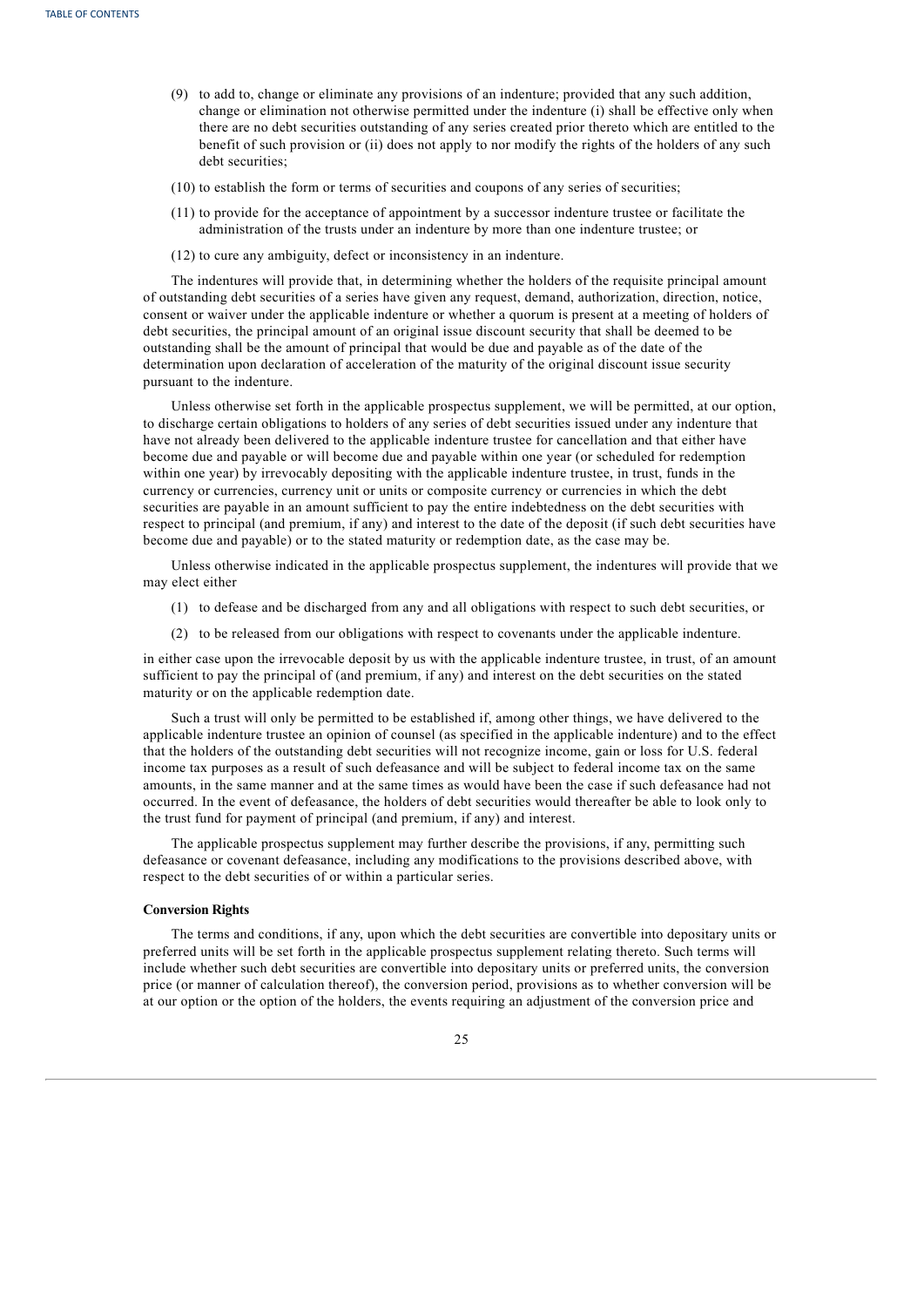provisions affecting conversion in the event of the redemption of such debt securities and any restrictions on conversion. Any convertible debt securities that may be offered shall be issued solely by Icahn Enterprises and not by Icahn Enterprises Finance, and the prospectus supplement relating to the series of such convertible debt securities will contain such provision.

#### **Payment**

Unless otherwise set forth in the applicable prospectus supplement, the principal of (and applicable premium, if any) and interest on any series of debt securities will be payable at the office of the paying agent, which shall be the corporate trust office of the indenture trustee, the address of which will be stated in the applicable prospectus supplement; provided that, at our option payment of interest may be made by check mailed to the address of the person entitled thereto as it appears in the applicable register for such debt securities or by wire transfer of funds to such person at an account maintained within the United States.

All moneys paid by us to a paying agent or an indenture trustee for the payment of the principal of or any premium or interest on any debt security which remain unclaimed at the end of one year after such principal, premium or interest has become due and payable will be repaid to us, and the holder of such debt security thereafter may look only to us for payment thereof.

#### **Global Securities**

<span id="page-53-0"></span>The debt securities of a series may be issued in whole or in part in the form of one or more global securities that will be deposited with, or on behalf of, a depositary identified in the applicable prospectus supplement relating to such series. Global securities will be issued in registered form and in either temporary or permanent form. The specific terms of the depositary arrangement with respect to a series of debt securities will be described in the applicable prospectus supplement relating to such series.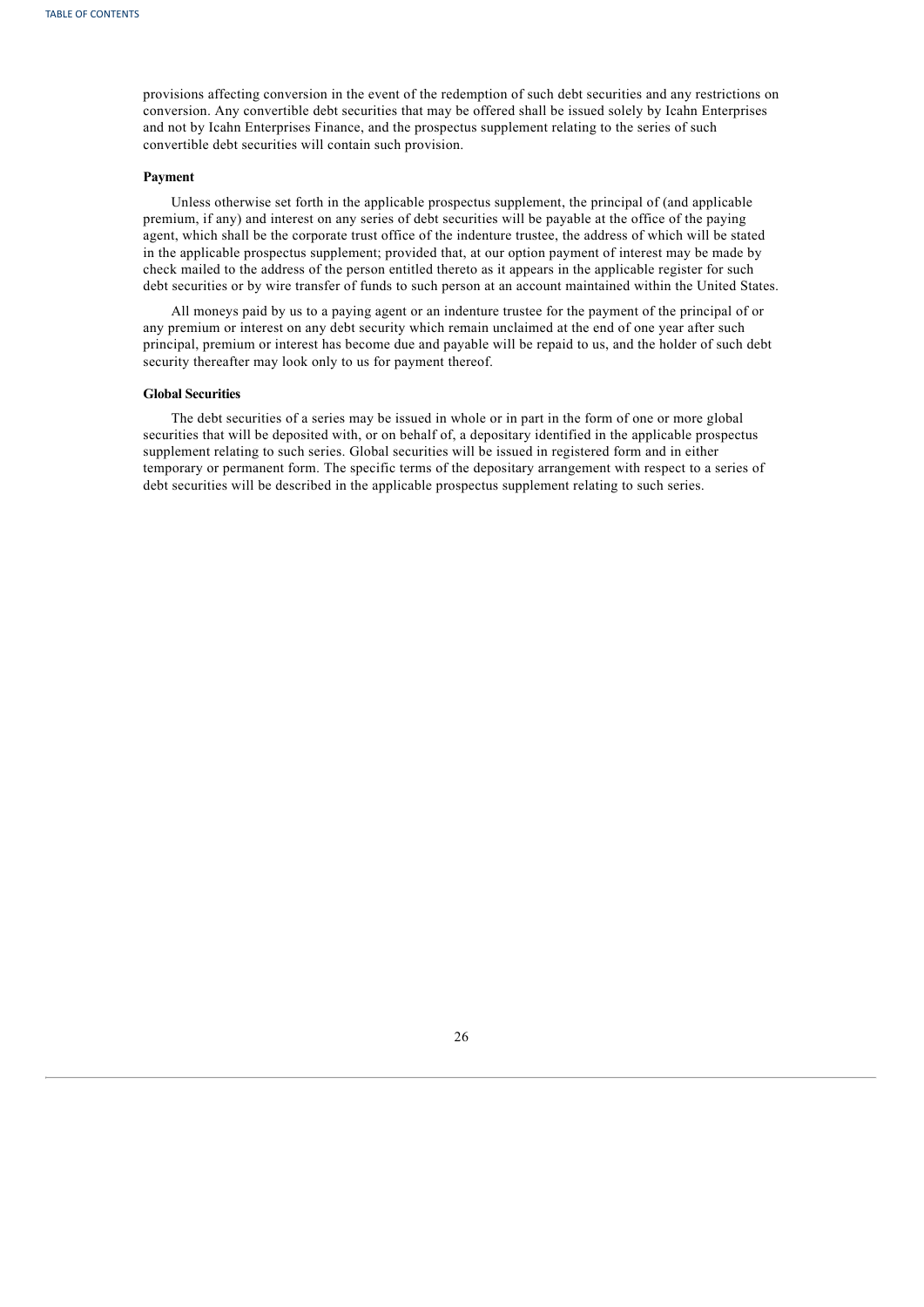# **DESCRIPTION OF WARRANTS**

# **General Description of Warrants**

We may issue warrants for the purchase of depositary units, preferred units or debt securities. Warrants may be issued independently or together with other securities and may be attached to or separate from any offered securities. Each series of warrants will be issued under a separate warrant agreement to be entered into between us and a bank or trust company, as warrant agent. The warrant agent will act solely as our agent in connection with the warrants and will not have any obligation or relationship of agency or trust for or with any holders or beneficial owners of warrants. A copy of the warrant agreement will be filed with the SEC in connection with the offering of warrants.

# **Depositary Unit Warrants and Preferred Unit Warrants**

The prospectus supplement relating to a particular issue of warrants to purchase depositary units or preferred units will describe the terms of the depositary unit or preferred unit warrants, including, among other things, the following:

- the title of the warrants;
- the offering price for the warrants, if any;
- the aggregate number of the warrants;
- the designation and terms of the depositary units or preferred units that may be purchased upon exercise of the warrants;
- if applicable, the designation and terms of the securities that the warrants are issued with and the number of warrants issued with each security;
- if applicable, the date from and after which the warrants and any securities issued with the warrants will be separately transferable;
- the number of depositary units or preferred units that may be purchased upon exercise of a warrant and the price at which such securities may be purchased upon exercise;
- the dates on which the right to exercise the warrants commence and expire;
- if applicable, the minimum or maximum amount of the warrants that may be exercised at any one time;
- whether the warrants will be certificated and whether the warrants represented by warrant certificates or the depositary units or preferred units that may be issued upon exercise of the warrants will be issued in registered or bearer form;
- information relating to book-entry procedures, if any;
- the currency or currency units in which the offering price, if any, and the exercise price are payable;
- if applicable, a discussion of material United States federal income tax considerations;
- anti-dilution provisions of the warrants, if any;
- redemption or call provisions, if any, applicable to the warrants;
- any additional terms of the warrants, including terms, procedures, and limitations relating to the exchange and exercise of the warrants; and
- any other information we think is important about the warrants.

#### **Debt Warrants**

The prospectus supplement relating to a particular issue of warrants to purchase debt securities will describe the terms of those warrants, including, among other things, the following:

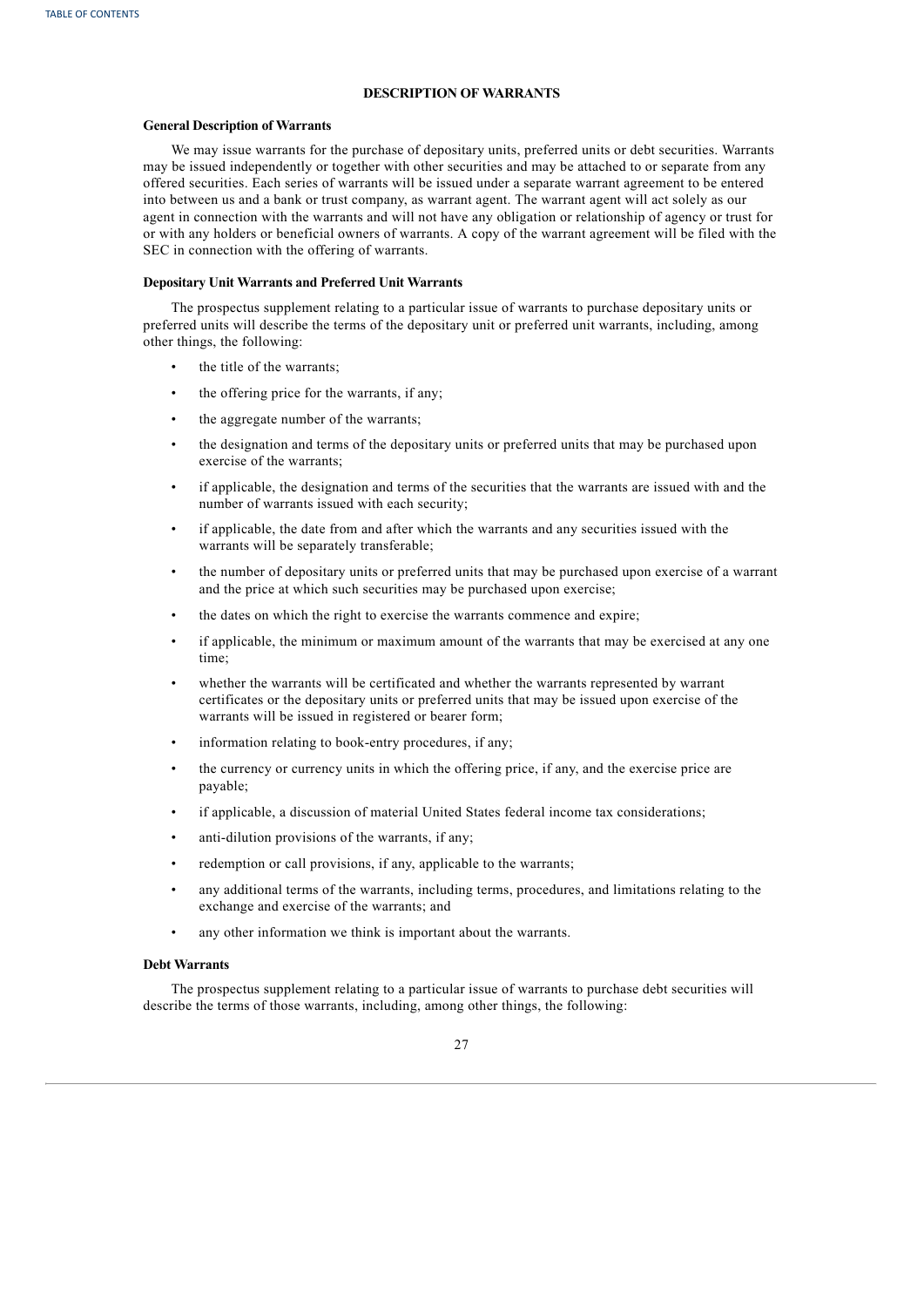- the title of the warrants;
- the offering price for the warrants, if any;
- the aggregate number of the warrants;
- the designation and terms of the debt securities that may be purchased upon exercise of the warrant;
- if applicable, the designation and terms of the debt securities that the warrants are issued with and the number of warrants issued with each debt security;
- if applicable, the date from and after which the warrants and any debt securities issued with them will be separately transferable;
- the principal amount of debt securities that may be purchased upon exercise of a warrant and the price at which the debt securities may be purchased upon exercise;
- the dates on which the right to exercise the warrants will commence and expire;
- if applicable, the minimum or maximum amount of the warrants that may be exercised at any one time;
- whether the warrants will be certificated and whether the warrants represented by warrant certificates or the debt securities that may be issued upon exercise of the warrants will be issued in registered or bearer form;
- information relating to book-entry procedures, if any;
- the currency or currency units in which the offering price, if any, and the exercise price are payable;
- if applicable, a discussion of material United States federal income tax considerations;
- anti-dilution provisions of the warrants, if any;
- redemption or call provisions, if any, applicable to the warrants;
- any additional terms of the warrants, including terms, procedures and limitations relating to the exchange and exercise of the warrants; and
- any other information we think is important about the warrants.

#### **Exercise of Warrants**

Each warrant will entitle the holder of the warrant to purchase at the exercise price set forth in the applicable prospectus supplement the number of depositary units or preferred units or principal amount of debt securities being offered. Holders may exercise warrants at any time up to the close of business on the expiration date set forth in the applicable prospectus supplement. After the close of business on the expiration date, unexercised warrants are void. Holders may exercise warrants as set forth in the prospectus supplement relating to the warrants being offered.

<span id="page-55-0"></span>Until you exercise your warrants to purchase our depositary units, preferred units or debt securities, you will not have any rights as a holder of depositary units, preferred units or debt securities, as the case may be, by virtue of your ownership of warrants.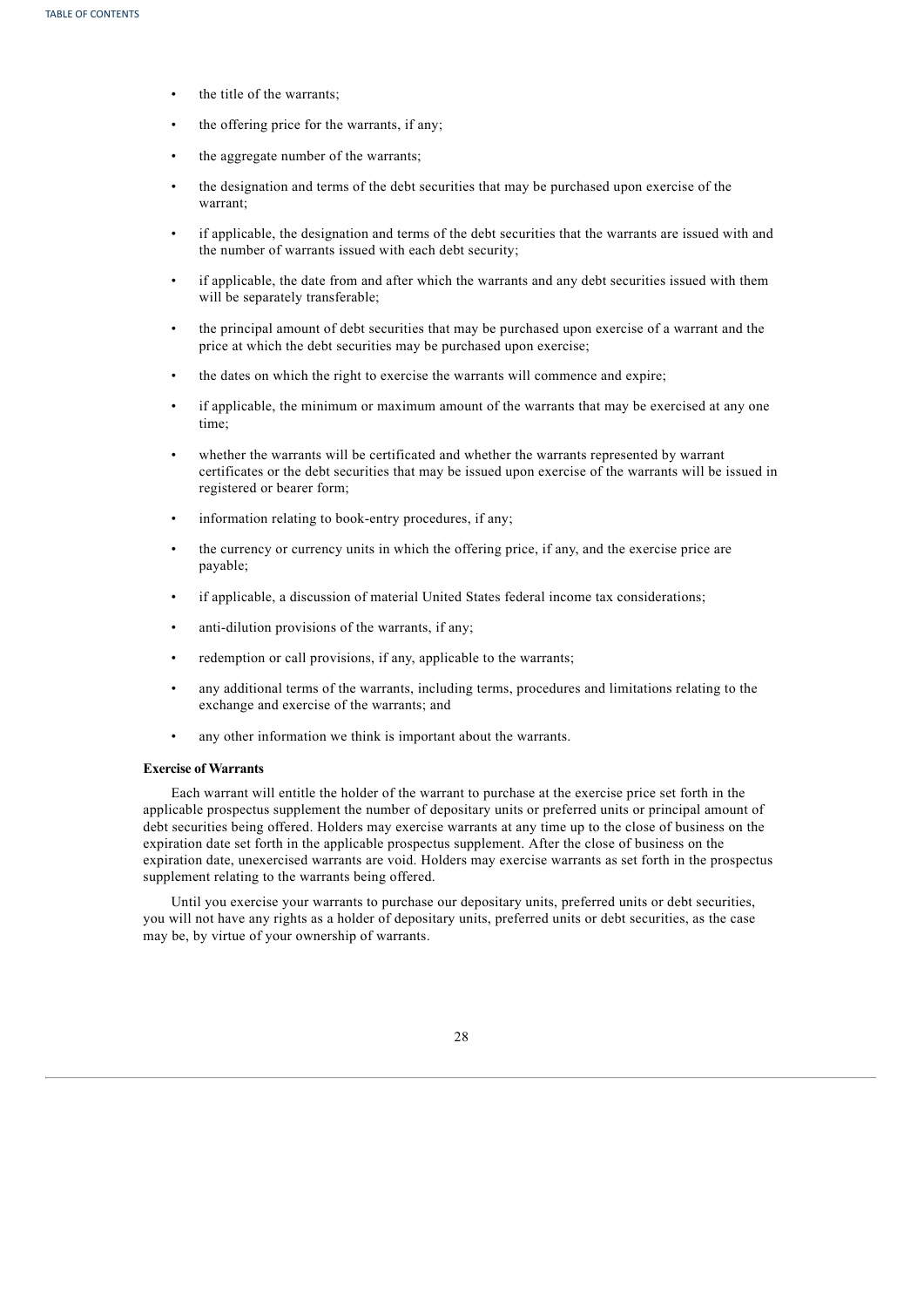# **DESCRIPTION OF RIGHTS**

We may issue rights to purchase depositary units, preferred units or debt securities. These rights may be issued independently or together with any other security offered hereby and may or may not be transferable by the unitholder receiving the rights in such offering. In connection with any offering of such rights, we may enter into a standby arrangement with one or more underwriters or other purchasers pursuant to which the underwriters or other purchasers may be required to purchase any securities remaining unsubscribed for after such offering.

We will describe in the applicable prospectus supplement the terms and conditions of the issue of rights being offered, the rights agreement relating to the rights and the rights certificates representing the rights, including, as applicable:

- the title of the rights;
- the date of determining the unitholders entitled to the rights distribution;
- the title, aggregate number of depositary units or preferred units purchasable upon exercise of the rights;
- the exercise price;
- the aggregate number of rights issued;
- the date, if any, on and after which the rights will be separately transferable;
- the date on which the right to exercise the rights will commence and the date on which the right will expire; and
- any other terms of the rights, including terms, procedures and limitations relating to the distribution, exchange and exercise of the rights.

Each right will entitle the holder of rights to purchase for cash the principal amount of depositary units or preferred units at the exercise price provided in the applicable prospectus supplement. Rights may be exercised at any time up to the close of business on the expiration date for the rights provided in the applicable prospectus supplement. After the close of business on the expiration date, all unexercised rights will be void.

<span id="page-56-0"></span>Holders may exercise rights as described in the applicable prospectus supplement. Upon receipt of payment and the rights certificate properly completed and duly executed at the corporate trust office of the rights agent or any other office indicated in the prospectus supplement, we will, as soon as practicable, forward the depositary units or preferred units purchasable upon exercise of the rights. If less than all of the rights issued in any rights offering are exercised, we may offer any unsubscribed securities directly to persons other than stockholders, to or through agents, underwriters or dealers or through a combination of such methods, including pursuant to standby underwriting arrangements, as described in the applicable prospectus supplement.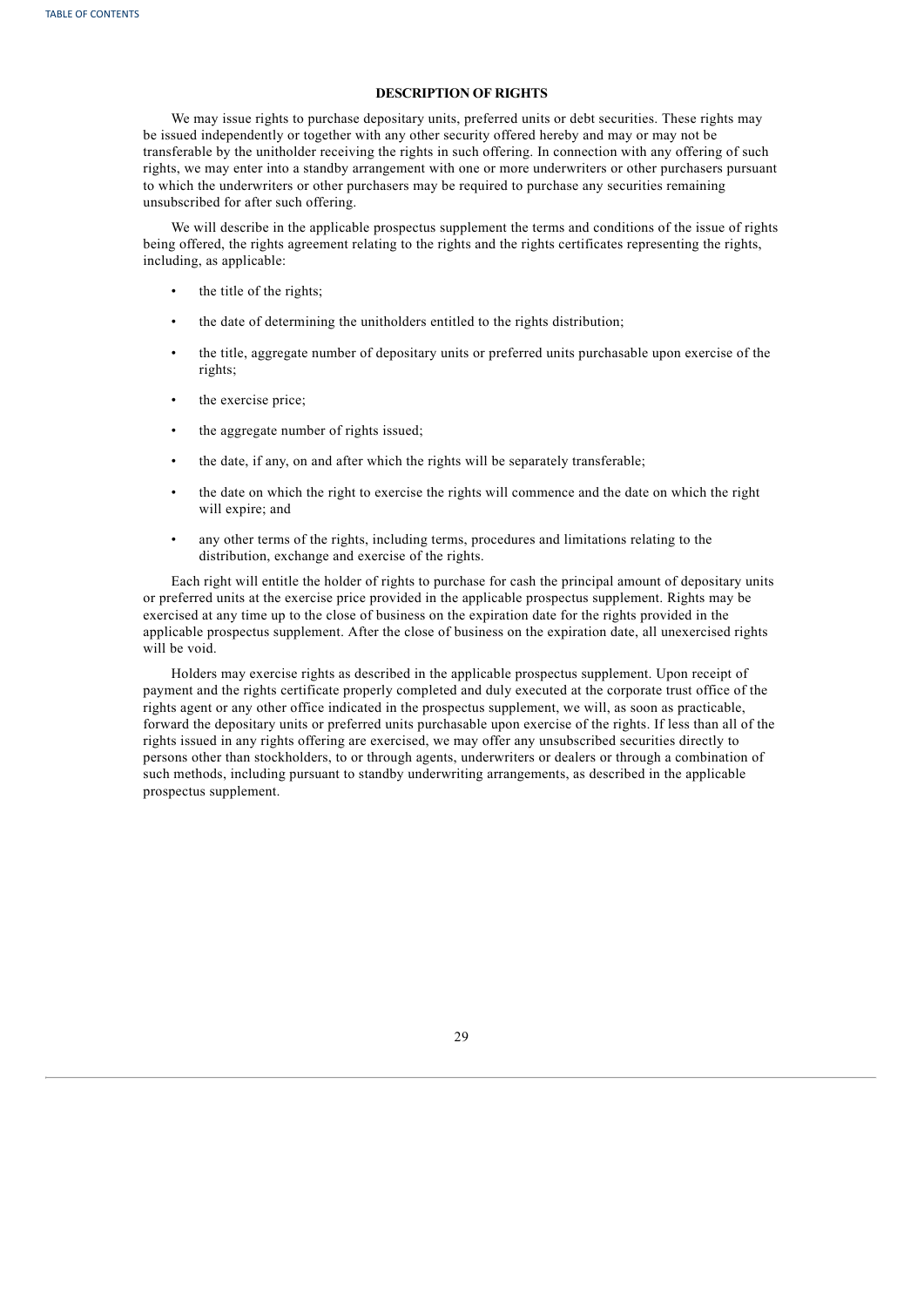# **DESCRIPTION OF UNITS**

As specified in the applicable prospectus supplement, we may issue units consisting of one or more depositary units, preferred units, debt securities, warrants or rights or any combination of such securities. The prospectus supplement will describe:

- the terms of the units and of the depositary units, preferred units, debt securities, warrants or rights comprising the units, including whether and under what circumstances the securities comprising the units may be traded separately;
- a description of the terms of any unit agreement governing the units; and
- a description of the provisions for the payment, settlement, transfer or exchange or the units.

<span id="page-57-0"></span>This summary of certain general terms of units and any summary description of units in the applicable prospectus supplement do not purport to be complete and are qualified in their entirety by reference to all provisions of the applicable unit agreement, if any, and, if applicable, collateral arrangements and depositary arrangements relating to such units. The forms of the unit agreement, if any, and other documents relating to a particular issue of units will be filed with the SEC each time we issue units, and you should read those documents for provisions that may be important to you.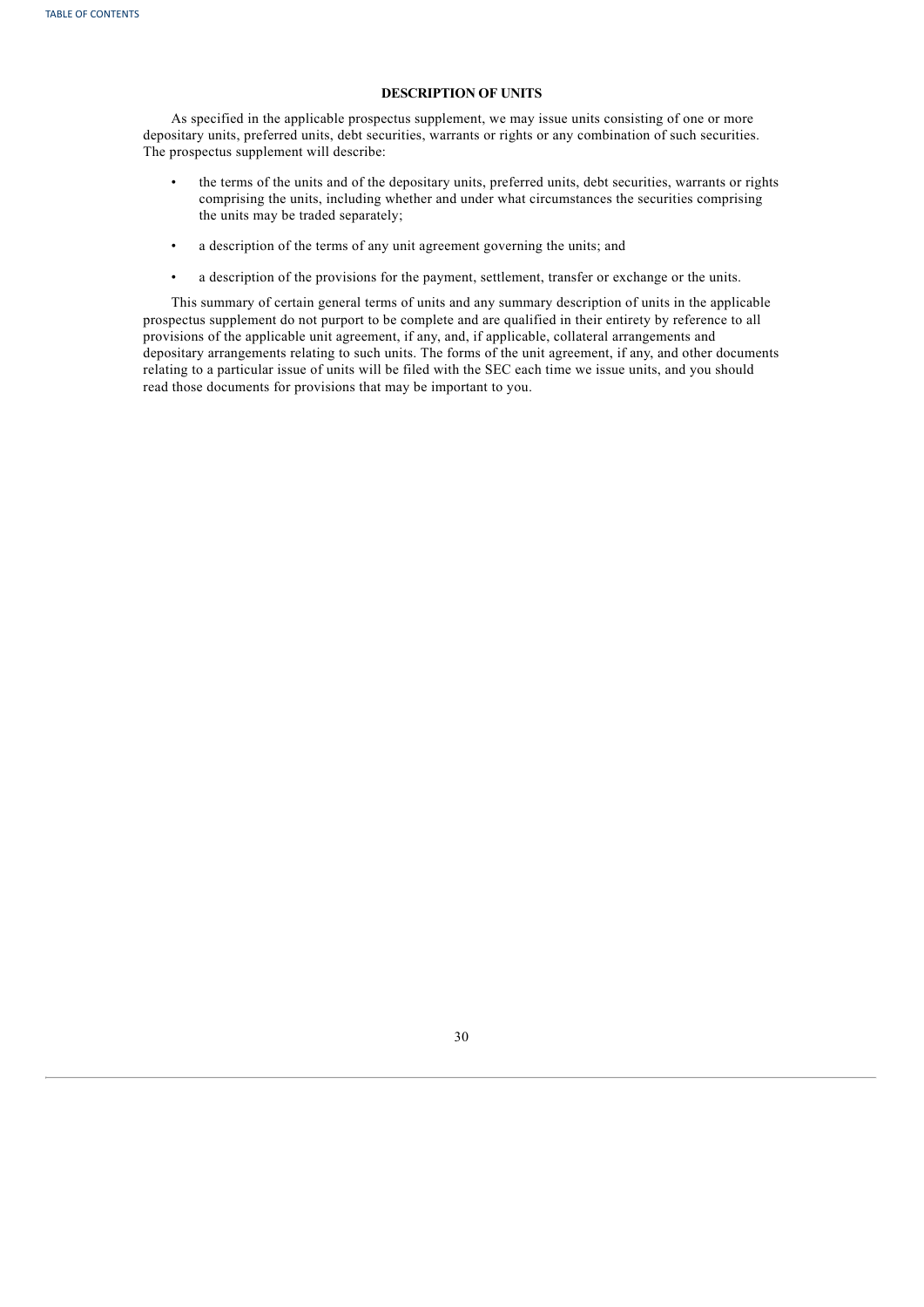# **PLAN OF DISTRIBUTION**

We may sell our securities in or outside the United States to or through underwriters or dealers, through agents or directly to one or more investors. The applicable supplement to this prospectus with respect to our securities, will set forth the terms of the offering of our securities, including the name or names of any underwriters, dealers or agents, the public offering price, any underwriting discounts and other items constituting underwriter compensation, any discounts or concessions allowed or reallowed or paid to dealers, and any securities exchanges on which the securities may be listed.

Our securities may be sold directly by us or through agents designated by us from time to time at fixed prices, which may be changed, or at varying prices determined at the time of a sale of our securities. Any agent involved in the offer or sale of our securities will be named, and any commissions payable by us to such agent will be set forth, in the supplement to this prospectus relating thereto.

In connection with the sale of our securities, underwriters or agents may receive compensation from us or from purchasers of our securities, for whom they may act as agents, in the form of discounts, concessions or commissions.

Underwriters may sell our securities to or through dealers, and such dealers may receive compensation in the form of discounts, concessions or commissions from the underwriters and/or commissions from the purchasers for whom they may act as agents. Underwriters, dealers and agents that participate in the distribution of our securities may be deemed to be underwriters under the Securities Act, and any discounts or commissions they receive from us and any profit on the resale of our securities they realize may be deemed to be underwriting discounts and commissions under the Securities Act. Any such underwriter or agent will be identified, and any such compensation received from us will be described, in the applicable supplement to this prospectus. Unless otherwise set forth in the supplement to this prospectus relating thereto, the obligations of the underwriters or agents to purchase our securities will be subject to conditions precedent and the underwriters will be obligated to purchase all our securities if any are purchased. The public offering price and any discounts or concessions allowed or reallowed or paid to dealers may be changed from time to time.

Offers to purchase securities may be solicited directly by us and the sale thereof may be made by us directly to institutional investors or others, who may be deemed to be underwriters within the meaning of the Securities Act with respect to any resale thereof. The terms of any such sales will be described in the prospectus supplement relating thereto. We may use electronic media, including the internet, to sell offered securities directly.

We may elect to list any series of securities on an exchange, but, unless otherwise specified in the applicable prospectus supplement and/or other offering material, we shall not be obligated to do so. No assurance can be given as to the liquidity of the trading market for any of the securities.

We may agree to indemnify underwriters, dealers, and agents who participate in the distribution of securities against certain liabilities to which they may become subject in connection with the sale of the securities, including liabilities arising under the Securities Act.

Certain of the underwriters and their affiliates may be customers of, may engage in transactions with and may perform services for us or our affiliates in the ordinary course of business.

A prospectus and accompanying prospectus supplement in electronic form may be made available on the websites maintained by the underwriters. The underwriters may agree to allocate a number of securities for sale to their online brokerage account holders. Such allocations of securities for internet distributions will be made on the same basis as other allocations. In addition, securities may be sold by the underwriters to securities dealers who resell securities to online brokerage account holders.

To the extent required, this prospectus may be amended or supplemented from time to time to describe a specific plan of distribution. The place and time of delivery for the securities in respect of which this prospectus is delivered will be set forth in the accompanying prospectus supplement.

In connection with offerings of securities under the registration statement of which this prospectus forms a part and in compliance with applicable law, underwriters, brokers, or dealers may engage in transactions that stabilize or maintain the market price of the securities at levels above those that might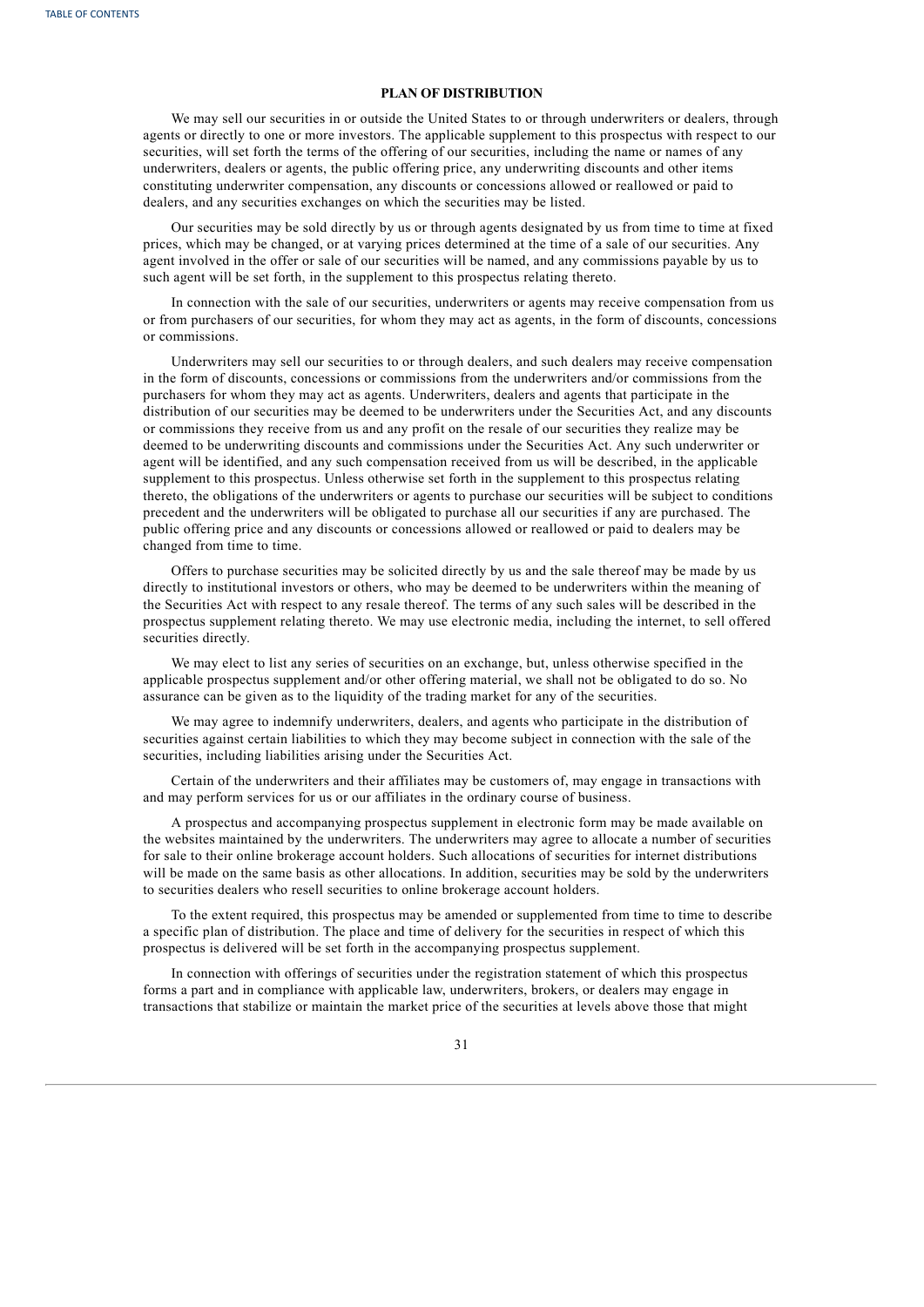otherwise prevail in the open market. Specifically, underwriters, brokers, or dealers may over-allot in connection with offerings, creating a short position in the securities for their own accounts. For the purpose of covering a syndicate short position or stabilizing the price of the securities, the underwriters, brokers, or dealers may place bids for the securities or effect purchases of the securities in the open market.

<span id="page-59-0"></span>Finally, the underwriters may impose a penalty whereby selling concessions allowed to syndicate members or other brokers or dealers for distribution of the securities in offerings may be reclaimed by the syndicate if the syndicate repurchases previously distributed securities in transactions to cover short positions, in stabilization transactions or otherwise. These activities may stabilize, maintain, or otherwise affect the market price of the securities, which may be higher than the price that might otherwise prevail in the open market, and, if commenced, may be discontinued at any time.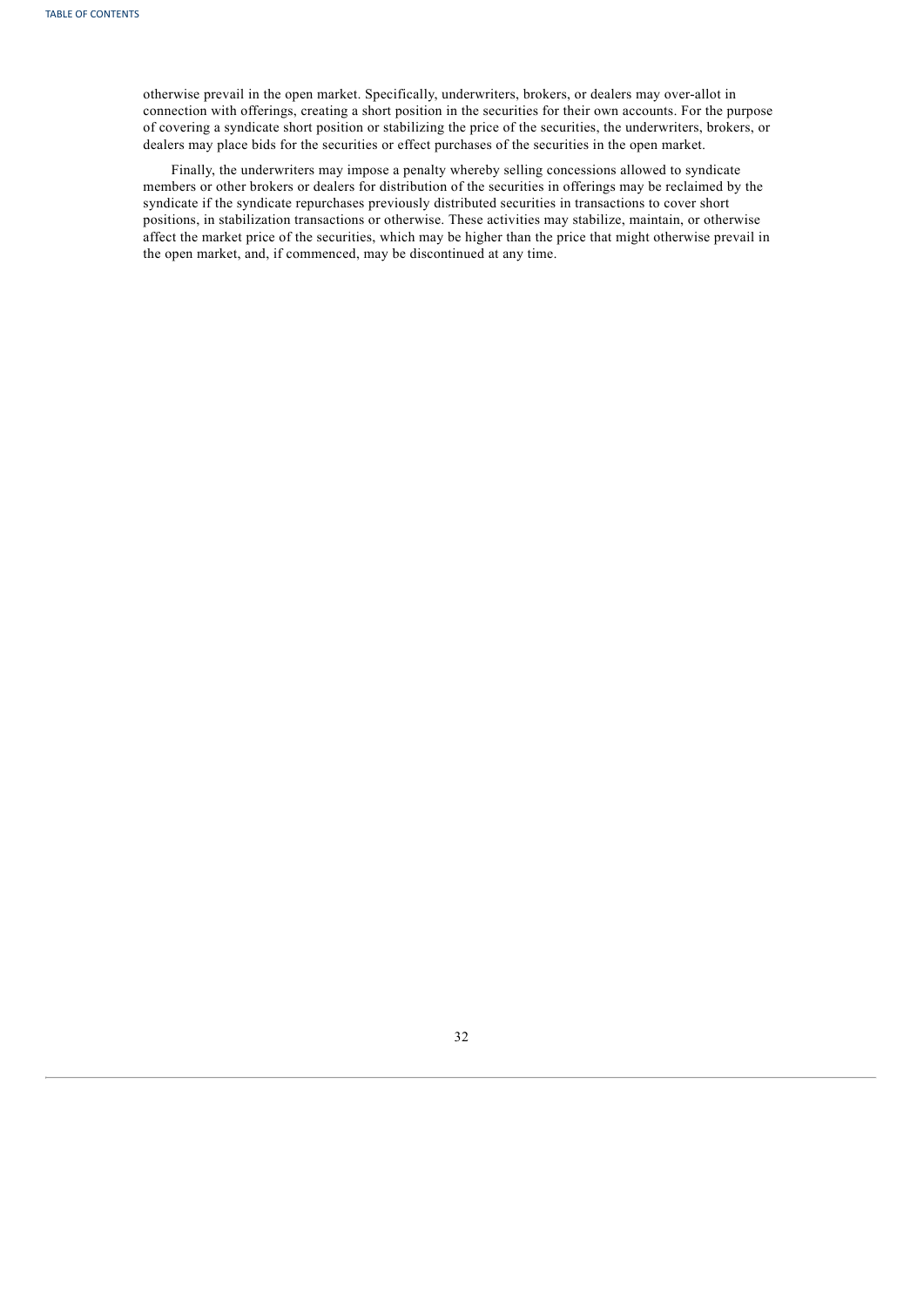# **LEGAL MATTERS**

Proskauer Rose LLP, New York, New York, will provide us with an opinion as to certain legal matters in connection with the securities we are offering.

# **EXPERTS**

The audited financial statements and management's assessment of the effectiveness of internal control over financial reporting of Icahn Enterprises L.P. incorporated by reference in this prospectus and elsewhere in the registration statement have been so incorporated by reference in reliance upon the reports of Grant Thornton LLP, independent registered public accountants, upon the authority of said firm as experts in accounting and auditing.

The audited financial statements of Icahn Enterprises Holdings L.P. incorporated by reference in this prospectus and elsewhere in the registration statement have been so incorporated by reference in reliance upon the report of Grant Thornton LLP, independent registered public accountants, upon the authority of said firm as experts in accounting and auditing.

# **WHERE YOU CAN FIND MORE INFORMATION**

We have filed with the SEC a registration statement on Form S-3 under the Securities Act with respect to the securities to be offered from time to time by this prospectus and any accompanying prospectus supplement. This prospectus is part of the registration statement. This prospectus does not contain all the information contained in the registration statement because we have omitted certain parts of the registration statement in accordance with the rules and regulations of the SEC. For further information, we refer you to the registration statement, including the exhibits and schedules thereto.

We are subject to the informational requirements of the Securities Exchange Act of 1934, as amended (the "Exchange Act"). As a result, we are required to file reports and other information with the SEC. We maintain a website at *www.ielp.com. We provide access to our annual reports on Form 10-K, quarterly* reports on Form 10-Q, current reports on Form 8-K and all amendments to those reports free of charge *through this website as soon as reasonably practicable after such material is electronically filed with the* SEC. Paper copies of annual and periodic reports filed with the SEC may be obtained free of charge upon written request by contacting our headquarters at the address located on the front cover of this report or *under Investor Relations on our website. In addition, our corporate governance guidelines, including our Code of Business Conduct and Ethics and Audit Committee Charter, are available on our website (under Corporate Governance) and are available in print without charge to any stockholder requesting them. The SEC maintains a website that contains reports, proxy and information statements, and other information* regarding issuers like us who file electronically with the SEC. The SEC's website is located at www.sec.gov.

#### **INCORPORATION OF CERTAIN DOCUMENTS BY REFERENCE**

The SEC allows us to "incorporate by reference" the information we file with them, which means that we can disclose important information to you by referring you to those documents. The information incorporated by reference is considered to be part of this prospectus, and information that we file later with the SEC will automatically update and supersede this information. We incorporate by reference the documents listed below, all filings made pursuant to the Exchange Act after the date of the initial registration statement and prior to effectiveness of the registration statement and any other future filings we will make with the SEC under Section 13(a), 13(c), 14 or 15(d) of the Exchange Act prior to the termination of the offering (other than Current Reports on Form 8-K containing disclosure furnished under Items 2.02 or 7.01 of Form 8-K, unless otherwise indicated therein):

- Our Annual Report on Form 10-K for the fiscal year ended [December](http://www.sec.gov/ix?doc=/Archives/edgar/data/813762/000155837021002010/tmb-20201231x10k.htm) 31, 2020, filed with the SEC on February 26, 2021;
- Our [Quarterly](http://www.sec.gov/ix?doc=/Archives/edgar/data/813762/000155837021006505/tmb-20210331x10q.htm) Reports on Form 10-Q for the quarterly period ended March 31, 2021, filed with the SEC on May 7, 2021;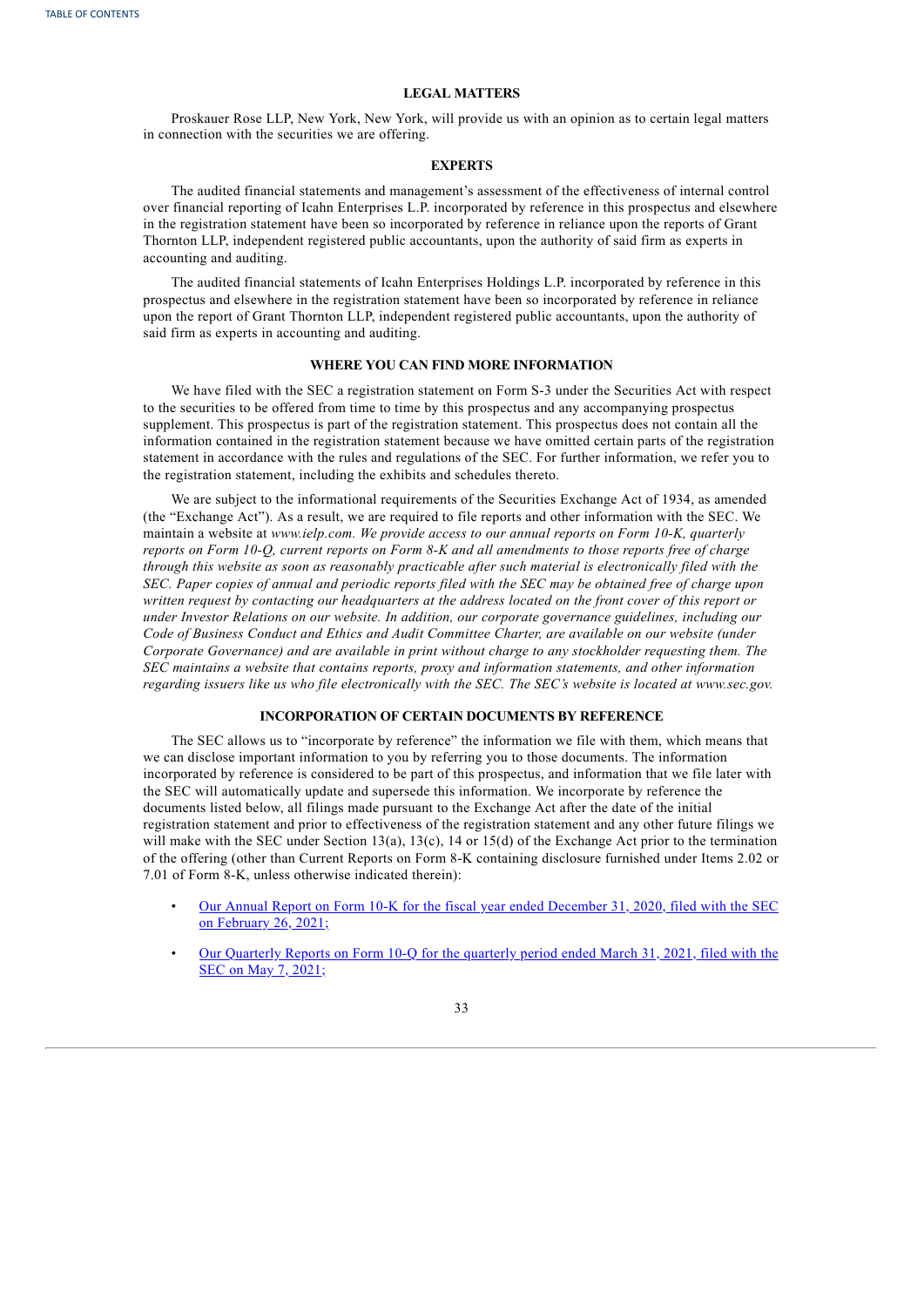- Our Current Reports on Form 8-K, filed with the SEC on [January](http://www.sec.gov/ix?doc=/Archives/edgar/data/813762/000110465921000131/tm211410d1_8k.htm) 4, 2021 (first filing), January 4, 2021 (second filing), [January](http://www.sec.gov/ix?doc=/Archives/edgar/data/813762/000110465921005325/tm213465d1_8k.htm) 19, 2021, [January](http://www.sec.gov/ix?doc=/Archives/edgar/data/813762/000110465921006673/tm213841d1_8k.htm) 22, 2021, [February](http://www.sec.gov/ix?doc=/Archives/edgar/data/813762/000110465921000398/tm211410d2_8k.htm) 19, 2021, February 26, 2021 (second filing), [March](http://www.sec.gov/ix?doc=/Archives/edgar/data/813762/000110465921039712/tm2110463d1_8k.htm) 22, 2021, [April](http://www.sec.gov/ix?doc=/Archives/edgar/data/813762/000110465921046327/tm2112087d1_8k.htm) 5, 2021, [April](http://www.sec.gov/ix?doc=/Archives/edgar/data/813762/000110465921048140/tm2112439d1_8k.htm) 8, 2021, [April](http://www.sec.gov/ix?doc=/Archives/edgar/data/813762/000110465921049335/tm2112709d1_8k.htm) 12, 2021, [April](http://www.sec.gov/ix?doc=/Archives/edgar/data/813762/000110465921054559/tm2113900d1_8k.htm) 23, 2021, and May 17, [2021](http://www.sec.gov/ix?doc=/Archives/edgar/data/813762/000110465921068250/tm2116385d1_8k.htm);
- All documents subsequently filed by us pursuant to Section 13(a), 13(c), 14 or 15(d) of the Exchange Act, after the date of the initial registration statement and prior to the effectiveness of the registration statement, shall be deemed to be incorporated by reference into this prospectus; and
- All documents subsequently filed by us pursuant to Section 13(a), 13(c), 14, or 15(d) of the Exchange Act, prior to the termination of the offering, shall be deemed to be incorporated by reference into this prospectus.

You may request a copy of these filings (not including the exhibits to such documents unless the exhibits are specifically incorporated by reference in the information contained in this prospectus), at no cost, by writing or telephoning us at the following address:

> Icahn Enterprises L.P. 16690 Collins Avenue, PH-1 Sunny Isles Beach, FL 33160 Attn: Chief Financial Officer Telephone requests may be directed to (305) 422-4100

This prospectus is part of a registration statement we filed with the SEC. You should rely only on the information or representations provided in this prospectus and any prospectus supplement. We have authorized no one to provide you with different information. We are not making an offer of these securities in any state where the offer is not permitted.

You should not assume that the information in this prospectus is accurate as of any date other than the date on the front of the document or otherwise indicated herein.

Statements contained in this prospectus as to the contents of any contract or document are not necessarily complete and in each instance reference is made to the copy of that contract or document filed as an exhibit to the registration statement or as an exhibit to another filing, each such statement being qualified in all respects by such reference and the exhibits and schedules thereto.